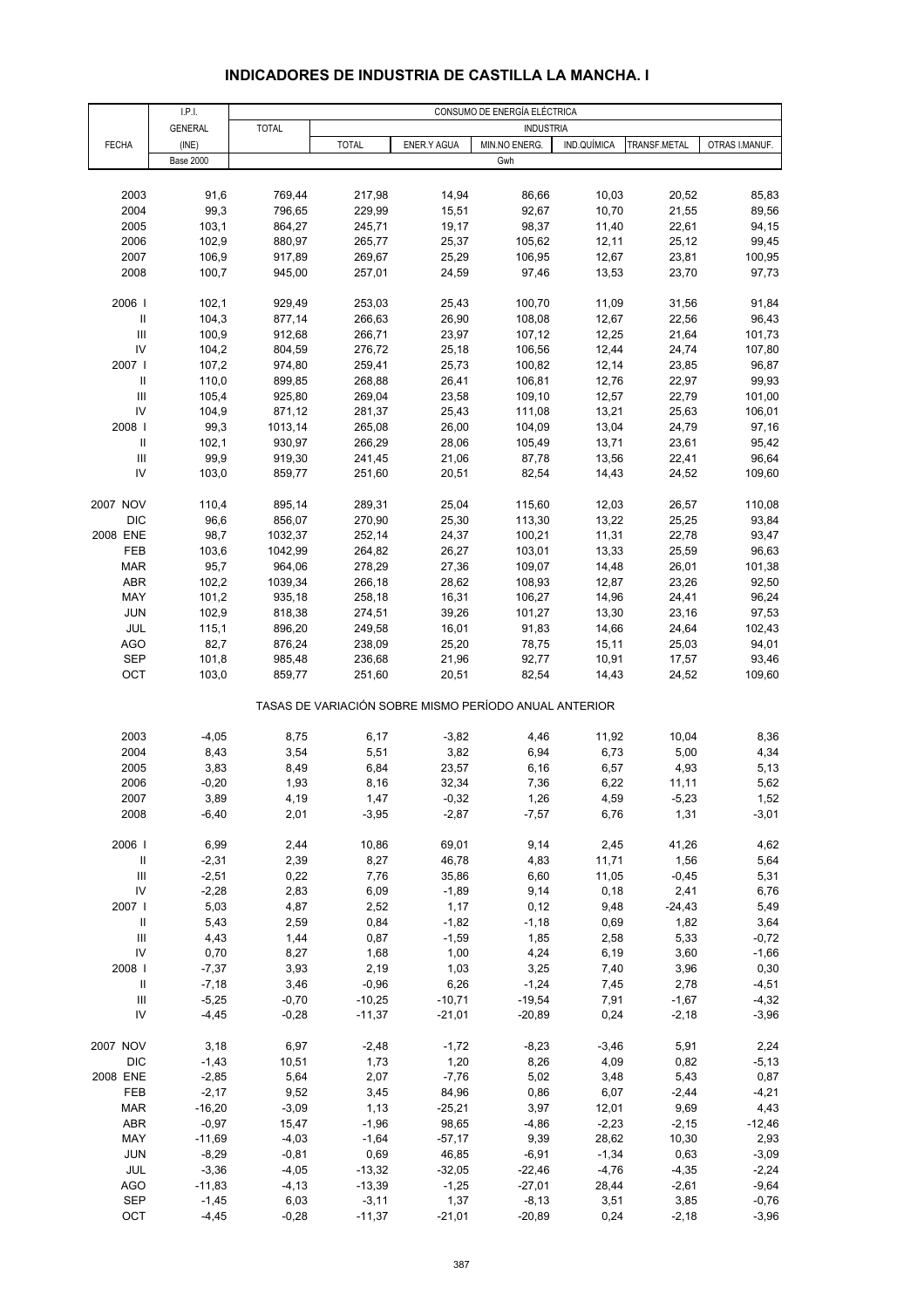# **INDICADORES DE INDUSTRIA DE CASTILLA LA MANCHA. II**

| <b>Medias</b>                      |                                                       | ENCUESTA DE COYUNTURA INDUSTRIAL: TOTAL INDUSTRIA (1) |                         |                      |              |
|------------------------------------|-------------------------------------------------------|-------------------------------------------------------|-------------------------|----------------------|--------------|
| anuales y                          | INDICADOR DE                                          | NIVEL CARTERA                                         | <b>TENDENCIA</b>        | <b>NIVEL</b>         | UTILIZACIÓN  |
|                                    |                                                       |                                                       |                         |                      |              |
| trimestrales                       | CLIMA INDUST.                                         | <b>PEDIDOS</b>                                        | PRODUCCIÓN              | <b>STOCKS</b>        | CAPACIDAD    |
|                                    |                                                       | Saldo de respuestas                                   |                         |                      | $\%$         |
|                                    |                                                       |                                                       |                         |                      |              |
| 2003                               | $-12,6$                                               | $-33$                                                 | 4                       | 6                    | 66,4         |
| 2004                               | $-10,5$                                               | $-27$                                                 | $\overline{\mathbf{c}}$ | 6                    | 65,4         |
| 2005                               | $-7,3$                                                | $-25$                                                 | 6                       | $\mathbf{1}$         | 67,6         |
|                                    |                                                       |                                                       |                         |                      |              |
| 2006                               | $-7,4$                                                | $-23$                                                 | $\overline{\mathbf{4}}$ | 5                    | 69,0         |
| 2007                               | $-10,3$                                               | $-24$                                                 | $-2$                    | 3                    | 69,2         |
| 2008                               | $-17,4$                                               | $-37$                                                 | $-7$                    | 17                   | 66,8         |
|                                    |                                                       |                                                       |                         |                      |              |
| 2006  <br>Ш                        | $-5,8$<br>$-7,1$                                      | $-24$<br>$-24$                                        | 11<br>11                | $\overline{7}$<br>10 | 70,6<br>66,7 |
|                                    |                                                       |                                                       |                         |                      |              |
| $\ensuremath{\mathsf{III}}\xspace$ | $-8,0$                                                | $-17$                                                 | $\mathbf{1}$            | 4                    | 72,0         |
| IV                                 | $-8,7$                                                | $-28$                                                 | $-5$                    | $-2$                 | 66,7         |
| 2007                               | $-8,4$                                                | $-20$                                                 | $-1$                    | 5                    | 71,2         |
| Ш                                  | $-9,7$                                                | $-21$                                                 | $\mathbf{1}$            | 3                    | 70,7         |
|                                    |                                                       |                                                       |                         |                      |              |
| $\ensuremath{\mathsf{III}}\xspace$ | $-11,2$                                               | $-32$                                                 | -6                      | 3                    | 71,4         |
| IV                                 | $-12,0$                                               | $-24$                                                 | $-3$                    | 2                    | 63,6         |
| 2008                               | $-14,5$                                               | $-34$                                                 | $-11$                   | 17                   | 66,0         |
| $\ensuremath{\mathsf{II}}$         | $-18,5$                                               | $-37$                                                 | 5                       | 22                   | 62,7         |
|                                    |                                                       |                                                       |                         |                      |              |
| Ш                                  | $-20,0$                                               | $-48$                                                 | $-20$                   | 17                   | 68,0         |
| IV                                 |                                                       | $-23$                                                 | 1                       | 8                    | 70,3         |
| 2008 ENE                           | $-13,5$                                               | $-46$                                                 | $-16$                   | 7                    |              |
|                                    |                                                       | $-21$                                                 | $-15$                   | 27                   |              |
| FEB                                | $-14,5$                                               |                                                       |                         |                      |              |
| <b>MAR</b>                         | $-15,6$                                               | $-36$                                                 | $-2$                    | 18                   |              |
| ABR                                | $-17,1$                                               | $-37$                                                 | 13                      | 15                   |              |
| MAY                                | $-18,5$                                               | $-31$                                                 | 4                       | 34                   |              |
|                                    |                                                       |                                                       |                         |                      |              |
| JUN                                | $-19,9$                                               | $-42$                                                 | $-1$                    | 15                   |              |
| JUL                                | $-20,1$                                               | $-50$                                                 | $-26$                   | 22                   |              |
| <b>AGO</b>                         | $-19,9$                                               | $-47$                                                 | $-12$                   | 18                   |              |
| <b>SEP</b>                         | ٠                                                     | $-48$                                                 | $-23$                   | 12                   |              |
|                                    |                                                       |                                                       |                         |                      |              |
| OCT                                | ٠                                                     | $-18$                                                 | 0                       | $\mathbf{1}$         |              |
| <b>NOV</b>                         |                                                       | $-27$                                                 | 2                       | 16                   |              |
| <b>DIC</b>                         |                                                       | $\overline{a}$                                        | $\overline{a}$          | ÷,                   | ٠            |
|                                    | TASAS DE VARIACIÓN SOBRE MISMO PERÍODO ANUAL ANTERIOR |                                                       |                         |                      |              |
|                                    |                                                       |                                                       |                         |                      |              |
| 2003                               |                                                       |                                                       | Ĭ.                      |                      |              |
| 2004                               |                                                       |                                                       |                         |                      |              |
| 2005                               |                                                       |                                                       | ۰                       |                      |              |
| 2006                               |                                                       |                                                       | ä,                      |                      |              |
| 2007                               |                                                       |                                                       |                         |                      |              |
|                                    |                                                       |                                                       |                         |                      |              |
| 2008                               |                                                       |                                                       |                         |                      |              |
| 2006                               |                                                       |                                                       |                         |                      |              |
| Ш                                  |                                                       |                                                       |                         |                      |              |
|                                    |                                                       |                                                       |                         |                      |              |
| Ш                                  |                                                       |                                                       |                         |                      |              |
| IV                                 |                                                       |                                                       |                         |                      |              |
| 2007 l                             |                                                       |                                                       |                         |                      |              |
| $\sf II$                           |                                                       |                                                       |                         |                      |              |
| $\ensuremath{\mathsf{III}}\xspace$ |                                                       |                                                       |                         |                      |              |
|                                    |                                                       |                                                       |                         |                      |              |
| IV                                 |                                                       |                                                       |                         |                      |              |
| 2008                               |                                                       |                                                       |                         |                      |              |
| $\sf II$                           |                                                       |                                                       |                         |                      |              |
| $\mathsf{III}$                     |                                                       |                                                       |                         |                      |              |
|                                    |                                                       |                                                       |                         |                      |              |
| IV                                 |                                                       |                                                       |                         |                      |              |
| 2008 ENE                           |                                                       |                                                       |                         |                      |              |
| FEB                                |                                                       |                                                       |                         |                      |              |
|                                    |                                                       |                                                       |                         |                      |              |
| <b>MAR</b>                         |                                                       |                                                       |                         |                      |              |
| ABR                                |                                                       |                                                       |                         |                      |              |
| MAY                                |                                                       |                                                       |                         |                      |              |
| <b>JUN</b>                         |                                                       |                                                       |                         |                      |              |
|                                    |                                                       |                                                       |                         |                      |              |
| <b>JUL</b>                         |                                                       |                                                       |                         |                      |              |
| AGO                                |                                                       |                                                       |                         |                      |              |
| <b>SEP</b>                         |                                                       |                                                       |                         |                      |              |
| OCT                                |                                                       |                                                       |                         |                      |              |
|                                    |                                                       |                                                       |                         |                      |              |
| <b>NOV</b>                         |                                                       |                                                       |                         |                      |              |
| <b>DIC</b>                         |                                                       |                                                       |                         |                      |              |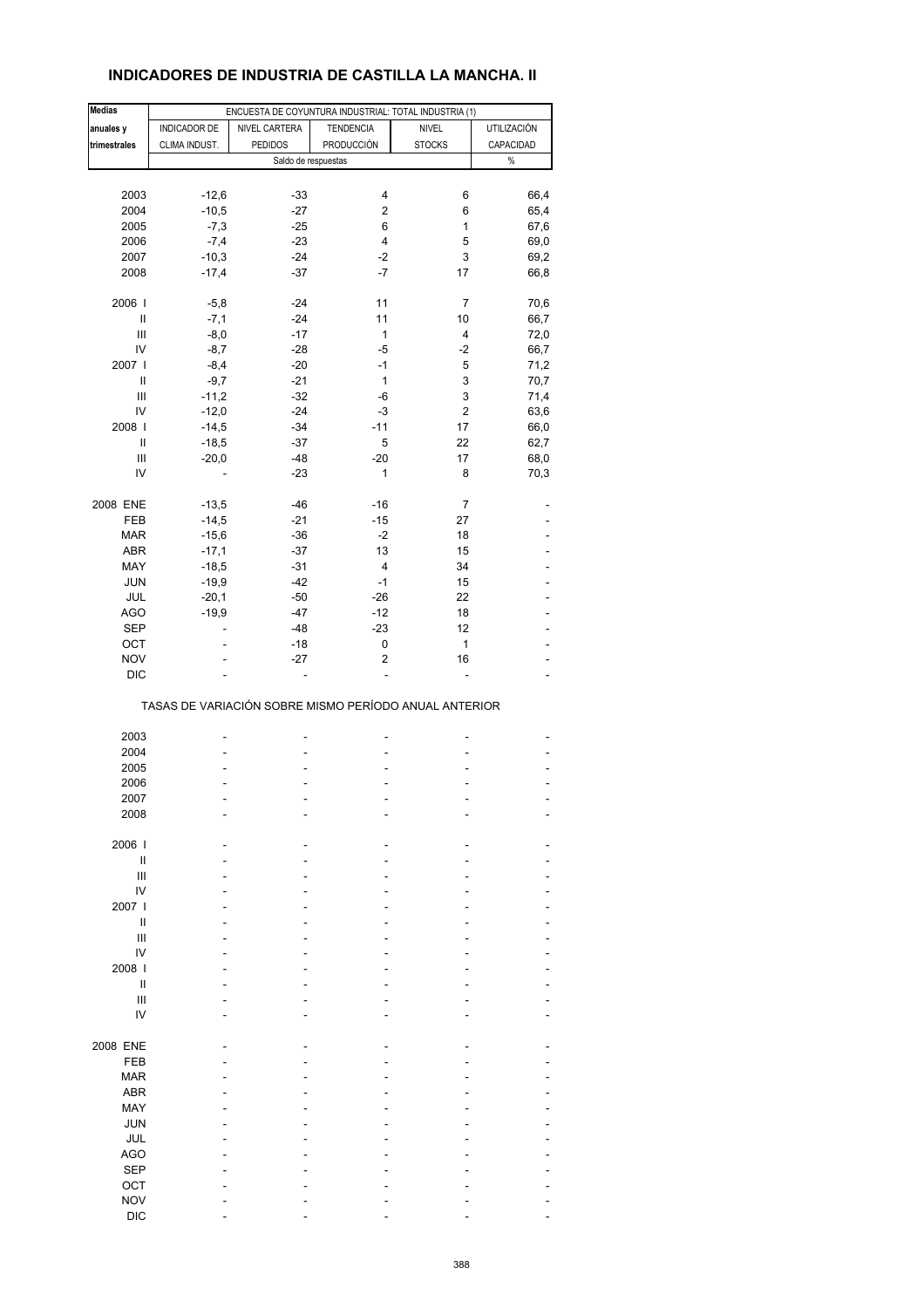# **INDICADORES DE CONSTRUCCIÓN DE CASTILLA LA MANCHA. I**

| <b>Medias</b>                      |              | VISADOS: SUPERFICIE A CONSTRUIR |                                                       |                 |                          |                          | LICENCIAS: SUPERFICIE A CONSTRUIR |                          |           |
|------------------------------------|--------------|---------------------------------|-------------------------------------------------------|-----------------|--------------------------|--------------------------|-----------------------------------|--------------------------|-----------|
| anuales y                          | <b>TOTAL</b> | <b>EDIFICIOS</b>                | <b>SERVICIOS</b>                                      | <b>OTROS</b>    | <b>TOTAL</b>             |                          | <b>RESIDENCIAL</b>                |                          | NO RESID. |
| trimestrales                       |              | <b>VIVIENDAS</b>                | <b>COMERCIALES</b>                                    | <b>DESTINOS</b> |                          | <b>TOTAL</b>             | <b>VIVIENDAS</b>                  | COLECTIVOS               |           |
|                                    |              |                                 | Metros cuadrados                                      |                 |                          |                          | Miles de metros cuadrados         |                          |           |
|                                    |              |                                 |                                                       |                 |                          |                          |                                   |                          |           |
|                                    |              |                                 |                                                       |                 |                          |                          |                                   |                          |           |
| 2003                               | 576.450      | 483.421                         | 26.943                                                | 66.085          | 709                      | 588                      | 581                               | 8                        | 121       |
| 2004                               | 857.541      | 749.285                         | 28.382                                                | 79.874          | 926                      | 771                      | 765                               | 6                        | 155       |
| 2005                               | 964.705      | 854.149                         | 39.737                                                | 70.819          | 1.156                    | 997                      | 988                               | 9                        | 160       |
| 2006                               | 1.067.461    | 965.720                         | 24.472                                                | 77.269          | 1.170                    | 966                      | 957                               | 9                        | 204       |
| 2007                               | 876.580      | 759.349                         | 18.219                                                | 99.012          | 1.150                    | 903                      | 901                               | 3                        | 247       |
| 2008                               | 412.392      | 335.519                         | 8.394                                                 | 68.479          | 620                      | 470                      | 467                               | 3                        | 150       |
|                                    |              |                                 |                                                       |                 |                          |                          |                                   |                          |           |
| 2005 IV                            | 1.009.595    | 903.307                         | 13.541                                                | 92.747          | 1.215                    | 1.063                    | 1.053                             | 10                       | 152       |
|                                    |              |                                 |                                                       |                 |                          |                          |                                   |                          |           |
| 2006                               | 976.345      | 846.896                         | 56.070                                                | 73.379          | 1.061                    | 858                      | 851                               | $\overline{7}$           | 203       |
| Ш                                  | 974.405      | 896.360                         | 12.988                                                | 65.057          | 1.020                    | 841                      | 837                               | $\overline{\mathbf{4}}$  | 179       |
| $\mathbf{III}$                     | 1.373.869    | 1.285.057                       | 22.282                                                | 66.531          | 1.128                    | 929                      | 918                               | 11                       | 200       |
| IV                                 | 945.224      | 834.566                         | 6.550                                                 | 104.108         | 1.470                    | 1.235                    | 1.221                             | 14                       | 235       |
| 2007 l                             | 1.184.752    | 1.039.807                       | 25.317                                                | 119.628         | 1.423                    | 1.184                    | 1.180                             | 4                        | 238       |
| $\ensuremath{\mathsf{II}}$         | 914.131      | 807.916                         | 12.987                                                | 93.228          | 1.210                    | 980                      | 980                               | 1                        | 229       |
| Ш                                  | 722.506      | 602.987                         | 21.482                                                | 98.037          | 970                      | 689                      | 684                               | 5                        | 281       |
| IV                                 | 684.930      | 586.684                         | 13.091                                                | 85.155          | 999                      | 759                      | 759                               | $\mathbf{1}$             | 240       |
|                                    |              |                                 |                                                       |                 |                          |                          |                                   |                          |           |
| 2008                               | 580.375      | 483.227                         | 4.425                                                 | 92.723          | 721                      | 570                      | 570                               | 0                        | 151       |
| Ш                                  | 375.360      | 308.056                         | 14.369                                                | 52.935          | 519                      | 370                      | 364                               | 6                        | 149       |
| Ш                                  | 281.442      | 215.276                         | 6.388                                                 | 59.778          |                          |                          |                                   |                          |           |
|                                    |              |                                 |                                                       |                 |                          |                          |                                   |                          |           |
| 2007 OCT                           | 813.647      | 672.686                         | 25.285                                                | 115.676         | 1.392                    | 1.044                    | 1.043                             | 1                        | 348       |
| <b>NOV</b>                         | 731.570      | 657.030                         | 3.896                                                 | 70.644          | 1.016                    | 818                      | 818                               | 0                        | 198       |
| <b>DIC</b>                         | 509.573      | 430.336                         | 10.092                                                | 69.145          | 590                      | 416                      | 415                               | $\mathbf{1}$             | 174       |
| 2008 ENE                           | 623.301      | 514.791                         | 6.131                                                 | 102.379         | 772                      | 598                      | 598                               | 0                        | 174       |
|                                    |              |                                 |                                                       |                 |                          |                          |                                   |                          |           |
| FEB                                | 599.072      | 524.108                         | 3.926                                                 | 71.038          | 778                      | 654                      | 654                               | $\mathbf 0$              | 124       |
| <b>MAR</b>                         | 518.752      | 410.782                         | 3.219                                                 | 104.751         | 612                      | 457                      | 457                               | 0                        | 155       |
| <b>ABR</b>                         | 469.857      | 383.354                         | 22.318                                                | 64.185          | 649                      | 471                      | 470                               | $\mathbf{1}$             | 178       |
| MAY                                | 322.537      | 275.923                         | 13.291                                                | 33.323          | 496                      | 322                      | 306                               | 16                       | 174       |
| <b>JUN</b>                         | 333.685      | 264.890                         | 7.498                                                 | 61.297          | 411                      | 317                      | 316                               | 1                        | 94        |
| JUL                                | 339.184      | 250.759                         | 6.788                                                 | 81.637          |                          |                          |                                   |                          |           |
| <b>AGO</b>                         | 170.158      | 134.700                         | 2.794                                                 | 32.664          |                          |                          |                                   |                          |           |
| <b>SEP</b>                         | 334.983      | 260.368                         | 9.581                                                 | 65.034          |                          |                          |                                   |                          |           |
|                                    |              |                                 |                                                       |                 |                          |                          |                                   |                          |           |
|                                    |              |                                 | TASAS DE VARIACIÓN SOBRE MISMO PERÍODO ANUAL ANTERIOR |                 |                          |                          |                                   |                          |           |
|                                    |              |                                 |                                                       |                 |                          |                          |                                   |                          |           |
| 2003                               | 31,12        | 37,91                           | 16,70                                                 | 0,08            | 25,69                    | 32,06                    | 33,68                             | $-31,58$                 | 1,82      |
| 2004                               | 48,76        | 55,00                           | 5,34                                                  | 20,87           | 30,52                    | 30,94                    | 31,68                             | $-25,27$                 | 28,44     |
| 2005                               | 12,50        | 14,00                           | 40,01                                                 | $-11,34$        | 24,89                    | 29,34                    | 29,17                             | 52,94                    | 2,79      |
| 2006                               | 10,65        | 13,06                           | $-38,41$                                              | 9,11            | 1,16                     | $-3,10$                  | $-3,17$                           | 4,81                     | 27,75     |
| 2007                               | $-17,88$     | $-21,37$                        | $-25,55$                                              | 28,14           | $-1,66$                  | $-6,47$                  | $-5,85$                           | $-71,56$                 | 21,11     |
| 2008                               | $-56, 15$    | $-58,93$                        | $-57,88$                                              | $-33,92$        | $-52,92$                 | $-56,59$                 | $-56,77$                          | 20,00                    | $-35,92$  |
|                                    |              |                                 |                                                       |                 |                          |                          |                                   |                          |           |
| 2005 IV                            | 13,83        | 17,79                           | $-36,63$                                              | $-6,02$         | 25,25                    | 29,85                    | 30,48                             | $-14,29$                 | 0,44      |
| 2006                               | 22,96        | 21,62                           | 102,85                                                | 4,80            | 1,11                     | $-2,50$                  | $-2,56$                           | 4,76                     | 19,92     |
| Ш                                  | 1,76         | 2,66                            | $-49,89$                                              | 11,06           | $-27,65$                 | $-31,08$                 | $-30,76$                          | $-63,89$                 | $-5,47$   |
| Ш                                  | 25,17        | 36,15                           | $-75,74$                                              | 7,42            | 18,56                    | 12,84                    | 12,28                             | 94,12                    | 55,18     |
| IV                                 | $-6,38$      | $-7,61$                         | $-51,63$                                              | 12,25           | 20,98                    | 16,18                    | 15,99                             | 36,67                    | 54,49     |
|                                    |              |                                 |                                                       |                 |                          |                          |                                   |                          |           |
| 2007 l                             | 21,35        | 22,78                           | $-54,85$                                              | 63,03           | 34,13                    | 38,03                    | 38,71                             | $-40,91$                 | 17,60     |
| Ш                                  | $-6,19$      | $-9,87$                         | $-0,01$                                               | 43,30           | 18,63                    | 16,57                    | 17,09                             | $-84,62$                 | 28,36     |
| $\ensuremath{\mathsf{III}}\xspace$ | $-47,41$     | $-53,08$                        | $-3,59$                                               | 47,35           | $-14,06$                 | $-25,84$                 | $-25,46$                          | $-57,58$                 | 40,73     |
| IV                                 | $-27,54$     | $-29,70$                        | 99,87                                                 | $-18,21$        | $-32,03$                 | $-38,52$                 | $-37,88$                          | $-95,12$                 | 1,98      |
| 2008                               | $-51,01$     | $-53,53$                        | $-82,52$                                              | $-22,49$        | $-49,34$                 | $-51,90$                 | $-51,72$                          | $\blacksquare$           | $-36,64$  |
| $\ensuremath{\mathsf{II}}$         | $-58,94$     | $-61,87$                        | 10,64                                                 | $-43,22$        | $-57,12$                 | $-62,26$                 | $-62,84$                          | 800,00                   | $-35,17$  |
| Ш                                  | $-61,05$     | $-64,30$                        | $-70,26$                                              | $-39,02$        | $\overline{\phantom{a}}$ | $\overline{\phantom{a}}$ | ÷.                                |                          |           |
|                                    |              |                                 |                                                       |                 |                          |                          |                                   |                          |           |
| 2007 OCT                           | $-31,18$     | $-35,17$                        | 585,79                                                | $-17,92$        | $-21,36$                 | $-32,60$                 | $-30,84$                          | $-97,56$                 | 57,47     |
| <b>NOV</b>                         | $-21,33$     | $-18,56$                        | $-53,20$                                              | $-38,48$        | $-19,43$                 | $-11,76$                 | $-11,76$                          | $\overline{\phantom{a}}$ | $-40,72$  |
| <b>DIC</b>                         | $-29,56$     | $-34,72$                        | 32,15                                                 | 22,24           | $-57,25$                 | $-66, 15$                | $-66,23$                          |                          | 15,23     |
| 2008 ENE                           | $-38,36$     | $-43,61$                        | $-72,08$                                              | 33,92           | $-48,46$                 | $-52,91$                 | $-52,54$                          |                          | $-23,68$  |
| FEB                                | $-49,99$     | $-49,17$                        | $-86,11$                                              | $-48,71$        | $-27,43$                 | $-29,14$                 | $-28,91$                          | $\overline{\phantom{a}}$ | $-16,78$  |
|                                    |              |                                 |                                                       |                 |                          |                          |                                   |                          |           |
| <b>MAR</b>                         | $-61,43$     | $-65,05$                        | $-87,49$                                              | $-27,23$        | $-63,96$                 | $-66,40$                 | $-66,40$                          |                          | $-54,14$  |
| ABR                                | $-51,75$     | $-56,66$                        | $-6,33$                                               | $-1,90$         | $-47,58$                 | $-52,52$                 | $-52,62$                          |                          | $-27,64$  |
| MAY                                | $-66,40$     | $-66,57$                        | 129,87                                                | $-74, 13$       | $-62,28$                 | $-69,39$                 | $-70,91$                          | $\blacksquare$           | $-33,84$  |
| <b>JUN</b>                         | $-58,74$     | $-62,90$                        | $-19,84$                                              | $-28,24$        | $-61,80$                 | $-64,66$                 | $-64,69$                          | $-50,00$                 | $-47,49$  |
| JUL                                | $-60,53$     | $-65,92$                        | $-78,85$                                              | $-10,80$        |                          |                          |                                   |                          |           |
| <b>AGO</b>                         | $-62,47$     | $-64,90$                        | $-55,56$                                              | $-48,42$        |                          |                          |                                   |                          |           |
| <b>SEP</b>                         | $-60,81$     | $-62,24$                        | $-63,23$                                              | $-53,30$        |                          |                          |                                   |                          |           |
|                                    |              |                                 |                                                       |                 |                          |                          |                                   |                          |           |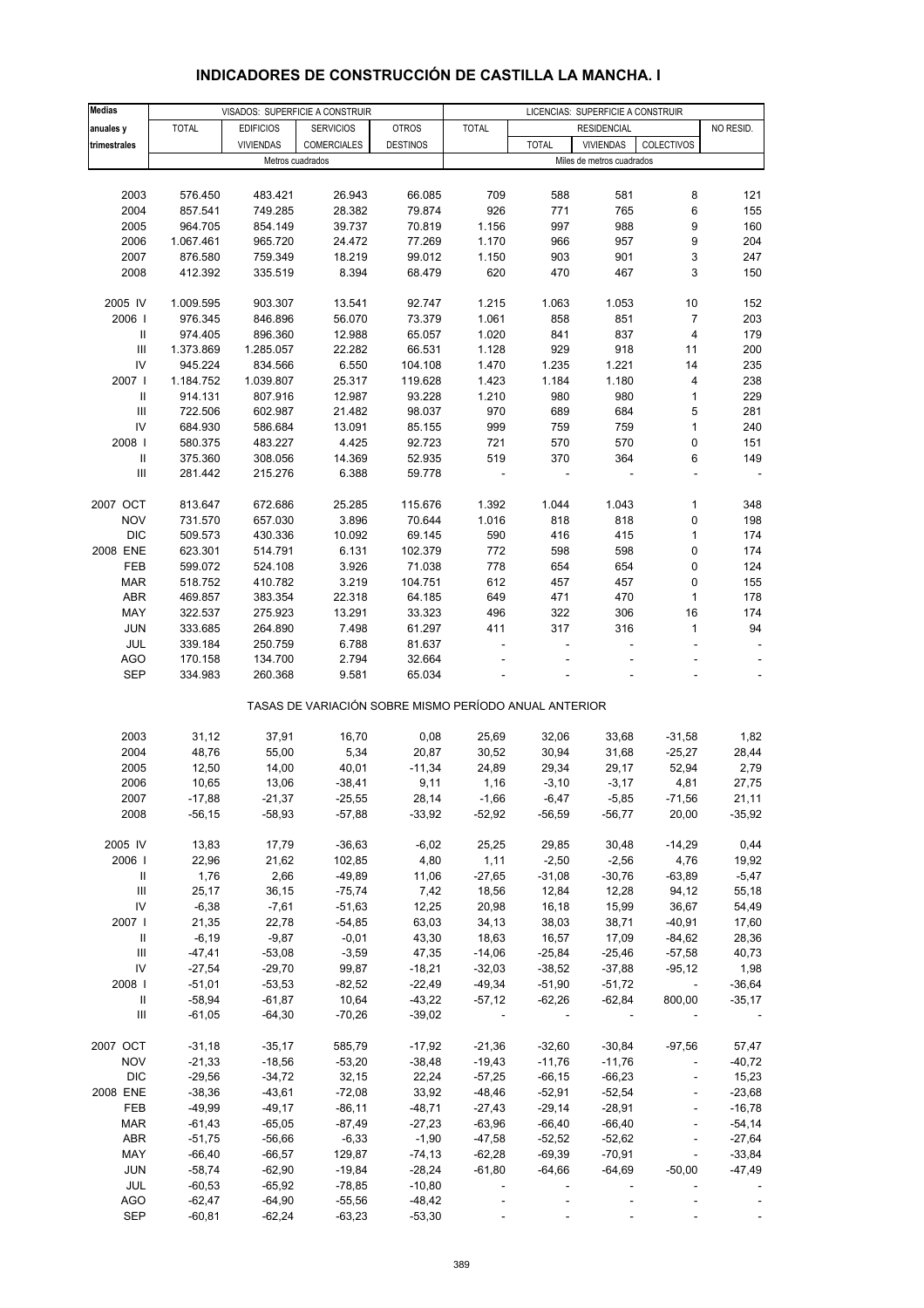| <b>TOTAL</b><br>OBRA NUEVA<br>A<br><b>OBRA</b><br>REHABI-<br>DEMO-<br>anuales y<br>Α<br><b>LICIÓN</b><br><b>TOTAL</b><br>EDIF.VIV.<br>OTROS EDIF.<br>AMPLIAR<br><b>REFORMAR</b><br><b>NUEVA</b><br>LITACIÓN<br>trimestrales<br>Unidades<br>2.634<br>18<br>120<br>2003<br>2.794<br>2.652<br>31<br>111<br>3.125<br>41<br>2004<br>4.209<br>4.087<br>4.032<br>68<br>38<br>4.272<br>137<br>84<br>46<br>8<br>154<br>2005<br>5.124<br>5.009<br>5.000<br>43<br>73<br>5.470<br>44<br>5.920<br>6<br>70<br>5.822<br>228<br>2006<br>6.038<br>5.925<br>43<br>70<br>2007<br>4.676<br>34<br>60<br>184<br>4.770<br>4.677<br>0<br>5.625<br>38<br>0<br>32<br>67<br>118<br>2008<br>2.096<br>1.997<br>1.997<br>2.799<br>30<br>2005 IV<br>3<br>5.387<br>5.272<br>5.270<br>40<br>75<br>6.354<br>50<br>157<br>2006  <br>$\mathbf{1}$<br>47<br>62<br>171<br>5.460<br>5.351<br>5.351<br>4.911<br>150<br>$\ensuremath{\mathsf{II}}$<br>1<br>80<br>192<br>5.701<br>5.577<br>5.576<br>44<br>5.061<br>43<br>$\ensuremath{\mathsf{III}}\xspace$<br>7.593<br>0<br>41<br>77<br>5.569<br>332<br>7.711<br>7.593<br>44<br>IV<br>5.281<br>5.180<br>5.159<br>21<br>62<br>217<br>39<br>7.749<br>43<br>2007 l<br>6.361<br>0<br>32<br>58<br>7.241<br>208<br>6.451<br>6.362<br>39<br>$\ensuremath{\mathsf{II}}$<br>39<br>59<br>6.409<br>222<br>5.275<br>5.176<br>5.176<br>0<br>47<br>$\ensuremath{\mathsf{III}}\xspace$<br>3.629<br>3.629<br>0<br>55<br>4.209<br>154<br>3.718<br>34<br>31<br>IV<br>3.539<br>0<br>29<br>4.641<br>152<br>3.637<br>3.539<br>69<br>36<br>2.981<br>0<br>62<br>126<br>2008  <br>3.077<br>2.981<br>34<br>3.436<br>38<br>$\sf II$<br>1.928<br>1.826<br>1.826<br>0<br>34<br>68<br>2.162<br>22<br>109<br>$\ensuremath{\mathsf{III}}\xspace$<br>$\mathbf{1}$<br>1.284<br>1.185<br>1.185<br>27<br>71<br>2007 OCT<br>4.294<br>0<br>6.110<br>4.186<br>4.186<br>28<br>80<br>49<br>167<br>28<br>191<br><b>NOV</b><br>3.984<br>3.888<br>3.888<br>0<br>68<br>4.968<br>32<br><b>DIC</b><br>0<br>32<br>59<br>27<br>99<br>2.634<br>2.543<br>2.543<br>2.845<br>2008 ENE<br>3.291<br>3.213<br>3.213<br>0<br>27<br>3.421<br>82<br>51<br>38<br>$\mathbf{1}$<br>144<br>FEB<br>3.287<br>3.166<br>3.165<br>40<br>81<br>4.141<br>32<br>2.564<br>0<br>152<br><b>MAR</b><br>2.652<br>2.564<br>34<br>54<br>2.747<br>43<br>ABR<br>2.370<br>0<br>35<br>118<br>2.475<br>2.370<br>70<br>2.893<br>30<br>30<br>105<br>MAY<br>1.703<br>1.597<br>1.597<br>0<br>76<br>1.805<br>26<br><b>JUN</b><br>1.511<br>0<br>37<br>59<br>1.789<br>105<br>1.607<br>1.511<br>10<br>JUL<br>1.345<br>0<br>38<br>74<br>1.457<br>1.345<br>Ĭ.<br>÷<br>$\overline{\phantom{a}}$<br><b>AGO</b><br>831<br>772<br>772<br>0<br>14<br>45<br>$\overline{\mathbf{c}}$<br><b>SEP</b><br>1.564<br>1.439<br>1.437<br>30<br>95<br>TASAS DE VARIACIÓN SOBRE MISMO PERÍODO ANUAL ANTERIOR<br>2003<br>40,53<br>40,12<br>40,45<br>3,83<br>9,59<br>65,63<br>38,33<br>30,75<br>$-14, 13$<br>2004<br>50,64<br>54,12<br>53,10<br>276,50<br>22,02<br>$-24,51$<br>36,67<br>13,82<br>12,68<br>2005<br>22,56<br>24,02<br>11,96<br>$-12,95$<br>28,06<br>12,87<br>21,76<br>$-87,88$<br>$-4,17$<br>2006<br>17,83<br>18,30<br>18,38<br>$-0,58$<br>$-3,55$<br>6,44<br>59,47<br>48,00<br>$-30,30$<br>2007<br>$-21,00$<br>-21,08<br>$-21,00$<br>-97,10<br>-21,48<br>-14,23<br>$-3,39$<br>-45,61<br>2008<br>$-59,28$<br>$-60,49$<br>$-60,50$<br>50,00<br>$-9,24$<br>17,25<br>$-58,98$<br>$-30,35$<br>$-19,13$<br>$-12,45$<br>2005 IV<br>23,58<br>24,61<br>23,01<br>300,00<br>12,04<br>31,08<br>$-43,02$<br>2006  <br>35,82<br>7,63<br>0,75<br>17,89<br>34,83<br>35,65<br>$-87,50$<br>1,64<br>542,86<br>5,89<br>6,30<br>2,12<br>$-9,42$<br>22,51<br>Ш<br>5,57<br>$-95,24$<br>$-20,12$<br>$-40,09$<br>$\ensuremath{\mathsf{III}}\xspace$<br>36,89<br>0,00<br>111,02<br>36,21<br>36,79<br>23,23<br>9,94<br>46,67<br>$\overline{\phantom{a}}$<br>IV<br>$-1,97$<br>$-2,48$<br>$-1,75$<br>$-2,11$<br>700,00<br>$-17,41$<br>21,96<br>$-13,91$<br>38,22<br>2007 l<br>21,21<br>18,15<br>18,88<br>18,89<br>$-50,00$<br>$-32,62$<br>$-6,45$<br>47,44<br>$-74,00$<br>Ш<br>$-7,47$<br>$-7,18$<br>$-7,17$<br>$-9,92$<br>$-26,14$<br>26,64<br>7,69<br>15,42<br>$\overline{\phantom{a}}$<br>$\ensuremath{\mathsf{III}}\xspace$<br>$-52,20$<br>$-52,21$<br>$-51,79$<br>$-17,21$<br>$-29,00$<br>$-24,41$<br>$-29,55$<br>$-53,51$<br>IV<br>$-31,40$<br>11,89<br>$-29,80$<br>$-31,12$<br>$-31,68$<br>$-25,42$<br>$-40,11$<br>$-16,92$<br>$\overline{\phantom{a}}$<br>2008  <br>$-52,31$<br>$-53,14$<br>$-53,14$<br>0,00<br>6,32<br>6,90<br>$-52,54$<br>$-3,42$<br>$-39,33$<br>Ш<br>$-63,44$<br>$-64,72$<br>$-64,72$<br>$\Box$<br>$-13,56$<br>15,17<br>$-66,26$<br>$-52,86$<br>Ш<br>$-65,46$<br>$-67,34$<br>$-67,36$<br>100,00<br>$-18,81$<br>30,49<br>$-18,14$<br>2007 OCT<br>$-32,93$<br>$-33,41$<br>$-33,41$<br>$-20,00$<br>$-1,23$<br>$-36,22$<br>48,48<br>$-23,53$<br>$-23,78$<br>$-22,81$<br>0,00<br>$-12,86$<br><b>NOV</b><br>$-31,71$<br>$-50,77$<br>$\Box$<br><b>DIC</b><br>63,89<br>$-37,75$<br>$-38,77$<br>$-38,77$<br>$-23,81$<br>$-64,28$<br>$-15,63$<br>2008 ENE<br>$-42,65$<br>$-43,11$<br>$-43,11$<br>8,00<br>$-21,54$<br>$-51,52$<br>35,71<br>$-29,91$<br>$\blacksquare$<br>$-47,70$<br>$-47,70$<br>$-8,57$<br>$-47,06$<br>FEB<br>$-46,42$<br>0,00<br>17,65<br>68,75<br>$-29,13$<br><b>MAR</b><br>$-64,55$<br>$-65,28$<br>$-65,28$<br>$-5,56$<br>$-11,48$<br>$-68,86$<br>$-20,37$<br>$-35,04$<br>$\blacksquare$<br><b>ABR</b><br>40,00<br>$-53,36$<br>$-56,18$<br>$-57,40$<br>$-57,40$<br>2,94<br>$-59,61$<br>$-55,22$<br>$\blacksquare$<br>MAY<br>$-69,19$<br>$-70,58$<br>$-70,58$<br>$-25,00$<br>28,81<br>$-72,10$<br>$-43,48$<br>$-59,46$<br><b>JUN</b><br>$-65,43$<br>$-66,68$<br>$-66,68$<br>$-15,91$<br>$-14,49$<br>$-68,03$<br>$-62,96$<br>$-31,82$<br>$\overline{\phantom{a}}$<br>JUL<br>$-67,64$<br>$-69,24$<br>$-69,24$<br>$-15,56$<br>$-11,90$<br>÷,<br>÷,<br><b>AGO</b><br>$-66,72$<br>$-68,23$<br>$-68,23$<br>$-51,72$<br>18,42<br>$-64,77$<br>SEP<br>$-62,35$<br>$-64,82$<br>11,11<br>126,19 | <b>Medias</b> |  | VIVIENDAS VISADAS COLEGIO ARQUITECTOS TÉCNICOS |  | LICENCIAS MUNIC.: Nº DE VIVIENDAS |  |          |
|---------------------------------------------------------------------------------------------------------------------------------------------------------------------------------------------------------------------------------------------------------------------------------------------------------------------------------------------------------------------------------------------------------------------------------------------------------------------------------------------------------------------------------------------------------------------------------------------------------------------------------------------------------------------------------------------------------------------------------------------------------------------------------------------------------------------------------------------------------------------------------------------------------------------------------------------------------------------------------------------------------------------------------------------------------------------------------------------------------------------------------------------------------------------------------------------------------------------------------------------------------------------------------------------------------------------------------------------------------------------------------------------------------------------------------------------------------------------------------------------------------------------------------------------------------------------------------------------------------------------------------------------------------------------------------------------------------------------------------------------------------------------------------------------------------------------------------------------------------------------------------------------------------------------------------------------------------------------------------------------------------------------------------------------------------------------------------------------------------------------------------------------------------------------------------------------------------------------------------------------------------------------------------------------------------------------------------------------------------------------------------------------------------------------------------------------------------------------------------------------------------------------------------------------------------------------------------------------------------------------------------------------------------------------------------------------------------------------------------------------------------------------------------------------------------------------------------------------------------------------------------------------------------------------------------------------------------------------------------------------------------------------------------------------------------------------------------------------------------------------------------------------------------------------------------------------------------------------------------------------------------------------------------------------------------------------------------------------------------------------------------------------------------------------------------------------------------------------------------------------------------------------------------------------------------------------------------------------------------------------------------------------------------------------------------------------------------------------------------------------------------------------------------------------------------------------------------------------------------------------------------------------------------------------------------------------------------------------------------------------------------------------------------------------------------------------------------------------------------------------------------------------------------------------------------------------------------------------------------------------------------------------------------------------------------------------------------------------------------------------------------------------------------------------------------------------------------------------------------------------------------------------------------------------------------------------------------------------------------------------------------------------------------------------------------------------------------------------------------------------------------------------------------------------------------------------------------------------------------------------------------------------------------------------------------------------------------------------------------------------------------------------------------------------------------------------------------------------------------------------------------------------------------------------------------------------------------------------------------------------------------------------------------------------------------------------------------------------------------------------------------------------------------------------------------------------------------------------------------------------------------------------------------------------------------------------------------------------------------------------------------------------------------------------------------------------------------------------------------------------------------------------------------------------------------------------------------------------------------------------------------------------------------------------------------------------------------------------------------------------------|---------------|--|------------------------------------------------|--|-----------------------------------|--|----------|
|                                                                                                                                                                                                                                                                                                                                                                                                                                                                                                                                                                                                                                                                                                                                                                                                                                                                                                                                                                                                                                                                                                                                                                                                                                                                                                                                                                                                                                                                                                                                                                                                                                                                                                                                                                                                                                                                                                                                                                                                                                                                                                                                                                                                                                                                                                                                                                                                                                                                                                                                                                                                                                                                                                                                                                                                                                                                                                                                                                                                                                                                                                                                                                                                                                                                                                                                                                                                                                                                                                                                                                                                                                                                                                                                                                                                                                                                                                                                                                                                                                                                                                                                                                                                                                                                                                                                                                                                                                                                                                                                                                                                                                                                                                                                                                                                                                                                                                                                                                                                                                                                                                                                                                                                                                                                                                                                                                                                                                                                                                                                                                                                                                                                                                                                                                                                                                                                                                                                                                                                   |               |  |                                                |  |                                   |  |          |
|                                                                                                                                                                                                                                                                                                                                                                                                                                                                                                                                                                                                                                                                                                                                                                                                                                                                                                                                                                                                                                                                                                                                                                                                                                                                                                                                                                                                                                                                                                                                                                                                                                                                                                                                                                                                                                                                                                                                                                                                                                                                                                                                                                                                                                                                                                                                                                                                                                                                                                                                                                                                                                                                                                                                                                                                                                                                                                                                                                                                                                                                                                                                                                                                                                                                                                                                                                                                                                                                                                                                                                                                                                                                                                                                                                                                                                                                                                                                                                                                                                                                                                                                                                                                                                                                                                                                                                                                                                                                                                                                                                                                                                                                                                                                                                                                                                                                                                                                                                                                                                                                                                                                                                                                                                                                                                                                                                                                                                                                                                                                                                                                                                                                                                                                                                                                                                                                                                                                                                                                   |               |  |                                                |  |                                   |  |          |
|                                                                                                                                                                                                                                                                                                                                                                                                                                                                                                                                                                                                                                                                                                                                                                                                                                                                                                                                                                                                                                                                                                                                                                                                                                                                                                                                                                                                                                                                                                                                                                                                                                                                                                                                                                                                                                                                                                                                                                                                                                                                                                                                                                                                                                                                                                                                                                                                                                                                                                                                                                                                                                                                                                                                                                                                                                                                                                                                                                                                                                                                                                                                                                                                                                                                                                                                                                                                                                                                                                                                                                                                                                                                                                                                                                                                                                                                                                                                                                                                                                                                                                                                                                                                                                                                                                                                                                                                                                                                                                                                                                                                                                                                                                                                                                                                                                                                                                                                                                                                                                                                                                                                                                                                                                                                                                                                                                                                                                                                                                                                                                                                                                                                                                                                                                                                                                                                                                                                                                                                   |               |  |                                                |  |                                   |  |          |
|                                                                                                                                                                                                                                                                                                                                                                                                                                                                                                                                                                                                                                                                                                                                                                                                                                                                                                                                                                                                                                                                                                                                                                                                                                                                                                                                                                                                                                                                                                                                                                                                                                                                                                                                                                                                                                                                                                                                                                                                                                                                                                                                                                                                                                                                                                                                                                                                                                                                                                                                                                                                                                                                                                                                                                                                                                                                                                                                                                                                                                                                                                                                                                                                                                                                                                                                                                                                                                                                                                                                                                                                                                                                                                                                                                                                                                                                                                                                                                                                                                                                                                                                                                                                                                                                                                                                                                                                                                                                                                                                                                                                                                                                                                                                                                                                                                                                                                                                                                                                                                                                                                                                                                                                                                                                                                                                                                                                                                                                                                                                                                                                                                                                                                                                                                                                                                                                                                                                                                                                   |               |  |                                                |  |                                   |  |          |
|                                                                                                                                                                                                                                                                                                                                                                                                                                                                                                                                                                                                                                                                                                                                                                                                                                                                                                                                                                                                                                                                                                                                                                                                                                                                                                                                                                                                                                                                                                                                                                                                                                                                                                                                                                                                                                                                                                                                                                                                                                                                                                                                                                                                                                                                                                                                                                                                                                                                                                                                                                                                                                                                                                                                                                                                                                                                                                                                                                                                                                                                                                                                                                                                                                                                                                                                                                                                                                                                                                                                                                                                                                                                                                                                                                                                                                                                                                                                                                                                                                                                                                                                                                                                                                                                                                                                                                                                                                                                                                                                                                                                                                                                                                                                                                                                                                                                                                                                                                                                                                                                                                                                                                                                                                                                                                                                                                                                                                                                                                                                                                                                                                                                                                                                                                                                                                                                                                                                                                                                   |               |  |                                                |  |                                   |  |          |
|                                                                                                                                                                                                                                                                                                                                                                                                                                                                                                                                                                                                                                                                                                                                                                                                                                                                                                                                                                                                                                                                                                                                                                                                                                                                                                                                                                                                                                                                                                                                                                                                                                                                                                                                                                                                                                                                                                                                                                                                                                                                                                                                                                                                                                                                                                                                                                                                                                                                                                                                                                                                                                                                                                                                                                                                                                                                                                                                                                                                                                                                                                                                                                                                                                                                                                                                                                                                                                                                                                                                                                                                                                                                                                                                                                                                                                                                                                                                                                                                                                                                                                                                                                                                                                                                                                                                                                                                                                                                                                                                                                                                                                                                                                                                                                                                                                                                                                                                                                                                                                                                                                                                                                                                                                                                                                                                                                                                                                                                                                                                                                                                                                                                                                                                                                                                                                                                                                                                                                                                   |               |  |                                                |  |                                   |  |          |
|                                                                                                                                                                                                                                                                                                                                                                                                                                                                                                                                                                                                                                                                                                                                                                                                                                                                                                                                                                                                                                                                                                                                                                                                                                                                                                                                                                                                                                                                                                                                                                                                                                                                                                                                                                                                                                                                                                                                                                                                                                                                                                                                                                                                                                                                                                                                                                                                                                                                                                                                                                                                                                                                                                                                                                                                                                                                                                                                                                                                                                                                                                                                                                                                                                                                                                                                                                                                                                                                                                                                                                                                                                                                                                                                                                                                                                                                                                                                                                                                                                                                                                                                                                                                                                                                                                                                                                                                                                                                                                                                                                                                                                                                                                                                                                                                                                                                                                                                                                                                                                                                                                                                                                                                                                                                                                                                                                                                                                                                                                                                                                                                                                                                                                                                                                                                                                                                                                                                                                                                   |               |  |                                                |  |                                   |  |          |
|                                                                                                                                                                                                                                                                                                                                                                                                                                                                                                                                                                                                                                                                                                                                                                                                                                                                                                                                                                                                                                                                                                                                                                                                                                                                                                                                                                                                                                                                                                                                                                                                                                                                                                                                                                                                                                                                                                                                                                                                                                                                                                                                                                                                                                                                                                                                                                                                                                                                                                                                                                                                                                                                                                                                                                                                                                                                                                                                                                                                                                                                                                                                                                                                                                                                                                                                                                                                                                                                                                                                                                                                                                                                                                                                                                                                                                                                                                                                                                                                                                                                                                                                                                                                                                                                                                                                                                                                                                                                                                                                                                                                                                                                                                                                                                                                                                                                                                                                                                                                                                                                                                                                                                                                                                                                                                                                                                                                                                                                                                                                                                                                                                                                                                                                                                                                                                                                                                                                                                                                   |               |  |                                                |  |                                   |  |          |
|                                                                                                                                                                                                                                                                                                                                                                                                                                                                                                                                                                                                                                                                                                                                                                                                                                                                                                                                                                                                                                                                                                                                                                                                                                                                                                                                                                                                                                                                                                                                                                                                                                                                                                                                                                                                                                                                                                                                                                                                                                                                                                                                                                                                                                                                                                                                                                                                                                                                                                                                                                                                                                                                                                                                                                                                                                                                                                                                                                                                                                                                                                                                                                                                                                                                                                                                                                                                                                                                                                                                                                                                                                                                                                                                                                                                                                                                                                                                                                                                                                                                                                                                                                                                                                                                                                                                                                                                                                                                                                                                                                                                                                                                                                                                                                                                                                                                                                                                                                                                                                                                                                                                                                                                                                                                                                                                                                                                                                                                                                                                                                                                                                                                                                                                                                                                                                                                                                                                                                                                   |               |  |                                                |  |                                   |  |          |
|                                                                                                                                                                                                                                                                                                                                                                                                                                                                                                                                                                                                                                                                                                                                                                                                                                                                                                                                                                                                                                                                                                                                                                                                                                                                                                                                                                                                                                                                                                                                                                                                                                                                                                                                                                                                                                                                                                                                                                                                                                                                                                                                                                                                                                                                                                                                                                                                                                                                                                                                                                                                                                                                                                                                                                                                                                                                                                                                                                                                                                                                                                                                                                                                                                                                                                                                                                                                                                                                                                                                                                                                                                                                                                                                                                                                                                                                                                                                                                                                                                                                                                                                                                                                                                                                                                                                                                                                                                                                                                                                                                                                                                                                                                                                                                                                                                                                                                                                                                                                                                                                                                                                                                                                                                                                                                                                                                                                                                                                                                                                                                                                                                                                                                                                                                                                                                                                                                                                                                                                   |               |  |                                                |  |                                   |  |          |
|                                                                                                                                                                                                                                                                                                                                                                                                                                                                                                                                                                                                                                                                                                                                                                                                                                                                                                                                                                                                                                                                                                                                                                                                                                                                                                                                                                                                                                                                                                                                                                                                                                                                                                                                                                                                                                                                                                                                                                                                                                                                                                                                                                                                                                                                                                                                                                                                                                                                                                                                                                                                                                                                                                                                                                                                                                                                                                                                                                                                                                                                                                                                                                                                                                                                                                                                                                                                                                                                                                                                                                                                                                                                                                                                                                                                                                                                                                                                                                                                                                                                                                                                                                                                                                                                                                                                                                                                                                                                                                                                                                                                                                                                                                                                                                                                                                                                                                                                                                                                                                                                                                                                                                                                                                                                                                                                                                                                                                                                                                                                                                                                                                                                                                                                                                                                                                                                                                                                                                                                   |               |  |                                                |  |                                   |  |          |
|                                                                                                                                                                                                                                                                                                                                                                                                                                                                                                                                                                                                                                                                                                                                                                                                                                                                                                                                                                                                                                                                                                                                                                                                                                                                                                                                                                                                                                                                                                                                                                                                                                                                                                                                                                                                                                                                                                                                                                                                                                                                                                                                                                                                                                                                                                                                                                                                                                                                                                                                                                                                                                                                                                                                                                                                                                                                                                                                                                                                                                                                                                                                                                                                                                                                                                                                                                                                                                                                                                                                                                                                                                                                                                                                                                                                                                                                                                                                                                                                                                                                                                                                                                                                                                                                                                                                                                                                                                                                                                                                                                                                                                                                                                                                                                                                                                                                                                                                                                                                                                                                                                                                                                                                                                                                                                                                                                                                                                                                                                                                                                                                                                                                                                                                                                                                                                                                                                                                                                                                   |               |  |                                                |  |                                   |  |          |
|                                                                                                                                                                                                                                                                                                                                                                                                                                                                                                                                                                                                                                                                                                                                                                                                                                                                                                                                                                                                                                                                                                                                                                                                                                                                                                                                                                                                                                                                                                                                                                                                                                                                                                                                                                                                                                                                                                                                                                                                                                                                                                                                                                                                                                                                                                                                                                                                                                                                                                                                                                                                                                                                                                                                                                                                                                                                                                                                                                                                                                                                                                                                                                                                                                                                                                                                                                                                                                                                                                                                                                                                                                                                                                                                                                                                                                                                                                                                                                                                                                                                                                                                                                                                                                                                                                                                                                                                                                                                                                                                                                                                                                                                                                                                                                                                                                                                                                                                                                                                                                                                                                                                                                                                                                                                                                                                                                                                                                                                                                                                                                                                                                                                                                                                                                                                                                                                                                                                                                                                   |               |  |                                                |  |                                   |  |          |
|                                                                                                                                                                                                                                                                                                                                                                                                                                                                                                                                                                                                                                                                                                                                                                                                                                                                                                                                                                                                                                                                                                                                                                                                                                                                                                                                                                                                                                                                                                                                                                                                                                                                                                                                                                                                                                                                                                                                                                                                                                                                                                                                                                                                                                                                                                                                                                                                                                                                                                                                                                                                                                                                                                                                                                                                                                                                                                                                                                                                                                                                                                                                                                                                                                                                                                                                                                                                                                                                                                                                                                                                                                                                                                                                                                                                                                                                                                                                                                                                                                                                                                                                                                                                                                                                                                                                                                                                                                                                                                                                                                                                                                                                                                                                                                                                                                                                                                                                                                                                                                                                                                                                                                                                                                                                                                                                                                                                                                                                                                                                                                                                                                                                                                                                                                                                                                                                                                                                                                                                   |               |  |                                                |  |                                   |  |          |
|                                                                                                                                                                                                                                                                                                                                                                                                                                                                                                                                                                                                                                                                                                                                                                                                                                                                                                                                                                                                                                                                                                                                                                                                                                                                                                                                                                                                                                                                                                                                                                                                                                                                                                                                                                                                                                                                                                                                                                                                                                                                                                                                                                                                                                                                                                                                                                                                                                                                                                                                                                                                                                                                                                                                                                                                                                                                                                                                                                                                                                                                                                                                                                                                                                                                                                                                                                                                                                                                                                                                                                                                                                                                                                                                                                                                                                                                                                                                                                                                                                                                                                                                                                                                                                                                                                                                                                                                                                                                                                                                                                                                                                                                                                                                                                                                                                                                                                                                                                                                                                                                                                                                                                                                                                                                                                                                                                                                                                                                                                                                                                                                                                                                                                                                                                                                                                                                                                                                                                                                   |               |  |                                                |  |                                   |  |          |
|                                                                                                                                                                                                                                                                                                                                                                                                                                                                                                                                                                                                                                                                                                                                                                                                                                                                                                                                                                                                                                                                                                                                                                                                                                                                                                                                                                                                                                                                                                                                                                                                                                                                                                                                                                                                                                                                                                                                                                                                                                                                                                                                                                                                                                                                                                                                                                                                                                                                                                                                                                                                                                                                                                                                                                                                                                                                                                                                                                                                                                                                                                                                                                                                                                                                                                                                                                                                                                                                                                                                                                                                                                                                                                                                                                                                                                                                                                                                                                                                                                                                                                                                                                                                                                                                                                                                                                                                                                                                                                                                                                                                                                                                                                                                                                                                                                                                                                                                                                                                                                                                                                                                                                                                                                                                                                                                                                                                                                                                                                                                                                                                                                                                                                                                                                                                                                                                                                                                                                                                   |               |  |                                                |  |                                   |  |          |
|                                                                                                                                                                                                                                                                                                                                                                                                                                                                                                                                                                                                                                                                                                                                                                                                                                                                                                                                                                                                                                                                                                                                                                                                                                                                                                                                                                                                                                                                                                                                                                                                                                                                                                                                                                                                                                                                                                                                                                                                                                                                                                                                                                                                                                                                                                                                                                                                                                                                                                                                                                                                                                                                                                                                                                                                                                                                                                                                                                                                                                                                                                                                                                                                                                                                                                                                                                                                                                                                                                                                                                                                                                                                                                                                                                                                                                                                                                                                                                                                                                                                                                                                                                                                                                                                                                                                                                                                                                                                                                                                                                                                                                                                                                                                                                                                                                                                                                                                                                                                                                                                                                                                                                                                                                                                                                                                                                                                                                                                                                                                                                                                                                                                                                                                                                                                                                                                                                                                                                                                   |               |  |                                                |  |                                   |  |          |
|                                                                                                                                                                                                                                                                                                                                                                                                                                                                                                                                                                                                                                                                                                                                                                                                                                                                                                                                                                                                                                                                                                                                                                                                                                                                                                                                                                                                                                                                                                                                                                                                                                                                                                                                                                                                                                                                                                                                                                                                                                                                                                                                                                                                                                                                                                                                                                                                                                                                                                                                                                                                                                                                                                                                                                                                                                                                                                                                                                                                                                                                                                                                                                                                                                                                                                                                                                                                                                                                                                                                                                                                                                                                                                                                                                                                                                                                                                                                                                                                                                                                                                                                                                                                                                                                                                                                                                                                                                                                                                                                                                                                                                                                                                                                                                                                                                                                                                                                                                                                                                                                                                                                                                                                                                                                                                                                                                                                                                                                                                                                                                                                                                                                                                                                                                                                                                                                                                                                                                                                   |               |  |                                                |  |                                   |  |          |
|                                                                                                                                                                                                                                                                                                                                                                                                                                                                                                                                                                                                                                                                                                                                                                                                                                                                                                                                                                                                                                                                                                                                                                                                                                                                                                                                                                                                                                                                                                                                                                                                                                                                                                                                                                                                                                                                                                                                                                                                                                                                                                                                                                                                                                                                                                                                                                                                                                                                                                                                                                                                                                                                                                                                                                                                                                                                                                                                                                                                                                                                                                                                                                                                                                                                                                                                                                                                                                                                                                                                                                                                                                                                                                                                                                                                                                                                                                                                                                                                                                                                                                                                                                                                                                                                                                                                                                                                                                                                                                                                                                                                                                                                                                                                                                                                                                                                                                                                                                                                                                                                                                                                                                                                                                                                                                                                                                                                                                                                                                                                                                                                                                                                                                                                                                                                                                                                                                                                                                                                   |               |  |                                                |  |                                   |  |          |
|                                                                                                                                                                                                                                                                                                                                                                                                                                                                                                                                                                                                                                                                                                                                                                                                                                                                                                                                                                                                                                                                                                                                                                                                                                                                                                                                                                                                                                                                                                                                                                                                                                                                                                                                                                                                                                                                                                                                                                                                                                                                                                                                                                                                                                                                                                                                                                                                                                                                                                                                                                                                                                                                                                                                                                                                                                                                                                                                                                                                                                                                                                                                                                                                                                                                                                                                                                                                                                                                                                                                                                                                                                                                                                                                                                                                                                                                                                                                                                                                                                                                                                                                                                                                                                                                                                                                                                                                                                                                                                                                                                                                                                                                                                                                                                                                                                                                                                                                                                                                                                                                                                                                                                                                                                                                                                                                                                                                                                                                                                                                                                                                                                                                                                                                                                                                                                                                                                                                                                                                   |               |  |                                                |  |                                   |  |          |
|                                                                                                                                                                                                                                                                                                                                                                                                                                                                                                                                                                                                                                                                                                                                                                                                                                                                                                                                                                                                                                                                                                                                                                                                                                                                                                                                                                                                                                                                                                                                                                                                                                                                                                                                                                                                                                                                                                                                                                                                                                                                                                                                                                                                                                                                                                                                                                                                                                                                                                                                                                                                                                                                                                                                                                                                                                                                                                                                                                                                                                                                                                                                                                                                                                                                                                                                                                                                                                                                                                                                                                                                                                                                                                                                                                                                                                                                                                                                                                                                                                                                                                                                                                                                                                                                                                                                                                                                                                                                                                                                                                                                                                                                                                                                                                                                                                                                                                                                                                                                                                                                                                                                                                                                                                                                                                                                                                                                                                                                                                                                                                                                                                                                                                                                                                                                                                                                                                                                                                                                   |               |  |                                                |  |                                   |  |          |
|                                                                                                                                                                                                                                                                                                                                                                                                                                                                                                                                                                                                                                                                                                                                                                                                                                                                                                                                                                                                                                                                                                                                                                                                                                                                                                                                                                                                                                                                                                                                                                                                                                                                                                                                                                                                                                                                                                                                                                                                                                                                                                                                                                                                                                                                                                                                                                                                                                                                                                                                                                                                                                                                                                                                                                                                                                                                                                                                                                                                                                                                                                                                                                                                                                                                                                                                                                                                                                                                                                                                                                                                                                                                                                                                                                                                                                                                                                                                                                                                                                                                                                                                                                                                                                                                                                                                                                                                                                                                                                                                                                                                                                                                                                                                                                                                                                                                                                                                                                                                                                                                                                                                                                                                                                                                                                                                                                                                                                                                                                                                                                                                                                                                                                                                                                                                                                                                                                                                                                                                   |               |  |                                                |  |                                   |  |          |
|                                                                                                                                                                                                                                                                                                                                                                                                                                                                                                                                                                                                                                                                                                                                                                                                                                                                                                                                                                                                                                                                                                                                                                                                                                                                                                                                                                                                                                                                                                                                                                                                                                                                                                                                                                                                                                                                                                                                                                                                                                                                                                                                                                                                                                                                                                                                                                                                                                                                                                                                                                                                                                                                                                                                                                                                                                                                                                                                                                                                                                                                                                                                                                                                                                                                                                                                                                                                                                                                                                                                                                                                                                                                                                                                                                                                                                                                                                                                                                                                                                                                                                                                                                                                                                                                                                                                                                                                                                                                                                                                                                                                                                                                                                                                                                                                                                                                                                                                                                                                                                                                                                                                                                                                                                                                                                                                                                                                                                                                                                                                                                                                                                                                                                                                                                                                                                                                                                                                                                                                   |               |  |                                                |  |                                   |  |          |
|                                                                                                                                                                                                                                                                                                                                                                                                                                                                                                                                                                                                                                                                                                                                                                                                                                                                                                                                                                                                                                                                                                                                                                                                                                                                                                                                                                                                                                                                                                                                                                                                                                                                                                                                                                                                                                                                                                                                                                                                                                                                                                                                                                                                                                                                                                                                                                                                                                                                                                                                                                                                                                                                                                                                                                                                                                                                                                                                                                                                                                                                                                                                                                                                                                                                                                                                                                                                                                                                                                                                                                                                                                                                                                                                                                                                                                                                                                                                                                                                                                                                                                                                                                                                                                                                                                                                                                                                                                                                                                                                                                                                                                                                                                                                                                                                                                                                                                                                                                                                                                                                                                                                                                                                                                                                                                                                                                                                                                                                                                                                                                                                                                                                                                                                                                                                                                                                                                                                                                                                   |               |  |                                                |  |                                   |  |          |
|                                                                                                                                                                                                                                                                                                                                                                                                                                                                                                                                                                                                                                                                                                                                                                                                                                                                                                                                                                                                                                                                                                                                                                                                                                                                                                                                                                                                                                                                                                                                                                                                                                                                                                                                                                                                                                                                                                                                                                                                                                                                                                                                                                                                                                                                                                                                                                                                                                                                                                                                                                                                                                                                                                                                                                                                                                                                                                                                                                                                                                                                                                                                                                                                                                                                                                                                                                                                                                                                                                                                                                                                                                                                                                                                                                                                                                                                                                                                                                                                                                                                                                                                                                                                                                                                                                                                                                                                                                                                                                                                                                                                                                                                                                                                                                                                                                                                                                                                                                                                                                                                                                                                                                                                                                                                                                                                                                                                                                                                                                                                                                                                                                                                                                                                                                                                                                                                                                                                                                                                   |               |  |                                                |  |                                   |  |          |
|                                                                                                                                                                                                                                                                                                                                                                                                                                                                                                                                                                                                                                                                                                                                                                                                                                                                                                                                                                                                                                                                                                                                                                                                                                                                                                                                                                                                                                                                                                                                                                                                                                                                                                                                                                                                                                                                                                                                                                                                                                                                                                                                                                                                                                                                                                                                                                                                                                                                                                                                                                                                                                                                                                                                                                                                                                                                                                                                                                                                                                                                                                                                                                                                                                                                                                                                                                                                                                                                                                                                                                                                                                                                                                                                                                                                                                                                                                                                                                                                                                                                                                                                                                                                                                                                                                                                                                                                                                                                                                                                                                                                                                                                                                                                                                                                                                                                                                                                                                                                                                                                                                                                                                                                                                                                                                                                                                                                                                                                                                                                                                                                                                                                                                                                                                                                                                                                                                                                                                                                   |               |  |                                                |  |                                   |  |          |
|                                                                                                                                                                                                                                                                                                                                                                                                                                                                                                                                                                                                                                                                                                                                                                                                                                                                                                                                                                                                                                                                                                                                                                                                                                                                                                                                                                                                                                                                                                                                                                                                                                                                                                                                                                                                                                                                                                                                                                                                                                                                                                                                                                                                                                                                                                                                                                                                                                                                                                                                                                                                                                                                                                                                                                                                                                                                                                                                                                                                                                                                                                                                                                                                                                                                                                                                                                                                                                                                                                                                                                                                                                                                                                                                                                                                                                                                                                                                                                                                                                                                                                                                                                                                                                                                                                                                                                                                                                                                                                                                                                                                                                                                                                                                                                                                                                                                                                                                                                                                                                                                                                                                                                                                                                                                                                                                                                                                                                                                                                                                                                                                                                                                                                                                                                                                                                                                                                                                                                                                   |               |  |                                                |  |                                   |  |          |
|                                                                                                                                                                                                                                                                                                                                                                                                                                                                                                                                                                                                                                                                                                                                                                                                                                                                                                                                                                                                                                                                                                                                                                                                                                                                                                                                                                                                                                                                                                                                                                                                                                                                                                                                                                                                                                                                                                                                                                                                                                                                                                                                                                                                                                                                                                                                                                                                                                                                                                                                                                                                                                                                                                                                                                                                                                                                                                                                                                                                                                                                                                                                                                                                                                                                                                                                                                                                                                                                                                                                                                                                                                                                                                                                                                                                                                                                                                                                                                                                                                                                                                                                                                                                                                                                                                                                                                                                                                                                                                                                                                                                                                                                                                                                                                                                                                                                                                                                                                                                                                                                                                                                                                                                                                                                                                                                                                                                                                                                                                                                                                                                                                                                                                                                                                                                                                                                                                                                                                                                   |               |  |                                                |  |                                   |  |          |
|                                                                                                                                                                                                                                                                                                                                                                                                                                                                                                                                                                                                                                                                                                                                                                                                                                                                                                                                                                                                                                                                                                                                                                                                                                                                                                                                                                                                                                                                                                                                                                                                                                                                                                                                                                                                                                                                                                                                                                                                                                                                                                                                                                                                                                                                                                                                                                                                                                                                                                                                                                                                                                                                                                                                                                                                                                                                                                                                                                                                                                                                                                                                                                                                                                                                                                                                                                                                                                                                                                                                                                                                                                                                                                                                                                                                                                                                                                                                                                                                                                                                                                                                                                                                                                                                                                                                                                                                                                                                                                                                                                                                                                                                                                                                                                                                                                                                                                                                                                                                                                                                                                                                                                                                                                                                                                                                                                                                                                                                                                                                                                                                                                                                                                                                                                                                                                                                                                                                                                                                   |               |  |                                                |  |                                   |  |          |
|                                                                                                                                                                                                                                                                                                                                                                                                                                                                                                                                                                                                                                                                                                                                                                                                                                                                                                                                                                                                                                                                                                                                                                                                                                                                                                                                                                                                                                                                                                                                                                                                                                                                                                                                                                                                                                                                                                                                                                                                                                                                                                                                                                                                                                                                                                                                                                                                                                                                                                                                                                                                                                                                                                                                                                                                                                                                                                                                                                                                                                                                                                                                                                                                                                                                                                                                                                                                                                                                                                                                                                                                                                                                                                                                                                                                                                                                                                                                                                                                                                                                                                                                                                                                                                                                                                                                                                                                                                                                                                                                                                                                                                                                                                                                                                                                                                                                                                                                                                                                                                                                                                                                                                                                                                                                                                                                                                                                                                                                                                                                                                                                                                                                                                                                                                                                                                                                                                                                                                                                   |               |  |                                                |  |                                   |  |          |
|                                                                                                                                                                                                                                                                                                                                                                                                                                                                                                                                                                                                                                                                                                                                                                                                                                                                                                                                                                                                                                                                                                                                                                                                                                                                                                                                                                                                                                                                                                                                                                                                                                                                                                                                                                                                                                                                                                                                                                                                                                                                                                                                                                                                                                                                                                                                                                                                                                                                                                                                                                                                                                                                                                                                                                                                                                                                                                                                                                                                                                                                                                                                                                                                                                                                                                                                                                                                                                                                                                                                                                                                                                                                                                                                                                                                                                                                                                                                                                                                                                                                                                                                                                                                                                                                                                                                                                                                                                                                                                                                                                                                                                                                                                                                                                                                                                                                                                                                                                                                                                                                                                                                                                                                                                                                                                                                                                                                                                                                                                                                                                                                                                                                                                                                                                                                                                                                                                                                                                                                   |               |  |                                                |  |                                   |  |          |
|                                                                                                                                                                                                                                                                                                                                                                                                                                                                                                                                                                                                                                                                                                                                                                                                                                                                                                                                                                                                                                                                                                                                                                                                                                                                                                                                                                                                                                                                                                                                                                                                                                                                                                                                                                                                                                                                                                                                                                                                                                                                                                                                                                                                                                                                                                                                                                                                                                                                                                                                                                                                                                                                                                                                                                                                                                                                                                                                                                                                                                                                                                                                                                                                                                                                                                                                                                                                                                                                                                                                                                                                                                                                                                                                                                                                                                                                                                                                                                                                                                                                                                                                                                                                                                                                                                                                                                                                                                                                                                                                                                                                                                                                                                                                                                                                                                                                                                                                                                                                                                                                                                                                                                                                                                                                                                                                                                                                                                                                                                                                                                                                                                                                                                                                                                                                                                                                                                                                                                                                   |               |  |                                                |  |                                   |  |          |
|                                                                                                                                                                                                                                                                                                                                                                                                                                                                                                                                                                                                                                                                                                                                                                                                                                                                                                                                                                                                                                                                                                                                                                                                                                                                                                                                                                                                                                                                                                                                                                                                                                                                                                                                                                                                                                                                                                                                                                                                                                                                                                                                                                                                                                                                                                                                                                                                                                                                                                                                                                                                                                                                                                                                                                                                                                                                                                                                                                                                                                                                                                                                                                                                                                                                                                                                                                                                                                                                                                                                                                                                                                                                                                                                                                                                                                                                                                                                                                                                                                                                                                                                                                                                                                                                                                                                                                                                                                                                                                                                                                                                                                                                                                                                                                                                                                                                                                                                                                                                                                                                                                                                                                                                                                                                                                                                                                                                                                                                                                                                                                                                                                                                                                                                                                                                                                                                                                                                                                                                   |               |  |                                                |  |                                   |  |          |
|                                                                                                                                                                                                                                                                                                                                                                                                                                                                                                                                                                                                                                                                                                                                                                                                                                                                                                                                                                                                                                                                                                                                                                                                                                                                                                                                                                                                                                                                                                                                                                                                                                                                                                                                                                                                                                                                                                                                                                                                                                                                                                                                                                                                                                                                                                                                                                                                                                                                                                                                                                                                                                                                                                                                                                                                                                                                                                                                                                                                                                                                                                                                                                                                                                                                                                                                                                                                                                                                                                                                                                                                                                                                                                                                                                                                                                                                                                                                                                                                                                                                                                                                                                                                                                                                                                                                                                                                                                                                                                                                                                                                                                                                                                                                                                                                                                                                                                                                                                                                                                                                                                                                                                                                                                                                                                                                                                                                                                                                                                                                                                                                                                                                                                                                                                                                                                                                                                                                                                                                   |               |  |                                                |  |                                   |  |          |
|                                                                                                                                                                                                                                                                                                                                                                                                                                                                                                                                                                                                                                                                                                                                                                                                                                                                                                                                                                                                                                                                                                                                                                                                                                                                                                                                                                                                                                                                                                                                                                                                                                                                                                                                                                                                                                                                                                                                                                                                                                                                                                                                                                                                                                                                                                                                                                                                                                                                                                                                                                                                                                                                                                                                                                                                                                                                                                                                                                                                                                                                                                                                                                                                                                                                                                                                                                                                                                                                                                                                                                                                                                                                                                                                                                                                                                                                                                                                                                                                                                                                                                                                                                                                                                                                                                                                                                                                                                                                                                                                                                                                                                                                                                                                                                                                                                                                                                                                                                                                                                                                                                                                                                                                                                                                                                                                                                                                                                                                                                                                                                                                                                                                                                                                                                                                                                                                                                                                                                                                   |               |  |                                                |  |                                   |  |          |
|                                                                                                                                                                                                                                                                                                                                                                                                                                                                                                                                                                                                                                                                                                                                                                                                                                                                                                                                                                                                                                                                                                                                                                                                                                                                                                                                                                                                                                                                                                                                                                                                                                                                                                                                                                                                                                                                                                                                                                                                                                                                                                                                                                                                                                                                                                                                                                                                                                                                                                                                                                                                                                                                                                                                                                                                                                                                                                                                                                                                                                                                                                                                                                                                                                                                                                                                                                                                                                                                                                                                                                                                                                                                                                                                                                                                                                                                                                                                                                                                                                                                                                                                                                                                                                                                                                                                                                                                                                                                                                                                                                                                                                                                                                                                                                                                                                                                                                                                                                                                                                                                                                                                                                                                                                                                                                                                                                                                                                                                                                                                                                                                                                                                                                                                                                                                                                                                                                                                                                                                   |               |  |                                                |  |                                   |  |          |
|                                                                                                                                                                                                                                                                                                                                                                                                                                                                                                                                                                                                                                                                                                                                                                                                                                                                                                                                                                                                                                                                                                                                                                                                                                                                                                                                                                                                                                                                                                                                                                                                                                                                                                                                                                                                                                                                                                                                                                                                                                                                                                                                                                                                                                                                                                                                                                                                                                                                                                                                                                                                                                                                                                                                                                                                                                                                                                                                                                                                                                                                                                                                                                                                                                                                                                                                                                                                                                                                                                                                                                                                                                                                                                                                                                                                                                                                                                                                                                                                                                                                                                                                                                                                                                                                                                                                                                                                                                                                                                                                                                                                                                                                                                                                                                                                                                                                                                                                                                                                                                                                                                                                                                                                                                                                                                                                                                                                                                                                                                                                                                                                                                                                                                                                                                                                                                                                                                                                                                                                   |               |  |                                                |  |                                   |  |          |
|                                                                                                                                                                                                                                                                                                                                                                                                                                                                                                                                                                                                                                                                                                                                                                                                                                                                                                                                                                                                                                                                                                                                                                                                                                                                                                                                                                                                                                                                                                                                                                                                                                                                                                                                                                                                                                                                                                                                                                                                                                                                                                                                                                                                                                                                                                                                                                                                                                                                                                                                                                                                                                                                                                                                                                                                                                                                                                                                                                                                                                                                                                                                                                                                                                                                                                                                                                                                                                                                                                                                                                                                                                                                                                                                                                                                                                                                                                                                                                                                                                                                                                                                                                                                                                                                                                                                                                                                                                                                                                                                                                                                                                                                                                                                                                                                                                                                                                                                                                                                                                                                                                                                                                                                                                                                                                                                                                                                                                                                                                                                                                                                                                                                                                                                                                                                                                                                                                                                                                                                   |               |  |                                                |  |                                   |  |          |
|                                                                                                                                                                                                                                                                                                                                                                                                                                                                                                                                                                                                                                                                                                                                                                                                                                                                                                                                                                                                                                                                                                                                                                                                                                                                                                                                                                                                                                                                                                                                                                                                                                                                                                                                                                                                                                                                                                                                                                                                                                                                                                                                                                                                                                                                                                                                                                                                                                                                                                                                                                                                                                                                                                                                                                                                                                                                                                                                                                                                                                                                                                                                                                                                                                                                                                                                                                                                                                                                                                                                                                                                                                                                                                                                                                                                                                                                                                                                                                                                                                                                                                                                                                                                                                                                                                                                                                                                                                                                                                                                                                                                                                                                                                                                                                                                                                                                                                                                                                                                                                                                                                                                                                                                                                                                                                                                                                                                                                                                                                                                                                                                                                                                                                                                                                                                                                                                                                                                                                                                   |               |  |                                                |  |                                   |  |          |
|                                                                                                                                                                                                                                                                                                                                                                                                                                                                                                                                                                                                                                                                                                                                                                                                                                                                                                                                                                                                                                                                                                                                                                                                                                                                                                                                                                                                                                                                                                                                                                                                                                                                                                                                                                                                                                                                                                                                                                                                                                                                                                                                                                                                                                                                                                                                                                                                                                                                                                                                                                                                                                                                                                                                                                                                                                                                                                                                                                                                                                                                                                                                                                                                                                                                                                                                                                                                                                                                                                                                                                                                                                                                                                                                                                                                                                                                                                                                                                                                                                                                                                                                                                                                                                                                                                                                                                                                                                                                                                                                                                                                                                                                                                                                                                                                                                                                                                                                                                                                                                                                                                                                                                                                                                                                                                                                                                                                                                                                                                                                                                                                                                                                                                                                                                                                                                                                                                                                                                                                   |               |  |                                                |  |                                   |  | -19,32   |
|                                                                                                                                                                                                                                                                                                                                                                                                                                                                                                                                                                                                                                                                                                                                                                                                                                                                                                                                                                                                                                                                                                                                                                                                                                                                                                                                                                                                                                                                                                                                                                                                                                                                                                                                                                                                                                                                                                                                                                                                                                                                                                                                                                                                                                                                                                                                                                                                                                                                                                                                                                                                                                                                                                                                                                                                                                                                                                                                                                                                                                                                                                                                                                                                                                                                                                                                                                                                                                                                                                                                                                                                                                                                                                                                                                                                                                                                                                                                                                                                                                                                                                                                                                                                                                                                                                                                                                                                                                                                                                                                                                                                                                                                                                                                                                                                                                                                                                                                                                                                                                                                                                                                                                                                                                                                                                                                                                                                                                                                                                                                                                                                                                                                                                                                                                                                                                                                                                                                                                                                   |               |  |                                                |  |                                   |  | $-45,23$ |
|                                                                                                                                                                                                                                                                                                                                                                                                                                                                                                                                                                                                                                                                                                                                                                                                                                                                                                                                                                                                                                                                                                                                                                                                                                                                                                                                                                                                                                                                                                                                                                                                                                                                                                                                                                                                                                                                                                                                                                                                                                                                                                                                                                                                                                                                                                                                                                                                                                                                                                                                                                                                                                                                                                                                                                                                                                                                                                                                                                                                                                                                                                                                                                                                                                                                                                                                                                                                                                                                                                                                                                                                                                                                                                                                                                                                                                                                                                                                                                                                                                                                                                                                                                                                                                                                                                                                                                                                                                                                                                                                                                                                                                                                                                                                                                                                                                                                                                                                                                                                                                                                                                                                                                                                                                                                                                                                                                                                                                                                                                                                                                                                                                                                                                                                                                                                                                                                                                                                                                                                   |               |  |                                                |  |                                   |  |          |
|                                                                                                                                                                                                                                                                                                                                                                                                                                                                                                                                                                                                                                                                                                                                                                                                                                                                                                                                                                                                                                                                                                                                                                                                                                                                                                                                                                                                                                                                                                                                                                                                                                                                                                                                                                                                                                                                                                                                                                                                                                                                                                                                                                                                                                                                                                                                                                                                                                                                                                                                                                                                                                                                                                                                                                                                                                                                                                                                                                                                                                                                                                                                                                                                                                                                                                                                                                                                                                                                                                                                                                                                                                                                                                                                                                                                                                                                                                                                                                                                                                                                                                                                                                                                                                                                                                                                                                                                                                                                                                                                                                                                                                                                                                                                                                                                                                                                                                                                                                                                                                                                                                                                                                                                                                                                                                                                                                                                                                                                                                                                                                                                                                                                                                                                                                                                                                                                                                                                                                                                   |               |  |                                                |  |                                   |  |          |
|                                                                                                                                                                                                                                                                                                                                                                                                                                                                                                                                                                                                                                                                                                                                                                                                                                                                                                                                                                                                                                                                                                                                                                                                                                                                                                                                                                                                                                                                                                                                                                                                                                                                                                                                                                                                                                                                                                                                                                                                                                                                                                                                                                                                                                                                                                                                                                                                                                                                                                                                                                                                                                                                                                                                                                                                                                                                                                                                                                                                                                                                                                                                                                                                                                                                                                                                                                                                                                                                                                                                                                                                                                                                                                                                                                                                                                                                                                                                                                                                                                                                                                                                                                                                                                                                                                                                                                                                                                                                                                                                                                                                                                                                                                                                                                                                                                                                                                                                                                                                                                                                                                                                                                                                                                                                                                                                                                                                                                                                                                                                                                                                                                                                                                                                                                                                                                                                                                                                                                                                   |               |  |                                                |  |                                   |  |          |
|                                                                                                                                                                                                                                                                                                                                                                                                                                                                                                                                                                                                                                                                                                                                                                                                                                                                                                                                                                                                                                                                                                                                                                                                                                                                                                                                                                                                                                                                                                                                                                                                                                                                                                                                                                                                                                                                                                                                                                                                                                                                                                                                                                                                                                                                                                                                                                                                                                                                                                                                                                                                                                                                                                                                                                                                                                                                                                                                                                                                                                                                                                                                                                                                                                                                                                                                                                                                                                                                                                                                                                                                                                                                                                                                                                                                                                                                                                                                                                                                                                                                                                                                                                                                                                                                                                                                                                                                                                                                                                                                                                                                                                                                                                                                                                                                                                                                                                                                                                                                                                                                                                                                                                                                                                                                                                                                                                                                                                                                                                                                                                                                                                                                                                                                                                                                                                                                                                                                                                                                   |               |  |                                                |  |                                   |  |          |
|                                                                                                                                                                                                                                                                                                                                                                                                                                                                                                                                                                                                                                                                                                                                                                                                                                                                                                                                                                                                                                                                                                                                                                                                                                                                                                                                                                                                                                                                                                                                                                                                                                                                                                                                                                                                                                                                                                                                                                                                                                                                                                                                                                                                                                                                                                                                                                                                                                                                                                                                                                                                                                                                                                                                                                                                                                                                                                                                                                                                                                                                                                                                                                                                                                                                                                                                                                                                                                                                                                                                                                                                                                                                                                                                                                                                                                                                                                                                                                                                                                                                                                                                                                                                                                                                                                                                                                                                                                                                                                                                                                                                                                                                                                                                                                                                                                                                                                                                                                                                                                                                                                                                                                                                                                                                                                                                                                                                                                                                                                                                                                                                                                                                                                                                                                                                                                                                                                                                                                                                   |               |  |                                                |  |                                   |  |          |
|                                                                                                                                                                                                                                                                                                                                                                                                                                                                                                                                                                                                                                                                                                                                                                                                                                                                                                                                                                                                                                                                                                                                                                                                                                                                                                                                                                                                                                                                                                                                                                                                                                                                                                                                                                                                                                                                                                                                                                                                                                                                                                                                                                                                                                                                                                                                                                                                                                                                                                                                                                                                                                                                                                                                                                                                                                                                                                                                                                                                                                                                                                                                                                                                                                                                                                                                                                                                                                                                                                                                                                                                                                                                                                                                                                                                                                                                                                                                                                                                                                                                                                                                                                                                                                                                                                                                                                                                                                                                                                                                                                                                                                                                                                                                                                                                                                                                                                                                                                                                                                                                                                                                                                                                                                                                                                                                                                                                                                                                                                                                                                                                                                                                                                                                                                                                                                                                                                                                                                                                   |               |  |                                                |  |                                   |  |          |
|                                                                                                                                                                                                                                                                                                                                                                                                                                                                                                                                                                                                                                                                                                                                                                                                                                                                                                                                                                                                                                                                                                                                                                                                                                                                                                                                                                                                                                                                                                                                                                                                                                                                                                                                                                                                                                                                                                                                                                                                                                                                                                                                                                                                                                                                                                                                                                                                                                                                                                                                                                                                                                                                                                                                                                                                                                                                                                                                                                                                                                                                                                                                                                                                                                                                                                                                                                                                                                                                                                                                                                                                                                                                                                                                                                                                                                                                                                                                                                                                                                                                                                                                                                                                                                                                                                                                                                                                                                                                                                                                                                                                                                                                                                                                                                                                                                                                                                                                                                                                                                                                                                                                                                                                                                                                                                                                                                                                                                                                                                                                                                                                                                                                                                                                                                                                                                                                                                                                                                                                   |               |  |                                                |  |                                   |  |          |
|                                                                                                                                                                                                                                                                                                                                                                                                                                                                                                                                                                                                                                                                                                                                                                                                                                                                                                                                                                                                                                                                                                                                                                                                                                                                                                                                                                                                                                                                                                                                                                                                                                                                                                                                                                                                                                                                                                                                                                                                                                                                                                                                                                                                                                                                                                                                                                                                                                                                                                                                                                                                                                                                                                                                                                                                                                                                                                                                                                                                                                                                                                                                                                                                                                                                                                                                                                                                                                                                                                                                                                                                                                                                                                                                                                                                                                                                                                                                                                                                                                                                                                                                                                                                                                                                                                                                                                                                                                                                                                                                                                                                                                                                                                                                                                                                                                                                                                                                                                                                                                                                                                                                                                                                                                                                                                                                                                                                                                                                                                                                                                                                                                                                                                                                                                                                                                                                                                                                                                                                   |               |  |                                                |  |                                   |  |          |
|                                                                                                                                                                                                                                                                                                                                                                                                                                                                                                                                                                                                                                                                                                                                                                                                                                                                                                                                                                                                                                                                                                                                                                                                                                                                                                                                                                                                                                                                                                                                                                                                                                                                                                                                                                                                                                                                                                                                                                                                                                                                                                                                                                                                                                                                                                                                                                                                                                                                                                                                                                                                                                                                                                                                                                                                                                                                                                                                                                                                                                                                                                                                                                                                                                                                                                                                                                                                                                                                                                                                                                                                                                                                                                                                                                                                                                                                                                                                                                                                                                                                                                                                                                                                                                                                                                                                                                                                                                                                                                                                                                                                                                                                                                                                                                                                                                                                                                                                                                                                                                                                                                                                                                                                                                                                                                                                                                                                                                                                                                                                                                                                                                                                                                                                                                                                                                                                                                                                                                                                   |               |  |                                                |  |                                   |  |          |
|                                                                                                                                                                                                                                                                                                                                                                                                                                                                                                                                                                                                                                                                                                                                                                                                                                                                                                                                                                                                                                                                                                                                                                                                                                                                                                                                                                                                                                                                                                                                                                                                                                                                                                                                                                                                                                                                                                                                                                                                                                                                                                                                                                                                                                                                                                                                                                                                                                                                                                                                                                                                                                                                                                                                                                                                                                                                                                                                                                                                                                                                                                                                                                                                                                                                                                                                                                                                                                                                                                                                                                                                                                                                                                                                                                                                                                                                                                                                                                                                                                                                                                                                                                                                                                                                                                                                                                                                                                                                                                                                                                                                                                                                                                                                                                                                                                                                                                                                                                                                                                                                                                                                                                                                                                                                                                                                                                                                                                                                                                                                                                                                                                                                                                                                                                                                                                                                                                                                                                                                   |               |  |                                                |  |                                   |  |          |
|                                                                                                                                                                                                                                                                                                                                                                                                                                                                                                                                                                                                                                                                                                                                                                                                                                                                                                                                                                                                                                                                                                                                                                                                                                                                                                                                                                                                                                                                                                                                                                                                                                                                                                                                                                                                                                                                                                                                                                                                                                                                                                                                                                                                                                                                                                                                                                                                                                                                                                                                                                                                                                                                                                                                                                                                                                                                                                                                                                                                                                                                                                                                                                                                                                                                                                                                                                                                                                                                                                                                                                                                                                                                                                                                                                                                                                                                                                                                                                                                                                                                                                                                                                                                                                                                                                                                                                                                                                                                                                                                                                                                                                                                                                                                                                                                                                                                                                                                                                                                                                                                                                                                                                                                                                                                                                                                                                                                                                                                                                                                                                                                                                                                                                                                                                                                                                                                                                                                                                                                   |               |  |                                                |  |                                   |  | $-50,75$ |
|                                                                                                                                                                                                                                                                                                                                                                                                                                                                                                                                                                                                                                                                                                                                                                                                                                                                                                                                                                                                                                                                                                                                                                                                                                                                                                                                                                                                                                                                                                                                                                                                                                                                                                                                                                                                                                                                                                                                                                                                                                                                                                                                                                                                                                                                                                                                                                                                                                                                                                                                                                                                                                                                                                                                                                                                                                                                                                                                                                                                                                                                                                                                                                                                                                                                                                                                                                                                                                                                                                                                                                                                                                                                                                                                                                                                                                                                                                                                                                                                                                                                                                                                                                                                                                                                                                                                                                                                                                                                                                                                                                                                                                                                                                                                                                                                                                                                                                                                                                                                                                                                                                                                                                                                                                                                                                                                                                                                                                                                                                                                                                                                                                                                                                                                                                                                                                                                                                                                                                                                   |               |  |                                                |  |                                   |  |          |
|                                                                                                                                                                                                                                                                                                                                                                                                                                                                                                                                                                                                                                                                                                                                                                                                                                                                                                                                                                                                                                                                                                                                                                                                                                                                                                                                                                                                                                                                                                                                                                                                                                                                                                                                                                                                                                                                                                                                                                                                                                                                                                                                                                                                                                                                                                                                                                                                                                                                                                                                                                                                                                                                                                                                                                                                                                                                                                                                                                                                                                                                                                                                                                                                                                                                                                                                                                                                                                                                                                                                                                                                                                                                                                                                                                                                                                                                                                                                                                                                                                                                                                                                                                                                                                                                                                                                                                                                                                                                                                                                                                                                                                                                                                                                                                                                                                                                                                                                                                                                                                                                                                                                                                                                                                                                                                                                                                                                                                                                                                                                                                                                                                                                                                                                                                                                                                                                                                                                                                                                   |               |  |                                                |  |                                   |  |          |
|                                                                                                                                                                                                                                                                                                                                                                                                                                                                                                                                                                                                                                                                                                                                                                                                                                                                                                                                                                                                                                                                                                                                                                                                                                                                                                                                                                                                                                                                                                                                                                                                                                                                                                                                                                                                                                                                                                                                                                                                                                                                                                                                                                                                                                                                                                                                                                                                                                                                                                                                                                                                                                                                                                                                                                                                                                                                                                                                                                                                                                                                                                                                                                                                                                                                                                                                                                                                                                                                                                                                                                                                                                                                                                                                                                                                                                                                                                                                                                                                                                                                                                                                                                                                                                                                                                                                                                                                                                                                                                                                                                                                                                                                                                                                                                                                                                                                                                                                                                                                                                                                                                                                                                                                                                                                                                                                                                                                                                                                                                                                                                                                                                                                                                                                                                                                                                                                                                                                                                                                   |               |  |                                                |  |                                   |  |          |
|                                                                                                                                                                                                                                                                                                                                                                                                                                                                                                                                                                                                                                                                                                                                                                                                                                                                                                                                                                                                                                                                                                                                                                                                                                                                                                                                                                                                                                                                                                                                                                                                                                                                                                                                                                                                                                                                                                                                                                                                                                                                                                                                                                                                                                                                                                                                                                                                                                                                                                                                                                                                                                                                                                                                                                                                                                                                                                                                                                                                                                                                                                                                                                                                                                                                                                                                                                                                                                                                                                                                                                                                                                                                                                                                                                                                                                                                                                                                                                                                                                                                                                                                                                                                                                                                                                                                                                                                                                                                                                                                                                                                                                                                                                                                                                                                                                                                                                                                                                                                                                                                                                                                                                                                                                                                                                                                                                                                                                                                                                                                                                                                                                                                                                                                                                                                                                                                                                                                                                                                   |               |  |                                                |  |                                   |  | $-19,75$ |
|                                                                                                                                                                                                                                                                                                                                                                                                                                                                                                                                                                                                                                                                                                                                                                                                                                                                                                                                                                                                                                                                                                                                                                                                                                                                                                                                                                                                                                                                                                                                                                                                                                                                                                                                                                                                                                                                                                                                                                                                                                                                                                                                                                                                                                                                                                                                                                                                                                                                                                                                                                                                                                                                                                                                                                                                                                                                                                                                                                                                                                                                                                                                                                                                                                                                                                                                                                                                                                                                                                                                                                                                                                                                                                                                                                                                                                                                                                                                                                                                                                                                                                                                                                                                                                                                                                                                                                                                                                                                                                                                                                                                                                                                                                                                                                                                                                                                                                                                                                                                                                                                                                                                                                                                                                                                                                                                                                                                                                                                                                                                                                                                                                                                                                                                                                                                                                                                                                                                                                                                   |               |  |                                                |  |                                   |  | $-52,63$ |
|                                                                                                                                                                                                                                                                                                                                                                                                                                                                                                                                                                                                                                                                                                                                                                                                                                                                                                                                                                                                                                                                                                                                                                                                                                                                                                                                                                                                                                                                                                                                                                                                                                                                                                                                                                                                                                                                                                                                                                                                                                                                                                                                                                                                                                                                                                                                                                                                                                                                                                                                                                                                                                                                                                                                                                                                                                                                                                                                                                                                                                                                                                                                                                                                                                                                                                                                                                                                                                                                                                                                                                                                                                                                                                                                                                                                                                                                                                                                                                                                                                                                                                                                                                                                                                                                                                                                                                                                                                                                                                                                                                                                                                                                                                                                                                                                                                                                                                                                                                                                                                                                                                                                                                                                                                                                                                                                                                                                                                                                                                                                                                                                                                                                                                                                                                                                                                                                                                                                                                                                   |               |  |                                                |  |                                   |  |          |
|                                                                                                                                                                                                                                                                                                                                                                                                                                                                                                                                                                                                                                                                                                                                                                                                                                                                                                                                                                                                                                                                                                                                                                                                                                                                                                                                                                                                                                                                                                                                                                                                                                                                                                                                                                                                                                                                                                                                                                                                                                                                                                                                                                                                                                                                                                                                                                                                                                                                                                                                                                                                                                                                                                                                                                                                                                                                                                                                                                                                                                                                                                                                                                                                                                                                                                                                                                                                                                                                                                                                                                                                                                                                                                                                                                                                                                                                                                                                                                                                                                                                                                                                                                                                                                                                                                                                                                                                                                                                                                                                                                                                                                                                                                                                                                                                                                                                                                                                                                                                                                                                                                                                                                                                                                                                                                                                                                                                                                                                                                                                                                                                                                                                                                                                                                                                                                                                                                                                                                                                   |               |  |                                                |  |                                   |  |          |
|                                                                                                                                                                                                                                                                                                                                                                                                                                                                                                                                                                                                                                                                                                                                                                                                                                                                                                                                                                                                                                                                                                                                                                                                                                                                                                                                                                                                                                                                                                                                                                                                                                                                                                                                                                                                                                                                                                                                                                                                                                                                                                                                                                                                                                                                                                                                                                                                                                                                                                                                                                                                                                                                                                                                                                                                                                                                                                                                                                                                                                                                                                                                                                                                                                                                                                                                                                                                                                                                                                                                                                                                                                                                                                                                                                                                                                                                                                                                                                                                                                                                                                                                                                                                                                                                                                                                                                                                                                                                                                                                                                                                                                                                                                                                                                                                                                                                                                                                                                                                                                                                                                                                                                                                                                                                                                                                                                                                                                                                                                                                                                                                                                                                                                                                                                                                                                                                                                                                                                                                   |               |  |                                                |  |                                   |  |          |
|                                                                                                                                                                                                                                                                                                                                                                                                                                                                                                                                                                                                                                                                                                                                                                                                                                                                                                                                                                                                                                                                                                                                                                                                                                                                                                                                                                                                                                                                                                                                                                                                                                                                                                                                                                                                                                                                                                                                                                                                                                                                                                                                                                                                                                                                                                                                                                                                                                                                                                                                                                                                                                                                                                                                                                                                                                                                                                                                                                                                                                                                                                                                                                                                                                                                                                                                                                                                                                                                                                                                                                                                                                                                                                                                                                                                                                                                                                                                                                                                                                                                                                                                                                                                                                                                                                                                                                                                                                                                                                                                                                                                                                                                                                                                                                                                                                                                                                                                                                                                                                                                                                                                                                                                                                                                                                                                                                                                                                                                                                                                                                                                                                                                                                                                                                                                                                                                                                                                                                                                   |               |  |                                                |  |                                   |  |          |
|                                                                                                                                                                                                                                                                                                                                                                                                                                                                                                                                                                                                                                                                                                                                                                                                                                                                                                                                                                                                                                                                                                                                                                                                                                                                                                                                                                                                                                                                                                                                                                                                                                                                                                                                                                                                                                                                                                                                                                                                                                                                                                                                                                                                                                                                                                                                                                                                                                                                                                                                                                                                                                                                                                                                                                                                                                                                                                                                                                                                                                                                                                                                                                                                                                                                                                                                                                                                                                                                                                                                                                                                                                                                                                                                                                                                                                                                                                                                                                                                                                                                                                                                                                                                                                                                                                                                                                                                                                                                                                                                                                                                                                                                                                                                                                                                                                                                                                                                                                                                                                                                                                                                                                                                                                                                                                                                                                                                                                                                                                                                                                                                                                                                                                                                                                                                                                                                                                                                                                                                   |               |  |                                                |  |                                   |  |          |
|                                                                                                                                                                                                                                                                                                                                                                                                                                                                                                                                                                                                                                                                                                                                                                                                                                                                                                                                                                                                                                                                                                                                                                                                                                                                                                                                                                                                                                                                                                                                                                                                                                                                                                                                                                                                                                                                                                                                                                                                                                                                                                                                                                                                                                                                                                                                                                                                                                                                                                                                                                                                                                                                                                                                                                                                                                                                                                                                                                                                                                                                                                                                                                                                                                                                                                                                                                                                                                                                                                                                                                                                                                                                                                                                                                                                                                                                                                                                                                                                                                                                                                                                                                                                                                                                                                                                                                                                                                                                                                                                                                                                                                                                                                                                                                                                                                                                                                                                                                                                                                                                                                                                                                                                                                                                                                                                                                                                                                                                                                                                                                                                                                                                                                                                                                                                                                                                                                                                                                                                   |               |  |                                                |  |                                   |  |          |
|                                                                                                                                                                                                                                                                                                                                                                                                                                                                                                                                                                                                                                                                                                                                                                                                                                                                                                                                                                                                                                                                                                                                                                                                                                                                                                                                                                                                                                                                                                                                                                                                                                                                                                                                                                                                                                                                                                                                                                                                                                                                                                                                                                                                                                                                                                                                                                                                                                                                                                                                                                                                                                                                                                                                                                                                                                                                                                                                                                                                                                                                                                                                                                                                                                                                                                                                                                                                                                                                                                                                                                                                                                                                                                                                                                                                                                                                                                                                                                                                                                                                                                                                                                                                                                                                                                                                                                                                                                                                                                                                                                                                                                                                                                                                                                                                                                                                                                                                                                                                                                                                                                                                                                                                                                                                                                                                                                                                                                                                                                                                                                                                                                                                                                                                                                                                                                                                                                                                                                                                   |               |  |                                                |  |                                   |  |          |
|                                                                                                                                                                                                                                                                                                                                                                                                                                                                                                                                                                                                                                                                                                                                                                                                                                                                                                                                                                                                                                                                                                                                                                                                                                                                                                                                                                                                                                                                                                                                                                                                                                                                                                                                                                                                                                                                                                                                                                                                                                                                                                                                                                                                                                                                                                                                                                                                                                                                                                                                                                                                                                                                                                                                                                                                                                                                                                                                                                                                                                                                                                                                                                                                                                                                                                                                                                                                                                                                                                                                                                                                                                                                                                                                                                                                                                                                                                                                                                                                                                                                                                                                                                                                                                                                                                                                                                                                                                                                                                                                                                                                                                                                                                                                                                                                                                                                                                                                                                                                                                                                                                                                                                                                                                                                                                                                                                                                                                                                                                                                                                                                                                                                                                                                                                                                                                                                                                                                                                                                   |               |  |                                                |  |                                   |  |          |

## **INDICADORES DE CONSTRUCCIÓN DE CASTILLA LA MANCHA. II**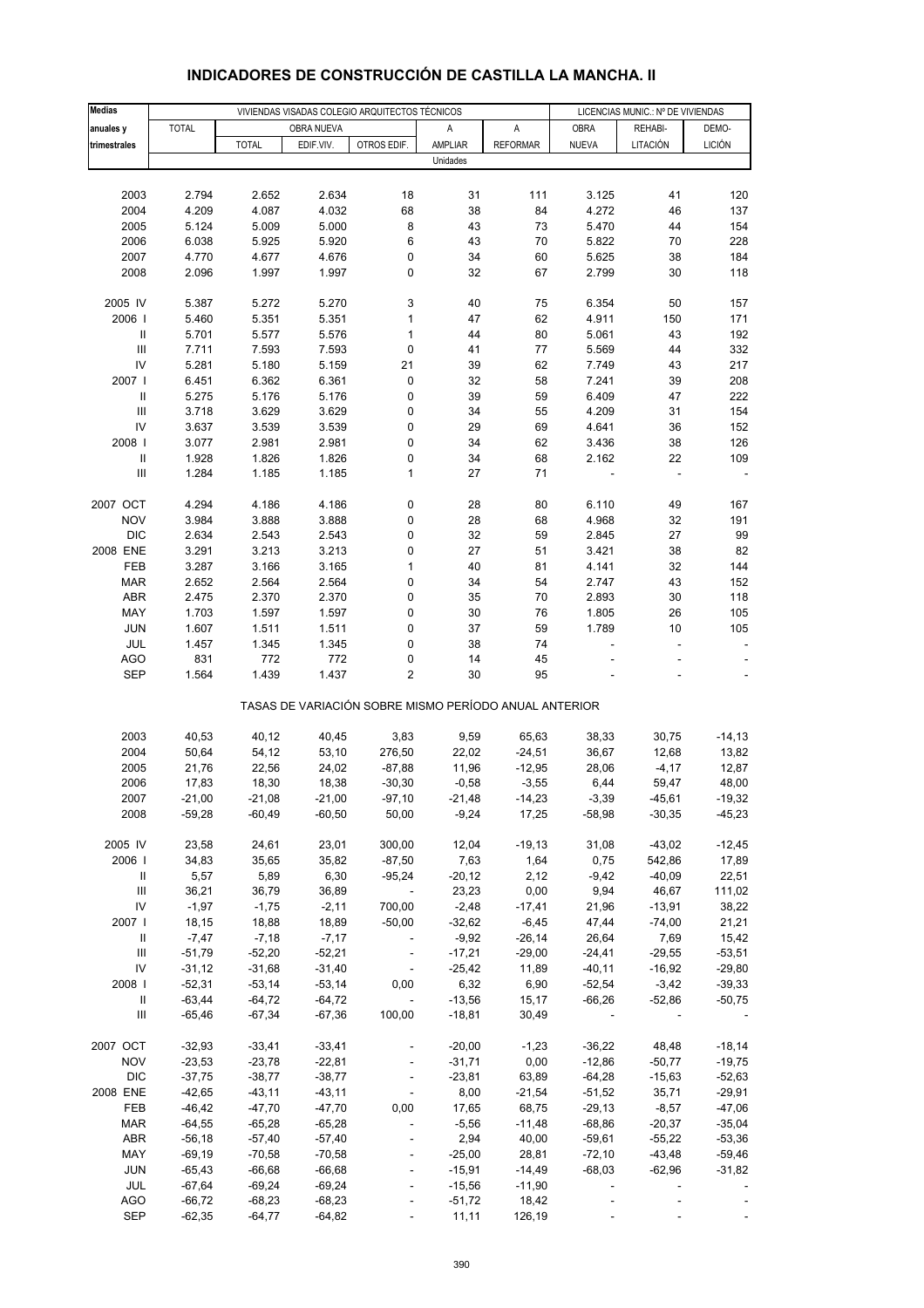| <b>Medias</b>                      |                |                          | VIVIENDAS (2)            |              |                   |                          |              | PROYECTOS VISADOS                                     |                          | CERTIFICAC.  | LIQUIDACIÓN      |
|------------------------------------|----------------|--------------------------|--------------------------|--------------|-------------------|--------------------------|--------------|-------------------------------------------------------|--------------------------|--------------|------------------|
|                                    |                | <b>INICIADAS</b>         |                          |              | <b>TERMINADAS</b> |                          |              | POR EL COLEGIO DE ARQUITECTOS                         |                          | FIN DE OBRA  | <b>EJECUCIÓN</b> |
| anuales y                          |                | <b>PROTEGIDAS</b>        |                          |              | <b>PROTEGIDAS</b> |                          |              | <b>PROTEGIDOS</b>                                     |                          |              |                  |
| trimestrales                       | <b>TOTAL</b>   |                          | <b>LIBRES</b>            | <b>TOTAL</b> |                   | <b>LIBRES</b>            | <b>TOTAL</b> |                                                       | <b>LIBRES</b>            | Nº VIVIENDAS | MAT. OBRA        |
|                                    |                |                          |                          |              | Unidades          |                          |              |                                                       |                          | Unidades     | Miles $\epsilon$ |
|                                    |                |                          |                          |              |                   |                          |              |                                                       |                          |              |                  |
| 2003                               | 2.353          | 253                      | 2.100                    | 1.453        | 0                 | 1.453                    | 2.513        | 156                                                   | 2.357                    | 1.867        | 106.412          |
| 2004                               | 3.157          | 337                      | 2.820                    | 1.941        | 76                | 1.865                    | 3.668        | 272                                                   | 3.397                    | 2.077        | 134.180          |
| 2005                               | 3.989          | 353                      | 3.636                    | 2.572        | 215               | 2.357                    | 5.020        | 416                                                   | 4.604                    | 2.572        | 169.210          |
| 2006                               | 5.117          | 569                      | 4.548                    | 3.335        | 328               | 3.007                    | 5.771        | 358                                                   | 5.413                    | 3.119        | 198.480          |
| 2007                               | 4.561          | 462                      | 4.099                    | 4.610        | 386               | 4.224                    | 4.983        | 245                                                   | 2.776                    | 3.952        | 254.926          |
| 2008                               | 3.096          | 386                      | 2.711                    | 5.034        | 281               | 4.753                    | 2.418        | 278                                                   | 1.803                    | 4.163        | 273.234          |
|                                    |                |                          |                          |              |                   |                          |              |                                                       |                          |              |                  |
| 2005 IV                            | 4.129          | 217                      | 3.913                    | 2.464        | 217               | 2.247                    | 5.340        | 258                                                   | 5.082                    | 2.527        | 174.159          |
| 2006                               | 4.538          | 43                       | 4.495                    | 3.280        | 202               | 3.078                    | 5.683        | 172                                                   | 5.510                    | 2.660        | 170.498          |
| Ш                                  | 5.551          | 991                      | 4.560                    | 3.272        | 303               | 2.969                    | 6.461        | 567                                                   | 5.894                    | 3.308        | 198.085          |
| $\ensuremath{\mathsf{III}}\xspace$ | 5.276          | 749                      | 4.527                    | 3.409        | 301               | 3.108                    | 7.005        | 583                                                   | 6.421                    | 2.961        | 187.058          |
| ${\sf IV}$                         | 5.101          | 493                      | 4.609                    | 3.381        | 507               | 2.874                    | 3.936        | 110                                                   | 3.826                    | 3.547        | 238.280          |
| 2007                               | 4.745          | 435                      | 4.310                    | 3.322        | 205               | 3.117                    | 6.819        | 334                                                   | 6.485                    | 3.024        | 193.612          |
| Ш                                  | 5.406          | 541                      | 4.865                    | 4.610        | 317               | 4.293                    | 4.825        | 204                                                   | 4.621                    | 4.744        | 290.246          |
| $\ensuremath{\mathsf{III}}\xspace$ |                | 353                      |                          |              | 392               | 4.799                    |              | 197                                                   |                          | 3.585        | 220.534          |
|                                    | 4.547          |                          | 4.194                    | 5.191        |                   |                          | 4.613        |                                                       | $\pmb{0}$                |              |                  |
| IV                                 | 3.548          | 521                      | 3.027                    | 5.319        | 632               | 4.687                    | 3.677        | 244                                                   | $\pmb{0}$                | 4.457        | 315.312          |
| 2008                               | 3.205          | 291                      | 2.914                    | 5.090        | 296               | 4.794                    | 3.286        | 426                                                   | 2.860                    | 4.116        | 251.033          |
| $\ensuremath{\mathsf{II}}$         | 2.988          | 480                      | 2.507                    | 4.979        | 266               | 4.712                    | 2.771        | 221                                                   | 2.550                    | 4.604        | 318.798          |
| $\ensuremath{\mathsf{III}}\xspace$ | $\overline{a}$ | $\overline{\phantom{a}}$ | $\overline{\phantom{a}}$ |              | $\overline{a}$    | $\blacksquare$           | 1.197        | 188                                                   | 0                        | 3.770        | 249.869          |
|                                    |                |                          |                          |              |                   |                          |              |                                                       |                          |              |                  |
| 2007 OCT                           | 3.675          | 283                      | 3.392                    | 6.175        | 944               | 5.231                    | 3.892        | 236                                                   | 0                        | 4.040        | 254.978          |
| <b>NOV</b>                         | 3.212          | 853                      | 2.359                    | 5.218        | 629               | 4.589                    | 4.089        | 289                                                   | 0                        | 5.062        | 387.546          |
| <b>DIC</b>                         | 3.757          | 426                      | 3.331                    | 4.563        | 323               | 4.240                    | 3.050        | 209                                                   | 0                        | 4.268        | 303.412          |
| 2008 ENE                           | 3.781          | 161                      | 3.620                    | 4.184        | 218               | 3.966                    | 3.474        | 186                                                   | 3.288                    | 3.612        | 224.114          |
| FEB                                | 3.401          | 330                      | 3.071                    | 4.555        | 347               | 4.208                    | 3.856        | 686                                                   | 3.170                    | 4.334        | 267.043          |
| <b>MAR</b>                         | 2.433          | 382                      | 2.051                    | 6.530        | 323               | 6.207                    | 2.527        | 406                                                   | 2.121                    | 4.402        | 261.941          |
|                                    |                |                          |                          |              |                   | 3.824                    |              |                                                       | 3.644                    | 5.794        | 415.211          |
| ABR                                | 3.393          | 646                      | 2.747                    | 4.276        | 452               |                          | 4.040        | 396                                                   |                          |              |                  |
| MAY                                | 3.111          | 439                      | 2.672                    | 4.395        | 220               | 4.175                    | 2.214        | 134                                                   | 2.080                    | 3.848        | 249.683          |
| JUN                                | 2.459          | 356                      | 2.103                    | 6.265        | 127               | 6.138                    | 2.060        | 134                                                   | 1.927                    | 4.171        | 291.501          |
| JUL                                | ÷,             | $\overline{a}$           |                          |              | ÷,                | ÷,                       | 1.587        | 102                                                   | $\pmb{0}$                | 5.275        | 341.063          |
| AGO                                |                |                          |                          |              |                   | L,                       | 999          | 168                                                   | 0                        | 2.324        | 162.224          |
| <b>SEP</b>                         |                |                          |                          |              |                   |                          | 1.005        | 294                                                   | 0                        | 3.710        | 246.321          |
|                                    |                |                          |                          |              |                   |                          |              |                                                       |                          |              |                  |
|                                    |                |                          |                          |              |                   |                          |              | TASAS DE VARIACIÓN SOBRE MISMO PERÍODO ANUAL ANTERIOR |                          |              |                  |
|                                    |                |                          |                          |              |                   |                          |              |                                                       |                          |              |                  |
| 2003                               | 25,38          | 171,31                   | 17,75                    | $-3,47$      | ÷,                | $-2,05$                  | 14,09        | 257,85                                                | 9,18                     | 20,14        | $-4,93$          |
| 2004                               | 34,16          | 33,10                    | 34,29                    | 33,59        | $\overline{a}$    | 28,38                    | 45,98        | 74,46                                                 | 44,10                    | 11,26        | 26,10            |
| 2005                               | 26,36          | 4,68                     | 28,95                    | 32,53        | 184,12            | 26,38                    | 36,85        | 53,08                                                 | 35,55                    | 23,85        | 26,11            |
| 2006                               | 28,28          | 61,39                    | 25,06                    | 29,69        | 52,77             | 27,58                    | 14,96        | $-13,85$                                              | 17,56                    | 21,26        | 17,30            |
| 2007                               | $-10,85$       | $-18,75$                 | $-9,86$                  | 38,22        | 17,75             | 40,46                    | $-13,65$     | $-31,65$                                              | $-48,71$                 | 26,72        | 28,44            |
| 2008                               | $-38,99$       | $-20,92$                 | $-40,91$                 | 26,93        | 7,80              | 28,28                    | $-55,38$     | 13,68                                                 | $-51,29$                 | 10,01        | 16,37            |
|                                    |                |                          |                          |              |                   |                          |              |                                                       |                          |              |                  |
| 2005 IV                            | 15,37          | $-48,58$                 | 23,90                    | 22,15        | $-4,27$           | 25,48                    | 53,48        | 5,02                                                  | 57,16                    | 24,20        | 22,60            |
| 2006 l                             | 33,79          | $-91,07$                 | 54,43                    | 31,92        | $-23,00$          | 38,40                    | 15,60        | $-75,57$                                              | 30,88                    | 30,42        | 28,28            |
| Ш                                  | 31,94          | 99,66                    | 22,88                    | 34,19        | 64,79             | 31,70                    | 25,62        | 25,61                                                 | 25,62                    | 5,35         | $-0,69$          |
|                                    |                |                          |                          |              |                   |                          |              |                                                       |                          |              |                  |
| $\ensuremath{\mathsf{III}}\xspace$ | 24,83          | 247,30                   | 12,87                    | 17,58        | 53,31             | 14,98                    | 49,62        | 135,22                                                | 44,83                    | 14,66        | 9,83             |
| ${\sf IV}$                         | 23,54          | 127,38                   | 17,79                    | 37,22        | 133,85            | 27,90                    | $-26,29$     | $-57,49$                                              | $-24,70$                 | 40,40        | 36,82            |
| 2007                               | 4,55           | 910,85                   | $-4, 12$                 | 1,28         | 1,49              | 1,27                     | 19,99        | 93,81                                                 | 17,68                    | 13,71        | 13,56            |
| Ш                                  | $-2,61$        | $-45,44$                 | 6,70                     | 40,89        | 4,63              | 44,59                    | $-25,33$     | $-64,04$                                              | $-21,60$                 | 43,41        | 46,53            |
| Ш                                  | $-13,82$       | $-52,87$                 | $-7,36$                  | 52,26        | 30, 12            | 54,41                    | $-34,14$     | $-66,27$                                              | $\overline{\phantom{a}}$ | 21,05        | 17,90            |
| ${\sf IV}$                         | $-30,45$       | 5,68                     | $-34,31$                 | 57,33        | 24,74             | 63,07                    | $-6,59$      | 122,89                                                | $\sim$                   | 25,63        | 32,33            |
| 2008                               | $-32,45$       | $-33,05$                 | $-32,39$                 | 53,21        | 44,39             | 53,79                    | $-51,81$     | 27,56                                                 | $-55,90$                 | 36, 10       | 29,66            |
| Ш                                  | $-44,73$       | $-11,16$                 | $-48,46$                 | 8,00         | $-15,89$          | 9,76                     | $-42,56$     | 8,43                                                  | $-44,81$                 | $-2,94$      | 9,84             |
| $\mathop{\mathsf{III}}\nolimits$   | $\sim$ $-$     | $\blacksquare$           | $\blacksquare$           |              |                   | $\sim$ $-$               | $-74,05$     | $-4,44$                                               | $\overline{\phantom{a}}$ | 5,16         | 13,30            |
|                                    |                |                          |                          |              |                   |                          |              |                                                       |                          |              |                  |
| 2007 OCT                           | $-35,24$       | 10,55                    | $-37,41$                 | 102,72       | 594,12            | 79,76                    | $-13,49$     | 69,78                                                 | $\overline{\phantom{a}}$ | 9,28         | 11,88            |
| <b>NOV</b>                         | $-31,28$       | $-7,48$                  | $-37,13$                 | 54,79        | 18,68             | 61,53                    | 12,88        | 134,63                                                | $\Box$                   | 29,20        | 42,26            |
| <b>DIC</b>                         | $-24,18$       | 42,00                    | $-28,44$                 | 22,50        | $-62,18$          | 47,68                    | $-17,29$     | 211,49                                                | $\overline{\phantom{a}}$ | 41,00        | 41,44            |
|                                    |                |                          |                          |              |                   |                          |              |                                                       |                          |              |                  |
| 2008 ENE                           | $-29,43$       | $-61,94$                 | $-26,65$                 | 32,15        | $-24,57$          | 37,85                    | $-37,88$     | $-54,35$                                              | $-36,59$                 | 38,28        | 43,83            |
| FEB                                | $-26,61$       | $-26,83$                 | $-26,58$                 | 22,84        | 177,60            | 17,44                    | $-40,44$     | 136,55                                                | $-48,74$                 | 20,79        | 17,92            |
| <b>MAR</b>                         | $-42,64$       | $-11,16$                 | $-46,20$                 | 111,19       | 60,70             | 114,70                   | $-69,88$     | 33,25                                                 | $-73,77$                 | 53,22        | 31,92            |
| ABR                                | $-33,35$       | 8,03                     | $-38,86$                 | 7,22         | 14,72             | 6,40                     | $-6,19$      | 247,72                                                | $-13,10$                 | 56,26        | 69,87            |
| MAY                                | $-43,84$       | $-39,11$                 | $-44,55$                 | $-3,60$      | 32,53             | $-4,96$                  | $-61,15$     | $-27,73$                                              | $-62,27$                 | $-5,57$      | 5,18             |
| <b>JUN</b>                         | $-55,98$       | 17,49                    | $-60,19$                 | 18,59        | $-67,44$          | 25,44                    | $-53,90$     | $-57,35$                                              | $-53,64$                 | $-35,32$     | $-25,05$         |
| JUL                                | $\frac{1}{2}$  | $\blacksquare$           |                          |              |                   | $\overline{\phantom{a}}$ | $-67,87$     | $-27,66$                                              | $\overline{\phantom{a}}$ | 4,62         | 14,60            |
| AGO                                |                |                          |                          |              |                   | $\blacksquare$           | $-79,05$     | 216,98                                                | $\overline{\phantom{a}}$ | 0,91         | 13,99            |
| <b>SEP</b>                         |                |                          |                          |              |                   |                          | $-75,68$     | $-25,80$                                              |                          | 8,83         | 11,12            |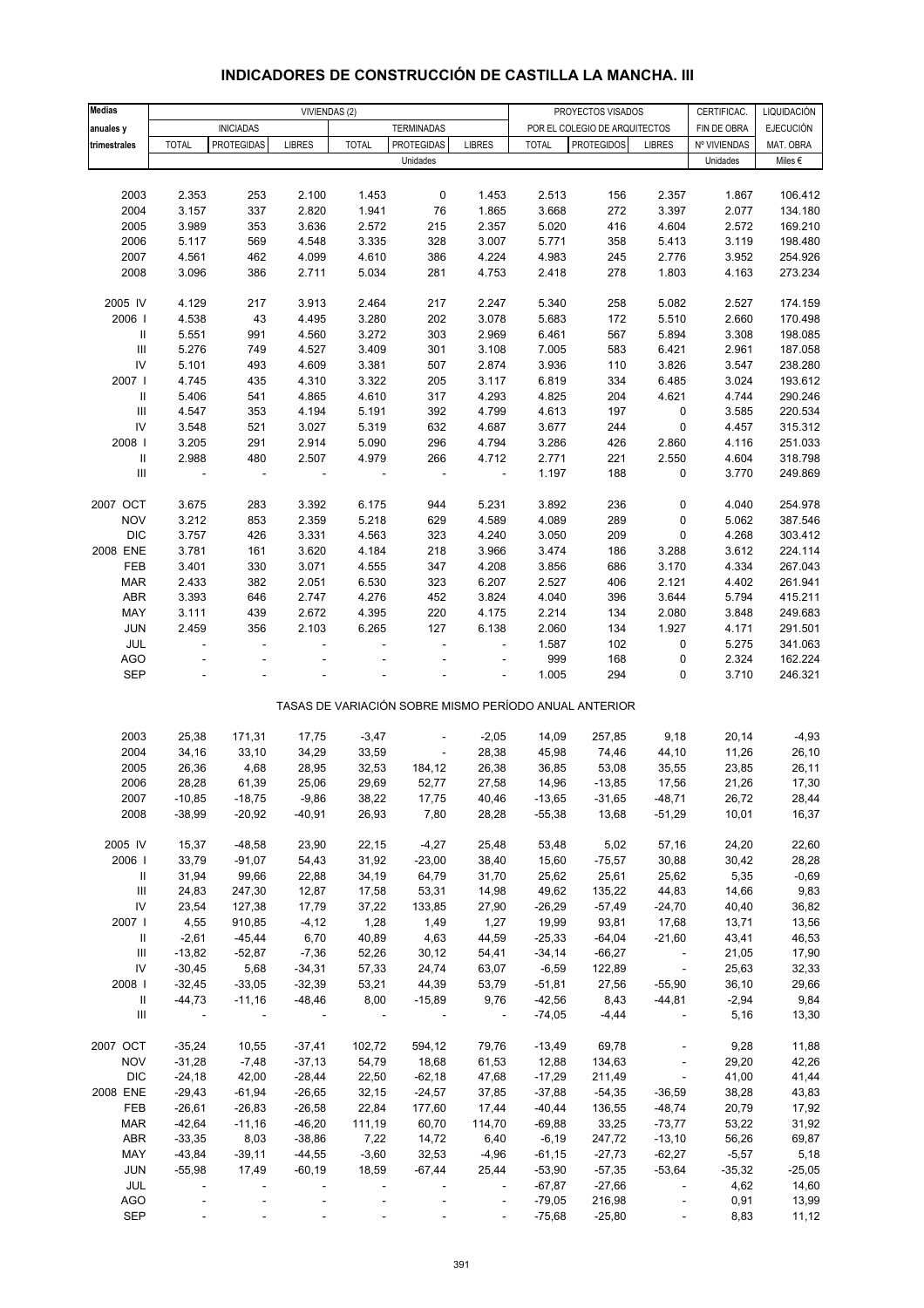# **INDICADORES DE CONSTRUCCIÓN DE CASTILLA LA MANCHA. IV**

| <b>Medias</b> |                        | LICITACIÓN OFICIAL (SEOPAN) |                        | LICITACIÓN OFICIAL (FOMENTO) |                                                       |              |  |  |
|---------------|------------------------|-----------------------------|------------------------|------------------------------|-------------------------------------------------------|--------------|--|--|
| anuales y     | <b>TOTAL</b>           | <b>EDIFICACIÓN</b>          | OBRA CIVIL             | <b>TOTAL</b>                 | EDIFICACIÓN                                           | INGENIERÍA   |  |  |
| trimestrales  |                        |                             |                        |                              |                                                       | <b>CIVIL</b> |  |  |
|               |                        |                             |                        | Miles €                      |                                                       |              |  |  |
|               |                        |                             |                        |                              |                                                       |              |  |  |
| 2003          | 88.171,5               | 30.765,0                    | 57.406,6               | 67.194                       | 19.402                                                | 47.792       |  |  |
| 2004          | 114.780,2              | 28.494,1                    | 86.286,1               | 103.465                      | 24.890                                                | 78.575       |  |  |
| 2005          | 133.272,9              | 52.402,2                    | 80.870,8               | 125.952                      | 45.067                                                | 80.885       |  |  |
| 2006          | 301.477,5              | 84.145,3                    | 217.332,2              | 256.552                      | 79.557                                                | 176.995      |  |  |
| 2007          | 168.147,3              | 44.800,8                    | 123.346,5              | 156.273                      | 47.770                                                | 108.503      |  |  |
|               |                        |                             |                        |                              |                                                       |              |  |  |
| 2008          | 180.632,8              | 50.059,0                    | 130.573,8              | 136.980                      | 48.616                                                | 88.364       |  |  |
| 2006          | 259.523,3              | 165.751,7                   | 93.771,7               | 241.295                      | 163.461                                               | 77.834       |  |  |
| Ш             | 347.251,0              | 48.775,0                    | 298.476,0              | 377.481                      | 55.691                                                | 321.790      |  |  |
| Ш             | 185.429,0              | 46.799,7                    | 138.629,3              | 188.914                      | 30.767                                                | 158.147      |  |  |
| IV            | 413.706,7              | 75.255,0                    | 338.451,7              | 218.519                      | 68.310                                                | 150.209      |  |  |
| 2007 l        | 196.830,0              | 74.748,0                    | 122.082,0              | 211.626                      | 85.392                                                | 126.234      |  |  |
| Ш             | 260.374,7              | 40.949,0                    | 219.425,7              | 174.697                      | 44.403                                                | 130.295      |  |  |
| Ш             |                        |                             |                        |                              |                                                       |              |  |  |
| IV            | 63.152,0               | 29.615,3                    | 33.536,7               | 61.268                       | 30.505                                                | 30.763       |  |  |
|               | 152.232,7              | 33.891,0                    | 118.341,7              | 177.500                      | 30.780                                                | 146.720      |  |  |
| 2008          | 270.146,0              | 66.113,3                    | 204.032,7              | 148.940                      | 48.683                                                | 100.256      |  |  |
| $\sf II$      | 120.646,7              | 45.394,0                    | 75.252,7               | 106.272                      | 48.710                                                | 57.562       |  |  |
| Ш             | 166.165,0              | 41.579,7                    | 124.585,3              | 155.727                      | 48.453                                                | 107.274      |  |  |
| IV            | 135.455,0              | 41.329,0                    | 94.126,0               |                              |                                                       |              |  |  |
| 2007 NOV      |                        |                             |                        |                              | 40.194                                                | 181.048      |  |  |
| <b>DIC</b>    | 165.032,0<br>159.728,0 | 46.417,0<br>18.656,0        | 118.615,0<br>141.072,0 | 221.242<br>127.377           | 14.209                                                | 113.168      |  |  |
|               |                        |                             |                        |                              |                                                       |              |  |  |
| 2008 ENE      | 168.429,0              | 103.881,0                   | 64.548,0               | 110.455                      | 57.676                                                | 52.778       |  |  |
| FEB           | 129.738,0              | 27.685,0                    | 102.053,0              | 89.018                       | 31.316                                                | 57.702       |  |  |
| <b>MAR</b>    | 512.271,0              | 66.774,0                    | 445.497,0              | 247.347                      | 57.058                                                | 190.288      |  |  |
| ABR           | 264.192,0              | 93.145,0                    | 171.047,0              | 258.243                      | 99.410                                                | 158.833      |  |  |
| MAY           | 69.119,0               | 22.813,0                    | 46.306,0               | 32.389                       | 27.081                                                | 5.308        |  |  |
| <b>JUN</b>    | 28.629,0               | 20.224,0                    | 8.405,0                | 28.185                       | 19.640                                                | 8.545        |  |  |
| JUL           | 329.470,0              | 48.409,0                    | 281.061,0              | 275.483                      | 73.044                                                | 202.439      |  |  |
| AGO           | 122.555,0              | 68.963,0                    | 53.592,0               | 145.745                      | 65.003                                                | 80.743       |  |  |
| SEP           | 46.470,0               | 7.367,0                     | 39.103,0               | 45.952                       | 7.312                                                 | 38.640       |  |  |
| ОСТ           | 135.455,0              | 41.329,0                    | 94.126,0               |                              |                                                       |              |  |  |
|               |                        |                             |                        |                              | TASAS DE VARIACIÓN SOBRE MISMO PERÍODO ANUAL ANTERIOR |              |  |  |
| 2003          | $-0,20$                | 4,91                        | $-2,74$                | $-31,05$                     |                                                       | $-39,55$     |  |  |
|               |                        | $-7,38$                     |                        |                              | 5,46<br>28,28                                         |              |  |  |
| 2004          | 30,18                  |                             | 50,31                  | 53,98                        |                                                       | 64,41        |  |  |
| 2005          | 16,11                  | 83,91                       | $-6,28$                | 21,73                        | 81,07                                                 | 2,94         |  |  |
| 2006          | 126,21                 | 60,58                       | 168,74                 | 103,69                       | 76,53                                                 | 118,82       |  |  |
| 2007          | $-44,23$               | $-46,76$                    | $-43,25$               | $-39,09$                     | $-39,96$                                              | $-38,70$     |  |  |
| 2008          | 6,69                   | 5,94                        | 6,99                   | $-8,19$                      | $-9,02$                                               | $-7,73$      |  |  |
| 2006          | 121,27                 | 227,43                      | 40,66                  | 162,95                       | 262,43                                                | 66,80        |  |  |
| Ш             | 143,19                 | 9,68                        | 203,56                 | 148,38                       | 62,03                                                 | 173,61       |  |  |
| Ш             | 17,67                  | $-17,59$                    | 37,54                  | 23,28                        | $-41,74$                                              | 57,46        |  |  |
| IV            | 258,40                 | 30,36                       | 486,54                 | 104,57                       | 42,36                                                 | 155,31       |  |  |
| 2007 l        | $-24,16$               | $-54,90$                    | 30,19                  | $-12,30$                     | $-47,76$                                              | 62,18        |  |  |
| Ш             | $-25,02$               | $-16,05$                    | $-26,48$               | $-53,72$                     | $-20,27$                                              | $-59,51$     |  |  |
| Ш             | $-65,94$               | $-36,72$                    | $-75,81$               | $-67,57$                     | $-0,85$                                               | $-80,55$     |  |  |
| IV            | $-63,20$               | $-54,97$                    | $-65,03$               | $-18,77$                     | $-54,94$                                              | $-2,32$      |  |  |
| 2008          | 37,25                  | $-11,55$                    | 67,13                  | $-29,62$                     | $-42,99$                                              | $-20,58$     |  |  |
| Ш             | $-53,66$               | 10,85                       | $-65,70$               | $-39,17$                     | 9,70                                                  | $-55,82$     |  |  |
| Ш             | 163,12                 | 40,40                       | 271,49                 | 154,17                       | 58,84                                                 | 248,71       |  |  |
| IV            | 2,67                   | 12,92                       | $-1,27$                |                              |                                                       |              |  |  |
|               |                        |                             |                        |                              |                                                       |              |  |  |
| 2007 NOV      | $-43,88$               | $-53,52$                    | $-38,91$               | $-28,46$                     | $-60,94$                                              | $-12,27$     |  |  |
| DIC           | $-79,54$               | $-50,50$                    | $-81,02$               | $-44,08$                     | $-73,14$                                              | $-35,29$     |  |  |
| 2008 ENE      | $-3,65$                | 74,06                       | $-43,93$               | $-51,53$                     | $-42,11$                                              | $-58,85$     |  |  |
| FEB           | $-43,67$               | $-72,60$                    | $-21,05$               | $-60,94$                     | $-68,57$                                              | $-55,01$     |  |  |
| MAR           | 176,35                 | 5,13                        | 265,60                 | 38,11                        | 0,28                                                  | 55,72        |  |  |
| ABR           | 25,28                  | 251,73                      | $-7,24$                | 24,96                        | 165,79                                                | $-6,16$      |  |  |
| MAY           | $-74,89$               | $-50,89$                    | $-79,77$               | $-80,68$                     | $-30,37$                                              | $-95,88$     |  |  |
| <b>JUN</b>    | $-90,29$               | $-59,48$                    | $-96,57$               | $-81,19$                     | $-65,49$                                              | $-90,80$     |  |  |
| JUL           | 315,87                 | 13,10                       | 671,66                 | 262,74                       | 58,18                                                 | 580,03       |  |  |
| <b>AGO</b>    | 59,98                  | 233,09                      | $-4, 13$               | 97,40                        | 209,70                                                | 52,80        |  |  |
| <b>SEP</b>    | 38,20                  | $-70,93$                    | 371,97                 | 35,06                        | $-69,97$                                              | 299,38       |  |  |
| OCT           | 2,67                   | 12,92                       | $-1,27$                |                              |                                                       |              |  |  |
|               |                        |                             |                        |                              |                                                       |              |  |  |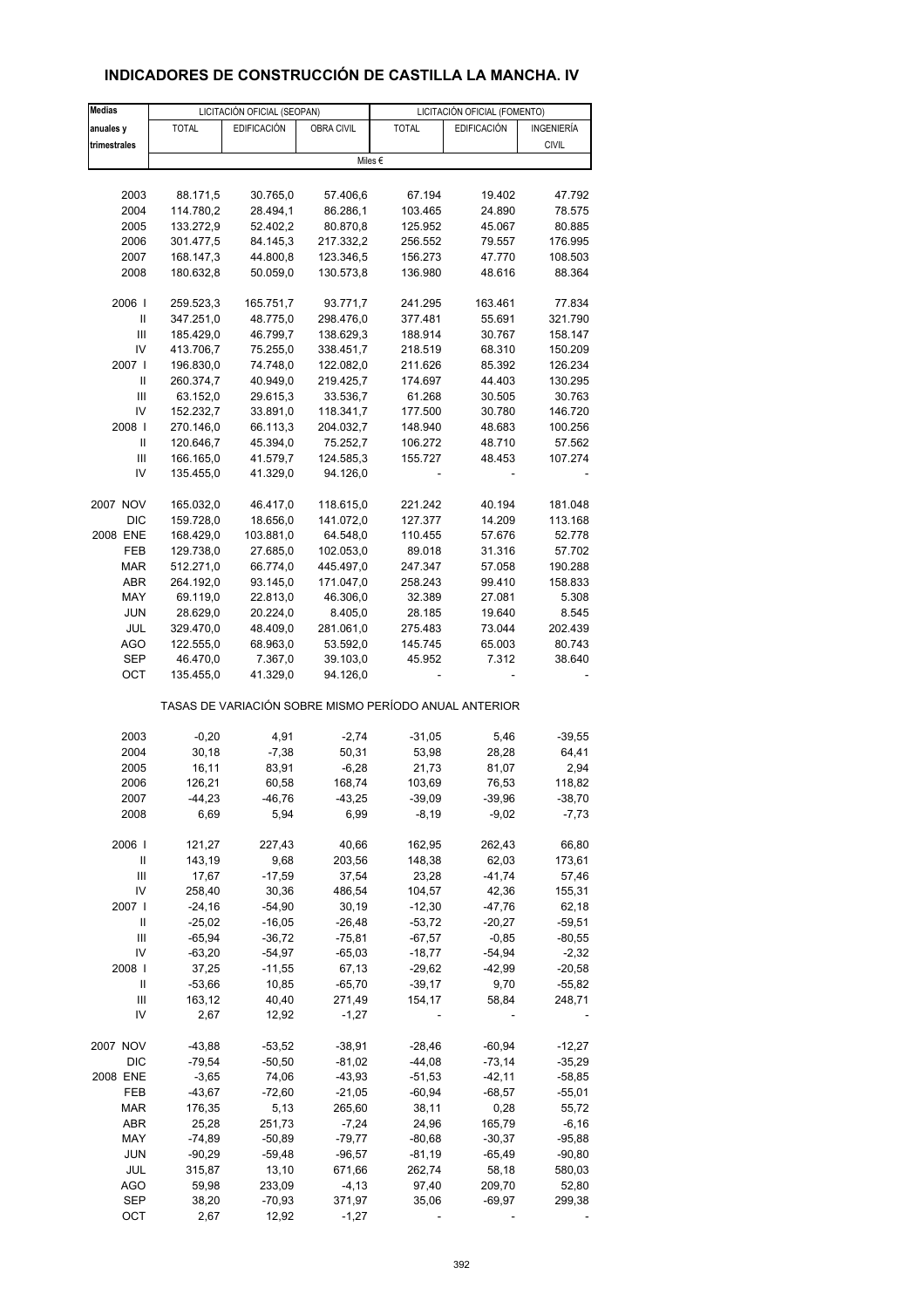| <b>Medias</b>              | ESTABLECIMIENTOS HOTELEROS |                    |                                                       |                    |                          |                    |                       |  |
|----------------------------|----------------------------|--------------------|-------------------------------------------------------|--------------------|--------------------------|--------------------|-----------------------|--|
| anuales y                  |                            | NUMERO DE VIAJEROS |                                                       |                    | NÚMERO DE PERNOCTACIONES |                    | <b>GRADO DE</b>       |  |
| trimestrales               | <b>TOTAL</b>               | <b>ESPAÑOLES</b>   | <b>EXTRANJEROS</b>                                    | <b>TOTAL</b>       | <b>ESPAÑOLES</b>         | <b>EXTRANJEROS</b> | <b>OCUPACIÓN</b><br>% |  |
|                            |                            |                    | Unidades                                              |                    |                          |                    |                       |  |
| 2003                       | 152.003                    | 125.893            | 26.124                                                | 256.931            | 216.567                  | 40.388             | 31,25                 |  |
| 2004                       | 161.394                    | 135.948            | 25.453                                                | 273.589            | 232.440                  | 41.172             | 31,96                 |  |
| 2005                       | 168.433                    | 144.638            | 23.795                                                | 292.962            | 254.140                  | 38.822             | 33,91                 |  |
| 2006                       | 173.682                    | 148.334            | 25.348                                                | 301.535            | 258.518                  | 43.018             | 34,04                 |  |
| 2007                       | 182.402                    | 155.590            | 26.812                                                | 320.976            | 274.154                  | 46.822             | 34,35                 |  |
| 2008                       | 183.495                    | 154.163            | 29.332                                                | 330.825            | 279.232                  | 51.592             | 33,76                 |  |
| 2006                       | 139.104                    | 121.874            | 17.230                                                | 236.630            | 205.834                  | 30.796             | 28,72                 |  |
| Ш                          | 185.085                    | 154.320            | 30.765                                                | 316.639            | 268.366                  | 48.273             | 36,13                 |  |
| Ш                          | 198.848                    | 166.975            | 31.873                                                | 354.267            | 301.152                  | 53.116             | 39,16                 |  |
| IV<br>2007 l               | 171.690                    | 150.168            | 21.522                                                | 298.606            | 258.720                  | 39.886             | 32,13                 |  |
| $\mathbf{II}$              | 151.339<br>196.726         | 131.530<br>162.848 | 19.809<br>33.878                                      | 260.279<br>343.290 | 221.201<br>288.569       | 39.079<br>54.720   | 29,30<br>36,38        |  |
| Ш                          | 202.730                    | 171.288            | 31.442                                                | 365.301            | 310.930                  | 54.371             | 38,26                 |  |
| IV                         | 178.814                    | 156.695            | 22.119                                                | 315.034            | 275.916                  | 39.117             | 33,47                 |  |
| 2008                       | 154.504                    | 133.691            | 20.813                                                | 279.324            | 239.965                  | 39.359             | 30,05                 |  |
| $\ensuremath{\mathsf{II}}$ | 190.346                    | 157.304            | 33.043                                                | 340.986            | 284.364                  | 56.623             | 34,45                 |  |
| Ш                          | 202.361                    | 168.858            | 33.503                                                | 367.550            | 309.868                  | 57.682             | 36,73                 |  |
| IV                         | 193.314                    | 162.067            | 31.247                                                | 344.662            | 289.729                  | 54.933             | 33,91                 |  |
| 2007 NOV                   | 181.392                    | 161.015            | 20.377                                                | 327.093            | 289.796                  | 37.297             | 35,31                 |  |
| <b>DIC</b>                 | 148.224                    | 133.108            | 15.116                                                | 254.207            | 224.343                  | 29.864             | 27,33                 |  |
| 2008 ENE                   | 127.219                    | 107.584            | 19.635                                                | 219.061            | 181.098                  | 37.963             | 24,21                 |  |
| FEB                        | 151.892                    | 134.738            | 17.154                                                | 270.229            | 235.343                  | 34.886             | 30,86                 |  |
| <b>MAR</b>                 | 184.401                    | 158.751            | 25.650                                                | 348.683            | 303.455                  | 45.228             | 35,09                 |  |
| ABR                        | 177.733                    | 148.119            | 29.614                                                | 317.643            | 266.017                  | 51.626             | 32,81                 |  |
| MAY                        | 202.027                    | 164.063            | 37.964                                                | 365.515            | 301.854                  | 63.661             | 36,23                 |  |
| <b>JUN</b>                 | 191.279                    | 159.729            | 31.550                                                | 339.801            | 285.220                  | 54.581             | 34,30                 |  |
| JUL                        | 194.628                    | 164.544            | 30.084                                                | 349.998            | 298.831                  | 51.167             | 34,33                 |  |
| <b>AGO</b><br>SEP          | 208.607<br>203.848         | 172.084<br>169.947 | 36.523<br>33.901                                      | 392.338<br>360.315 | 328.358<br>302.416       | 63.980<br>57.899   | 38,22<br>37,64        |  |
| OCT                        | 193.314                    | 162.067            | 31.247                                                | 344.662            | 289.729                  | 54.933             | 33,91                 |  |
|                            |                            |                    | TASAS DE VARIACIÓN SOBRE MISMO PERÍODO ANUAL ANTERIOR |                    |                          |                    |                       |  |
| 2003                       | $-1,56$                    | $-0,67$            | $-5,66$                                               | $-0,56$            | $-0,30$                  | $-1,99$            | $-3,08$               |  |
| 2004                       | 6, 18                      | 7,99               | $-2,57$                                               | 6,48               | 7,33                     | 1,94               | 2,25                  |  |
| 2005                       | 4,36                       | 6,39               | $-6,51$                                               | 7,08               | 9,34                     | $-5,71$            | 6,12                  |  |
| 2006                       | 3,12                       | 2,56               | 6,52                                                  | 2,93               | 1,72                     | 10,81              | 0,37                  |  |
| 2007                       | 5,02                       | 4,89               | 5,78                                                  | 6,45               | 6,05                     | 8,84               | 0,93                  |  |
| 2008                       | $-1,30$                    | $-1,99$            | 2,47                                                  | 1,16               | 0,60                     | 4,29               | $-3,43$               |  |
| 2006                       | 2,00                       | 0,84               | 11,06                                                 | 1,54               | 0,02                     | 13,01              | 0, 19                 |  |
| $\ensuremath{\mathsf{II}}$ | 3,54                       | 3,44               | 4,04                                                  | 3,24               | 3,08                     | 4,13               | 2,03                  |  |
| $\mathsf{III}$             | 2,59                       | 1,87               | 6,53                                                  | 2,67               | 1,05                     | 12,92              | 0,94                  |  |
| IV                         | 4,19                       | 3,85               | 6,66                                                  | 4,02               | 2,50                     | 15,14              | $-1,95$               |  |
| 2007                       | 8,80                       | 7,92               | 14,97                                                 | 9,99               | 7,47                     | 26,90              | 2,00                  |  |
| Ш<br>Ш                     | 6,29<br>1,95               | 5,53<br>2,58       | 10, 12<br>$-1,35$                                     | 8,42<br>3,11       | 7,53<br>3,25             | 13,36<br>2,36      | 0,69<br>$-2,30$       |  |
| IV                         | 4,15                       | 4,35               | 2,77                                                  | 5,50               | 6,65                     | $-1,93$            | 4,18                  |  |
| 2008                       | 2,09                       | 1,64               | 5,07                                                  | 7,32               | 8,48                     | 0,72               | 2,58                  |  |
| Ш                          | $-3,24$                    | $-3,40$            | $-2,47$                                               | $-0,67$            | $-1,46$                  | 3,48               | $-5,32$               |  |
| Ш                          | $-0,18$                    | $-1,42$            | 6,55                                                  | 0,62               | $-0,34$                  | 6,09               | $-4,00$               |  |
| IV                         | $-6,53$                    | $-7,90$            | 1,24                                                  | $-5,26$            | $-7,61$                  | 9,45               | $-10,22$              |  |
| 2007 NOV                   | 10,40                      | 12,46              | $-3,56$                                               | 16,01              | 19,93                    | $-7,49$            | 13,83                 |  |
| DIC                        | $-4,63$                    | $-5,32$            | 1,91                                                  | $-3,33$            | $-4,36$                  | 5,14               | $-3,90$               |  |
| 2008 ENE                   | $-1,41$                    | $-4,50$            | 19,81                                                 | $-3,04$            | $-3,19$                  | $-2,33$            | $-4,53$               |  |
| FEB                        | 2,49                       | 2,92               | $-0,79$                                               | 8,22               | 8,96                     | 3,50               | 2,63                  |  |
| <b>MAR</b>                 | 4,32                       | 5,12               | $-0,39$                                               | 14,24              | 16,47                    | 1,27               | 8,10                  |  |
| ABR                        | $-14,92$                   | $-16,35$           | $-6,92$                                               | $-12,73$           | $-15,00$                 | 1,20               | $-16,30$              |  |
| MAY                        | 7,18                       | 8,28               | 2,68                                                  | 10,74              | 12,30                    | 3,93               | 5,84                  |  |
| <b>JUN</b><br>JUL          | $-0,79$<br>3,91            | $-0,14$<br>3,16    | $-3,94$<br>8,24                                       | 1,18<br>2,83       | 0,45<br>2,43             | 5,18<br>5,23       | $-3,98$<br>$-1,89$    |  |
| AGO                        | $-2,87$                    | $-6, 16$           | 16,32                                                 | 0,28               | $-2,74$                  | 19,33              | $-4,09$               |  |
| <b>SEP</b>                 | $-1,10$                    | $-0,61$            | $-3,50$                                               | $-1,10$            | $-0,34$                  | $-4,88$            | $-5,76$               |  |
| OCT                        | $-6,53$                    | $-7,90$            | 1,24                                                  | $-5,26$            | $-7,61$                  | 9,45               | $-10,22$              |  |

#### **INDICADORES DE SERVICIOS DE CASTILLA LA MANCHA. I**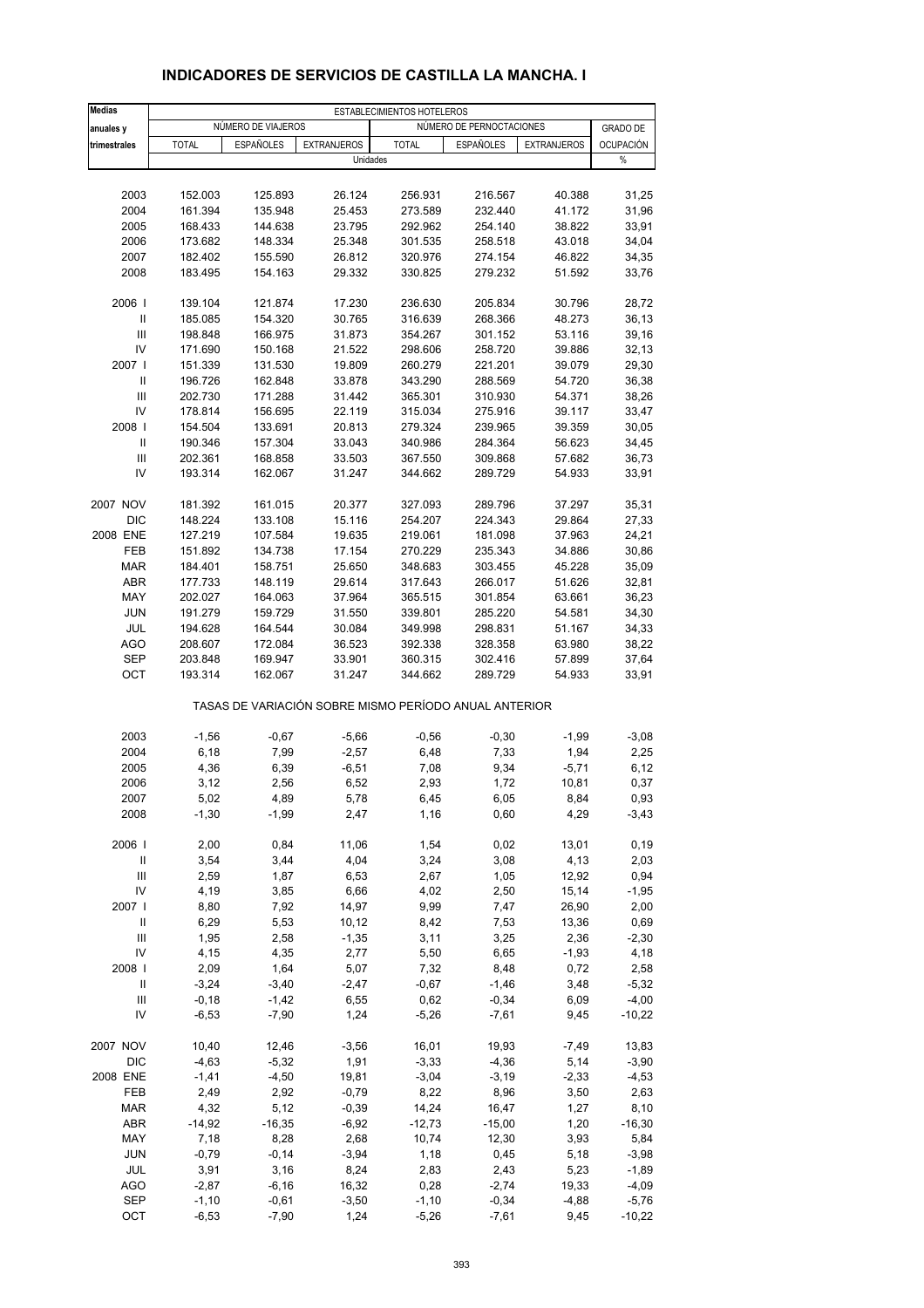| <b>Medias</b>              | <b>ACAMPAMENTOS TURÍSTICOS (5)</b> |                    |                                                       |              |                          |                    |                       |  |  |  |
|----------------------------|------------------------------------|--------------------|-------------------------------------------------------|--------------|--------------------------|--------------------|-----------------------|--|--|--|
| anuales y                  |                                    | NÚMERO DE VIAJEROS |                                                       |              | NÚMERO DE PERNOCTACIONES |                    | <b>GRADO DE</b>       |  |  |  |
| trimestrales               | <b>TOTAL</b>                       | <b>ESPAÑOLES</b>   | <b>EXTRANJEROS</b><br>Unidades                        | <b>TOTAL</b> | <b>ESPAÑOLES</b>         | <b>EXTRANJEROS</b> | <b>OCUPACIÓN</b><br>% |  |  |  |
|                            |                                    |                    |                                                       |              |                          |                    |                       |  |  |  |
| 2003                       | 8.307                              | 6.512              | 1.795                                                 | 21.969       | 18.484                   | 3.485              | 15,48                 |  |  |  |
| 2004                       | 7.103                              | 5.291              | 1.812                                                 | 17.902       | 14.334                   | 3.568              | 21,28                 |  |  |  |
| 2005                       | 8.131                              | 6.034              | 2.096                                                 | 20.184       | 16.438                   | 3.746              | 26,75                 |  |  |  |
| 2006                       | 8.236                              | 6.174              | 2.062                                                 | 22.714       | 18.698                   | 4.017              | 27,40                 |  |  |  |
| 2007                       | 7.324                              | 5.578              | 1.746                                                 | 18.968       | 15.670                   | 3.298              | 23,65                 |  |  |  |
| 2008                       | 8.164                              | 6.236              | 1.928                                                 | 21.615       | 17.943                   | 3.672              | 25,67                 |  |  |  |
| 2006                       | 713                                | 375                | 338                                                   | 1.349        | 797                      | 552                | 29,61                 |  |  |  |
| Ш                          | 9.017                              | 5.992              | 3.025                                                 | 21.555       | 15.622                   | 5.934              | 24,53                 |  |  |  |
| Ш                          | 21.148                             | 16.806             | 4.342                                                 | 63.199       | 54.730                   | 8.468              | 30,49                 |  |  |  |
| IV                         | 2.066                              | 1.522              | 544                                                   | 4.755        | 3.642                    | 1.113              | 24,97                 |  |  |  |
| 2007 l                     | 1.425                              | 1.025              | 400                                                   | 4.175        | 3.346                    | 830                | 24,66                 |  |  |  |
| Ш                          | 7.710                              | 5.582              | 2.128                                                 | 18.428       | 14.042                   | 4.386              | 23,33                 |  |  |  |
| Ш                          | 18.169                             | 14.152             | 4.017                                                 | 49.148       | 41.941                   | 7.207              | 24,16                 |  |  |  |
| IV                         | 1.990                              | 1.551              | 439                                                   | 4.121        | 3.349                    | 771                | 22,43                 |  |  |  |
| 2008                       | 2.435                              | 2.065              | 370                                                   | 6.419        | 5.784                    | 635                | 26,09                 |  |  |  |
| Ш                          | 5.895                              | 3.608              | 2.287                                                 | 11.770       | 7.127                    | 4.643              | 21,26                 |  |  |  |
| Ш                          | 17.833                             | 14.333             | 3.500                                                 | 51.669       | 45.170                   | 6.499              | 30,18                 |  |  |  |
| IV                         | 3.147                              | 2.342              | 805                                                   | 6.573        | 5.186                    | 1.387              | 24,13                 |  |  |  |
| 2007 NOV                   | 1.222                              | 1.049              | 173                                                   | 2.891        | 2.581                    | 310                | 24,42                 |  |  |  |
| DIC                        | 838                                | 688                | 150                                                   | 2.080        | 1.833                    | 247                | 23,02                 |  |  |  |
| 2008 ENE                   | 636                                | 467                | 169                                                   | 1.149        | 883                      | 266                | 26,23                 |  |  |  |
| FEB                        | 657                                | 468                | 189                                                   | 1.454        | 1.103                    | 351                | 25,86                 |  |  |  |
| <b>MAR</b>                 | 6.012                              | 5.259              | 753                                                   | 16.654       | 15.366                   | 1.288              | 26,17                 |  |  |  |
| <b>ABR</b>                 | 3.619                              | 1.766              | 1.853                                                 | 6.301        | 3.031                    | 3.270              | 22,24                 |  |  |  |
| MAY                        | 5.888                              | 3.151              | 2.737                                                 | 14.126       | 8.051                    | 6.075              | 22,38                 |  |  |  |
| <b>JUN</b>                 | 8.177                              | 5.907              | 2.270                                                 | 14.884       | 10.300                   | 4.584              | 19,16                 |  |  |  |
| JUL                        | 16.472                             | 12.845             | 3.627                                                 | 42.334       | 35.786                   | 6.548              | 25,49                 |  |  |  |
| <b>AGO</b>                 | 32.129                             | 26.591             | 5.538                                                 | 102.229      | 91.547                   | 10.682             | 42,10                 |  |  |  |
| <b>SEP</b>                 | 4.898                              | 3.562              | 1.336                                                 | 10.444       | 8.178                    | 2.266              | 22,94                 |  |  |  |
| OCT                        | 3.147                              | 2.342              | 805                                                   | 6.573        | 5.186                    | 1.387              | 24,13                 |  |  |  |
|                            |                                    |                    | TASAS DE VARIACIÓN SOBRE MISMO PERÍODO ANUAL ANTERIOR |              |                          |                    |                       |  |  |  |
| 2003                       | 16,28                              | 27,75              | $-12,29$                                              | 29,35        | 38,27                    | $-3,60$            | 46,74                 |  |  |  |
| 2004                       | $-14,49$                           | $-18,75$           | 0,95                                                  | $-18,51$     | $-22,45$                 | 2,39               | 37,48                 |  |  |  |
| 2005                       | 14,47                              | 14,05              | 15,67                                                 | 12,75        | 14,68                    | 4,99               | 25,71                 |  |  |  |
| 2006                       | 1,30                               | 2,31               | $-1,63$                                               | 12,54        | 13,75                    | 7,21               | 2,45                  |  |  |  |
| 2007                       | $-11,08$                           | $-9,66$            | $-15,32$                                              | $-16,49$     | $-16,20$                 | $-17,88$           | $-13,70$              |  |  |  |
| 2008                       | $-4,88$                            | $-4,35$            | $-6,56$                                               | $-2,92$      | $-2,28$                  | $-5,91$            | 8,63                  |  |  |  |
| 2006                       | $-63,96$                           | $-76,48$           | $-12, 12$                                             | $-72,00$     | $-80,65$                 | $-20,93$           | 14,94                 |  |  |  |
| $\ensuremath{\mathsf{II}}$ | 50,56                              | 72,09              | 20,65                                                 | 79,57        | 118,34                   | 22,37              | 14,70                 |  |  |  |
| Ш                          | $-8,56$                            | $-7,48$            | $-12,51$                                              | 3,81         | 4,52                     | $-0,56$            | $-6,63$               |  |  |  |
| IV                         | 44,76                              | 69,87              | 2,39                                                  | 56,82        | 72,66                    | 20,59              | $-8,12$               |  |  |  |
| 2007                       | 99,81                              | 173,33             | 18,33                                                 | 209,51       | 319,61                   | 50,39              | $-16,73$              |  |  |  |
| Ш                          | $-14,50$                           | $-6,85$            | $-29,65$                                              | $-14,51$     | $-10,11$                 | $-26,09$           | $-4,87$               |  |  |  |
| Ш                          | $-14,08$                           | $-15,79$           | $-7,48$                                               | $-22,23$     | $-23,37$                 | $-14,89$           | $-20,75$              |  |  |  |
| IV                         | $-3,65$                            | 1,91               | $-19,19$                                              | $-13,33$     | $-8,04$                  | $-30,68$           | $-10,20$              |  |  |  |
| 2008                       | 70,84                              | 101,43             | $-7,49$                                               | 53,74        | 72,88                    | $-23,46$           | 5,79                  |  |  |  |
| Ш                          | $-23,55$                           | $-35,36$           | 7,46                                                  | $-36, 13$    | $-49,24$                 | 5,87               | $-8,89$               |  |  |  |
| Ш                          | $-1,85$                            | 1,27               | $-12,86$                                              | 5,13         | 7,70                     | $-9,83$            | 24,89                 |  |  |  |
| IV                         | $-19,53$                           | $-19,68$           | $-19,10$                                              | $-11,07$     | $-7,95$                  | $-21,06$           | 21,62                 |  |  |  |
| 2007 NOV                   | 6,91                               | 21,13              | $-37,55$                                              | 27,92        | 54,55                    | $-47,46$           | 12,53                 |  |  |  |
| DIC                        | $-50,91$                           | $-52,06$           | $-44,85$                                              | $-56,49$     | $-54,36$                 | $-67,67$           | $-17,82$              |  |  |  |
| 2008 ENE                   | $-4,79$                            | 5,90               | $-25,55$                                              | 20,31        | 50,68                    | $-27,91$           | 15,55                 |  |  |  |
| FEB                        | $-33,37$                           | $-37,35$           | $-20,92$                                              | $-65,53$     | $-69,75$                 | $-38,64$           | 11,23                 |  |  |  |
| <b>MAR</b>                 | 129,29                             | 178,70             | 2,45                                                  | 126,49       | 164,70                   | $-16,80$           | $-6,64$               |  |  |  |
| ABR                        | $-53,02$                           | $-72,58$           | 46,71                                                 | $-67,31$     | $-82,22$                 | 47,10              | $-21,13$              |  |  |  |
| MAY                        | 10,68                              | 15,63              | 5,47                                                  | 3,31         | $-5,20$                  | 17,28              | 7,34                  |  |  |  |
| <b>JUN</b>                 | $-19,10$                           | $-22,08$           | $-10, 13$                                             | $-33,36$     | $-37,88$                 | $-20,33$           | $-8,54$               |  |  |  |
| JUL                        | $-24,94$                           | $-24,79$           | $-25,49$                                              | $-15,89$     | $-13,63$                 | $-26,41$           | 14,72                 |  |  |  |
| <b>AGO</b>                 | 21,20                              | 25,05              | 5,59                                                  | 18,94        | 19,91                    | 11,26              | 33,40                 |  |  |  |
| <b>SEP</b>                 | $-19,08$                           | $-13,44$           | $-31,06$                                              | $-6,45$      | 1,69                     | $-27,42$           | 22,61                 |  |  |  |
| OCT                        | $-19,53$                           | $-19,68$           | $-19,10$                                              | $-11,07$     | $-7,95$                  | $-21,06$           | 21,62                 |  |  |  |

#### **INDICADORES DE SERVICIOS DE CASTILLA LA MANCHA. II**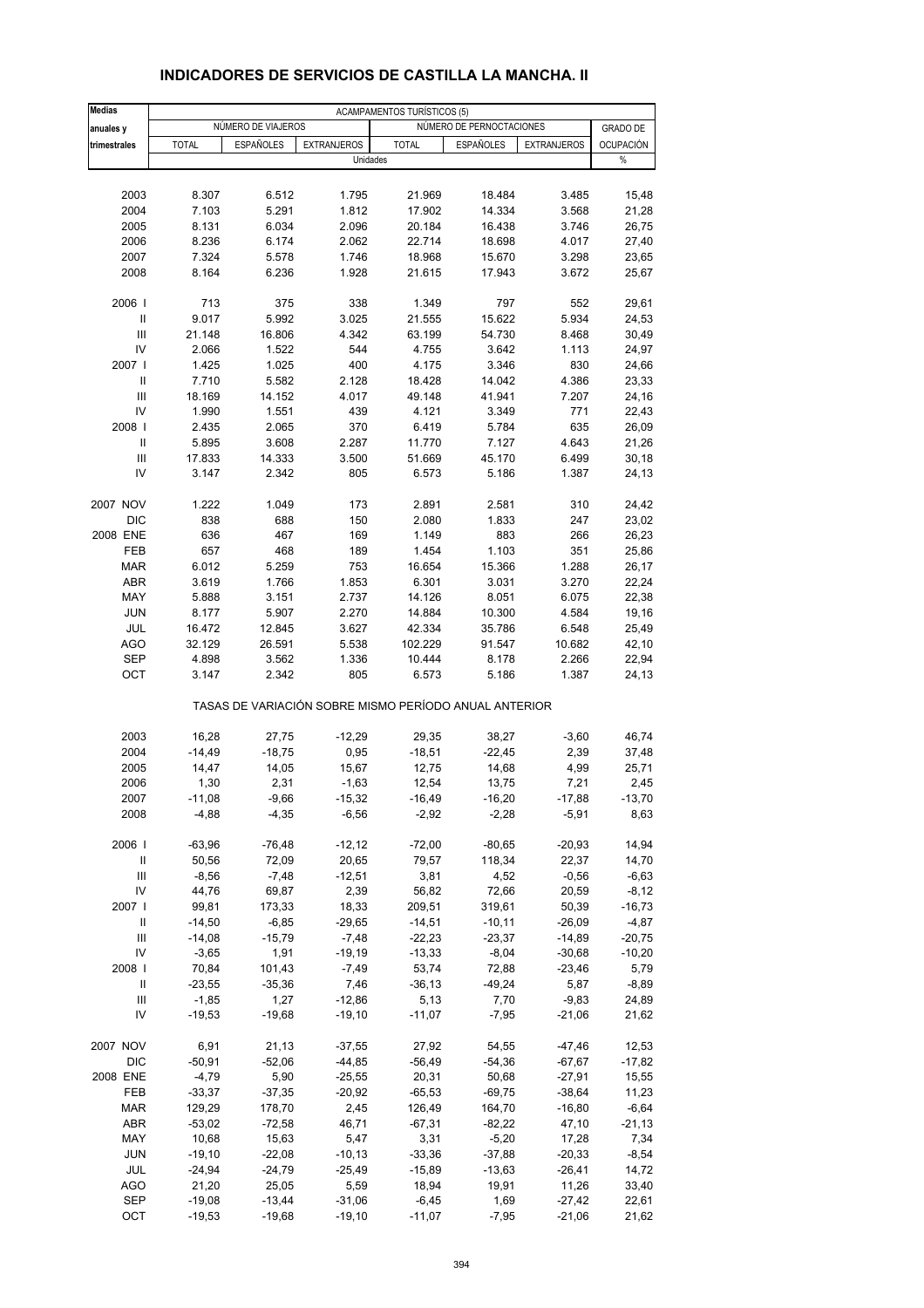| <b>Medias</b>                      |                  |                    |                      | APARTAMENTOS TURÍSTICOS (5) |                                                       |                      |                    |
|------------------------------------|------------------|--------------------|----------------------|-----------------------------|-------------------------------------------------------|----------------------|--------------------|
| anuales y                          |                  | NÚMERO DE VIAJEROS |                      |                             | NÚMERO DE PERNOCTACIONES                              |                      | <b>GRADO DE</b>    |
| trimestrales                       | <b>TOTAL</b>     | <b>ESPAÑOLES</b>   | <b>EXTRANJEROS</b>   | <b>TOTAL</b>                | <b>ESPAÑOLES</b>                                      | <b>EXTRANJEROS</b>   | OCUPACIÓN          |
|                                    |                  |                    | Unidades             |                             |                                                       |                      | $\%$               |
|                                    |                  |                    |                      |                             |                                                       |                      |                    |
| 2003                               | 1.412            | 1.383              | 29                   | 3.730                       | 3.599                                                 | 131                  | 18,42              |
| 2004                               | 1.738            | 1.700              | 39                   | 4.915                       | 4.570                                                 | 345                  | 18,86              |
| 2005                               | 1.717            | 1.692              | 25                   | 5.113                       | 4.714                                                 | 399                  | 20,03              |
| 2006                               | 2.097            | 2.072              | 25                   | 7.299                       | 6.845                                                 | 454                  | 22,99              |
| 2007                               | 3.475            | 3.399              | 76                   | 11.815                      | 11.141                                                | 674                  | 18,29              |
| 2008                               | 3.739            | 3.676              | 64                   | 10.696                      | 10.188                                                | 508                  | 14,48              |
| 2006                               | 1.527            | 1.516              | 11                   | 4.007                       | 3.652                                                 | 355                  | 16,75              |
| Ш                                  | 1.854            | 1.837              | 17                   | 4.695                       | 4.301                                                 | 393                  | 17,18              |
| Ш                                  | 2.608            | 2.566              | 41                   | 12.231                      | 11.724                                                | 507                  | 34,67              |
| IV                                 | 2.400            | 2.370              | 30                   | 8.265                       | 7.703                                                 | 562                  | 23,34              |
| 2007 l                             | 2.375            | 2.311              | 64                   | 6.299                       | 5.511                                                 | 788                  | 10,77              |
| Ш                                  | 3.890            | 3.813              | 77                   | 11.732                      | 10.854                                                | 879                  | 19,21              |
| Ш                                  | 3.717            | 3.598              | 119                  | 17.136                      | 16.365                                                | 771                  | 24,83              |
| IV                                 | 3.916            | 3.874              | 43                   | 12.093                      | 11.833                                                | 260                  | 18,36              |
| 2008                               | 2.710            | 2.663              | 46                   | 8.022                       | 7.674                                                 | 348                  | 12,58              |
| Ш                                  | 4.326            | 4.281              | 44                   | 11.133                      | 10.458                                                | 675                  | 15,32              |
| Ш                                  | 4.000            | 3.910              | 90                   | 13.443                      | 12.945                                                | 498                  | 16,41              |
| IV                                 | 4.288            | 4.192              | 96                   | 9.167                       | 8.648                                                 | 519                  | 11,84              |
| 2007 NOV                           | 3.615            | 3.571              | 44                   | 10.937                      | 10.633                                                | 304                  | 17,94              |
| <b>DIC</b>                         | 3.703            | 3.679              | 24                   | 11.835                      | 11.592                                                | 243                  | 17,85              |
| 2008 ENE                           | 1.558            | 1.532              | 26                   | 4.779                       | 4.576                                                 | 203                  | 7,39               |
| FEB                                | 2.397            | 2.367              | 30                   | 6.215                       | 6.061                                                 | 154                  | 9,80               |
| <b>MAR</b>                         | 4.174            | 4.091              | 83                   | 13.073                      | 12.386                                                | 687                  | 20,56              |
| <b>ABR</b>                         | 3.826            | 3.800              | 26                   | 8.287                       | 7.897                                                 | 390                  | 12,24              |
| MAY                                | 5.240            | 5.176              | 64                   | 13.616                      | 12.727                                                | 889                  | 17,67              |
| <b>JUN</b>                         | 3.911            | 3.868              | 43                   | 11.496                      | 10.751                                                | 745                  | 16,04              |
| JUL                                | 3.475            | 3.347              | 128                  | 13.301                      | 12.466                                                | 835                  | 16,48              |
| <b>AGO</b>                         | 5.621            | 5.547              | 74                   | 19.952                      | 19.704                                                | 248                  | 22,99              |
| <b>SEP</b>                         | 2.904            | 2.836              | 68                   | 7.076                       | 6.665                                                 | 411                  | 9,76               |
| OCT                                | 4.288            | 4.192              | 96                   | 9.167                       | 8.648                                                 | 519                  | 11,84              |
|                                    |                  |                    |                      |                             | TASAS DE VARIACIÓN SOBRE MISMO PERÍODO ANUAL ANTERIOR |                      |                    |
| 2003                               | 31,41            | 32,80              | $-12,34$             | 43,60                       | 41,73                                                 | 125,11               | 4,77               |
| 2004                               | 23,12            | 22,91              | 33,33                | 31,79                       | 26,99                                                 | 163,86               | 2,38               |
| 2005                               | $-1,21$          | $-0,42$            | $-35,99$             | 4,03                        | 3,15                                                  | 15,68                | 6,20               |
| 2006                               | 22,13            | 22,44              | 1,01                 | 42,75                       | 45,20                                                 | 13,84                | 14,78              |
| 2007                               | 65,68            | 64,02              | 203,00               | 61,86                       | 62,75                                                 | 48,44                | $-20,43$           |
| 2008                               | 8,78             | 9,60               | $-24,14$             | $-10,12$                    | $-8,60$                                               | $-32,67$             | $-21,19$           |
| 2006                               | 5,94             | 6,49               | $-37,04$             | 3,47                        | 4,41                                                  | $-5,34$              | 5,04               |
| $\ensuremath{\mathsf{II}}$         | 0,87             | 1,55               | $-40,91$             | 8,41                        | 9,29                                                  | $-0,34$              | 1,70               |
| $\ensuremath{\mathsf{III}}\xspace$ | 36,84            | 36,51              | 61,04                | 55,98                       | 56,90                                                 | 37,40                | 23,86              |
| IV                                 | 42,55            | 42,97              | 15,38                | 87,47                       | 94,97                                                 | 22,78                | 21,12              |
| 2007                               | 55,53            | 52,45              | 467,65               | 57,20                       | 50,89                                                 | 122,18               | $-35,73$           |
| Ш                                  | 109,82           | 107,60             | 344,23               | 149,91                      | 152,33                                                | 123,39               | 11,82              |
| Ш                                  | 42,53            | 40,19              | 187,90               | 40,11                       | 39,59                                                 | 52,07                | $-28,38$           |
| IV                                 | 63,18            | 63,45              | 42,22                | 46,31                       | 53,62                                                 | $-53,76$             | -21,36             |
| 2008                               | 14,09            | 15,26              | $-27,98$             | 27,36                       | 39,25                                                 | $-55,84$             | 16,87              |
| Ш                                  | 11,20            | 12,28              | $-42,42$             | $-5,11$                     | $-3,64$                                               | $-23,22$             | $-20,25$           |
| Ш                                  | 7,62             | 8,68               | $-24,37$             | $-21,55$                    | $-20,90$                                              | $-35,41$             | $-33,92$           |
| IV                                 | $-3,23$          | $-4,10$            | 60,00                | $-32,13$                    | $-34,85$                                              | 122,75               | $-38,59$           |
| 2007 NOV                           | 71,82            | 71,85              | 69,23                | 67,44                       | 78,47                                                 | $-47,04$             | $-3,29$            |
| DIC                                | 43,81            | 44,50              | $-17,24$             | 20,95                       | 25,90                                                 | $-57,96$             | $-33,82$           |
| 2008 ENE                           | $-0,32$          | $-0,07$            | $-13,33$             | $-7,46$                     | 1,80                                                  | $-69,66$             | $-14, 17$          |
| FEB                                | $-8,93$          | $-7,76$            | $-54,55$             | $-0,59$                     | 10,00                                                 | $-79,25$             | -14,11             |
| <b>MAR</b>                         | 42,46            | 44,41              | $-14,43$             | 74,75                       | 89,74                                                 | $-27,91$             | 67,43              |
| ABR                                | $-20,14$         | $-19,54$           | $-61,76$             | $-44,95$                    | $-44,84$                                              | $-47,15$             | $-51,77$           |
| MAY                                | 66,09            | 68,27              | $-18,99$             | 61,42                       | 69,72                                                 | $-5,02$              | 28,04              |
| JUN                                | 5,02             | 6,26               | $-48,81$             | $-1,81$                     | 0,05                                                  | $-22,56$             | $-13,02$           |
| JUL                                | $-2,50$          | $-3,77$            | 48,84                | $-20,36$                    | $-21,51$                                              | 2,08                 | $-29,06$           |
| AGO<br><b>SEP</b>                  | 26,57<br>$-7,66$ | 29,06<br>$-6,00$   | $-48,25$<br>$-46,88$ | $-9,01$<br>$-44,64$         | $-6,40$<br>$-45,20$                                   | $-71,69$<br>$-33,60$ | -27,25<br>$-50,38$ |
| OCT                                | $-3,23$          | $-4, 10$           | 60,00                | $-32,13$                    | $-34,85$                                              | 122,75               | $-38,59$           |
|                                    |                  |                    |                      |                             |                                                       |                      |                    |

#### **INDICADORES DE SERVICIOS DE CASTILLA LA MANCHA. III**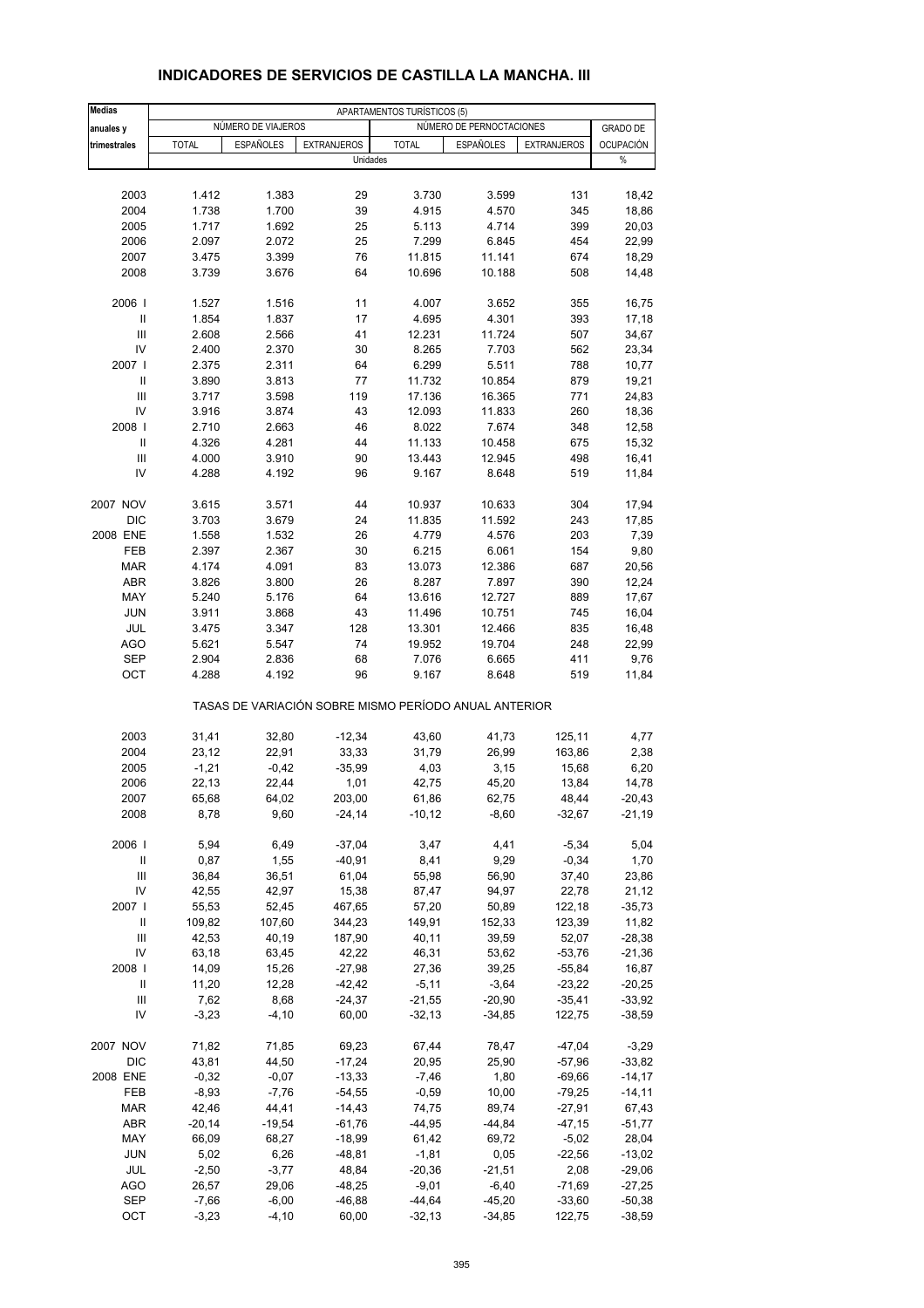|                                         | TRANSPORTE AÉREO DE PASAJEROS |                                                       |                 |                          |                |                |                |  |  |  |
|-----------------------------------------|-------------------------------|-------------------------------------------------------|-----------------|--------------------------|----------------|----------------|----------------|--|--|--|
|                                         | <b>TOTAL</b>                  |                                                       | <b>INTERIOR</b> |                          |                | INTERNACIONAL  |                |  |  |  |
| <b>FECHA</b>                            |                               | <b>TOTAL</b>                                          | <b>REGULAR</b>  | NO REGULAR               | <b>TOTAL</b>   | <b>REGULAR</b> | NO REGULAR     |  |  |  |
|                                         |                               |                                                       |                 | Unidades                 |                |                |                |  |  |  |
|                                         |                               |                                                       |                 |                          |                |                |                |  |  |  |
| 2003                                    |                               |                                                       |                 |                          |                |                |                |  |  |  |
| 2004                                    | 1.152                         | 1.128                                                 | 797             | 331                      | 24             | 0              | 24             |  |  |  |
| 2005                                    | 1.240                         | 1.164                                                 | 1.033           | 131                      | 75             | 0              | 75             |  |  |  |
| 2006                                    | 1.356                         | 1.305                                                 | 1.178           | 126                      | 51             | 0              | 51             |  |  |  |
| 2007                                    | 1.485                         | 1.407                                                 | 1.355           | 52                       | 78             | 0              | 78             |  |  |  |
| 2008                                    | 1.493                         | 1.163                                                 | 1.126           | 36                       | 330            | 267            | 63             |  |  |  |
|                                         |                               |                                                       |                 |                          |                |                |                |  |  |  |
| 2006                                    | 911                           | 855                                                   | 828             | 27                       | 56             | 0              | 56             |  |  |  |
| Ш                                       | 935                           | 931                                                   | 851             | 80                       | $\overline{4}$ | 0              | $\overline{4}$ |  |  |  |
| Ш                                       | 2.428                         | 2.419                                                 | 2.081           | 337                      | 9              | 0              | 9              |  |  |  |
| IV                                      | 1.149                         | 1.013                                                 | 953             | 60                       | 135            | 0              | 135            |  |  |  |
| 2007 l                                  | 1.147                         | 1.002                                                 | 974             | 28                       | 146            | 0              | 146            |  |  |  |
| Ш                                       | 1.232                         | 1.212                                                 | 1.189           | 23                       | 19             | 0              | 19             |  |  |  |
| $\mathsf{III}$                          | 2.340                         | 2.331                                                 | 2.226           | 105                      | 9              | 0              | 9              |  |  |  |
| IV                                      | 1.220                         | 1.082                                                 | 1.030           | 52                       | 138            | 0              | 138            |  |  |  |
| 2008                                    | 1.128                         | 850                                                   | 802             | 48                       | 277            | 189            | 88             |  |  |  |
| Ш                                       | 1.135                         | 822                                                   | 785             | 38                       | 312            | 303            | 9              |  |  |  |
| Ш                                       | 2.316                         | 1.961                                                 | 1.933           | 27                       | 356            | 284            | 72             |  |  |  |
| IV                                      | 1.189                         | 726                                                   | 702             | 24                       | 463            | 341            | 122            |  |  |  |
|                                         |                               |                                                       |                 |                          |                |                |                |  |  |  |
| 2007 NOV                                | 1.365                         | 1.226                                                 | 1.192           | 34                       | 139            | 0              | 139            |  |  |  |
| <b>DIC</b>                              | 716                           | 600                                                   | 581             | 19                       | 116            | 0              | 116            |  |  |  |
| 2008 ENE                                | 949                           | 662                                                   | 623             | 39                       | 287            | 87             | 200            |  |  |  |
| FEB                                     | 1.433                         | 1.131                                                 | 1.097           | 34                       | 302            | 256            | 46             |  |  |  |
| <b>MAR</b>                              | 1.001                         | 758                                                   | 686             | 72                       | 243            | 225            | 18             |  |  |  |
| <b>ABR</b>                              | 1.330                         | 977                                                   | 928             | 49                       | 353            | 353            | 0              |  |  |  |
|                                         |                               |                                                       |                 |                          |                | 279            |                |  |  |  |
| MAY                                     | 1.054                         | 755                                                   | 732             | 23                       | 299            |                | 20             |  |  |  |
| <b>JUN</b>                              | 1.020                         | 735                                                   | 694             | 41                       | 285            | 277            | 8              |  |  |  |
| JUL                                     | 2.118                         | 1.792                                                 | 1.786           | 6                        | 326            | 322            | 4              |  |  |  |
| AGO                                     | 2.907                         | 2.633                                                 | 2.633           | 0                        | 274            | 255            | 19             |  |  |  |
| <b>SEP</b>                              | 1.924                         | 1.457                                                 | 1.381           | 76                       | 467            | 274            | 193            |  |  |  |
| OCT                                     | 1.189                         | 726                                                   | 702             | 24                       | 463            | 341            | 122            |  |  |  |
|                                         |                               | TASAS DE VARIACIÓN SOBRE MISMO PERÍODO ANUAL ANTERIOR |                 |                          |                |                |                |  |  |  |
| 2003                                    |                               |                                                       |                 |                          |                |                |                |  |  |  |
| 2004                                    |                               |                                                       |                 |                          |                |                |                |  |  |  |
| 2005                                    | 7,61                          | 3,23                                                  | 29,62           | $-60,35$                 | 215,03         |                | 215,03         |  |  |  |
| 2006                                    | 9,37                          | 12,03                                                 | 14,04           | $-3,81$                  | $-31,96$       |                | $-31,96$       |  |  |  |
| 2007                                    | 9,53                          | 7,84                                                  | 14,96           | $-58,72$                 | 52,69          |                | 52,69          |  |  |  |
| 2008                                    | $-5,15$                       | $-22,78$                                              | $-22,24$        | $-36,36$                 | 384,43         |                | $-7,49$        |  |  |  |
|                                         |                               |                                                       |                 |                          |                |                |                |  |  |  |
| 2006                                    | 13,31                         | 44,21                                                 | 251,84          | $-92,54$                 | $-73,34$       |                | $-73,34$       |  |  |  |
| $\ensuremath{\mathsf{II}}$              | $-9,43$                       | $-9,02$                                               | $-8,17$         | $-17,18$                 | $-57,69$       |                | $-57,69$       |  |  |  |
| Ш                                       | 16,36                         | 16,41                                                 | 1,25            |                          | 3,85           |                | 3,85           |  |  |  |
| IV                                      | 10,95                         | 5,15                                                  | 4,12            | 24,83                    | 88,84          |                | 88,84          |  |  |  |
| 2007                                    | 25,94                         | 17,20                                                 | 17,59           | 5,00                     | 158,58         |                | 158,58         |  |  |  |
|                                         |                               |                                                       |                 |                          | 427,27         |                | 427,27         |  |  |  |
| Ш<br>$\ensuremath{\mathsf{III}}\xspace$ | 31,73                         | 30,17                                                 | 39,72           | $-70,95$                 |                |                |                |  |  |  |
|                                         | $-3,61$                       | $-3,62$                                               | 6,93            | $-68,77$                 | 0,00           |                | 0,00           |  |  |  |
| IV                                      | 6,21                          | 6,78                                                  | 8,11            | $-14,36$                 | 1,97           |                | 1,97           |  |  |  |
| 2008                                    | $-1,71$                       | $-15,11$                                              | $-17,63$        | 72,62                    | 90,39          |                | $-39,59$       |  |  |  |
| $\ensuremath{\mathsf{II}}$              | $-7,88$                       | $-32,17$                                              | $-34,01$        | 61,43                    |                |                | $-51,72$       |  |  |  |
| $\mathsf{III}$                          | $-1,01$                       | $-15,89$                                              | $-13,13$        | $-74,05$                 |                |                | 700,00         |  |  |  |
| IV                                      | $-24,70$                      | $-48,87$                                              | $-46,74$        | $-76,47$                 | 191,19         |                | $-23,27$       |  |  |  |
| 2007 NOV                                | $-2,08$                       | $-6,05$                                               | 0,93            | $-72,58$                 | 56,18          |                | 56,18          |  |  |  |
| DIC                                     | 29,24                         | 69,49                                                 | 89,25           | $-59,57$                 | $-42,00$       |                | $-42,00$       |  |  |  |
| 2008 ENE                                | $-5,29$                       | $-9,07$                                               | $-13,83$        | 680,00                   | 4,74           |                | $-27,01$       |  |  |  |
| FEB                                     | 18,23                         | 5,80                                                  | 4,18            | 112,50                   | 111,19         |                | $-67,83$       |  |  |  |
| <b>MAR</b>                              | $-18,49$                      | $-37,25$                                              | $-40,09$        | 14,29                    |                |                | $-10,00$       |  |  |  |
| ABR                                     | 27,88                         | $-5,88$                                               | $-7,29$         | 32,43                    |                |                |                |  |  |  |
| MAY                                     | $-20,21$                      | $-41,70$                                              | $-43, 12$       | 187,50                   |                |                | $-23,08$       |  |  |  |
| <b>JUN</b>                              | $-23,54$                      | $-43,63$                                              | $-45,74$        | 64,00                    | 850,00         |                | -73,33         |  |  |  |
| JUL                                     | $-13,97$                      | $-26,80$                                              | $-17,81$        | $-97,82$                 |                |                | $-71,43$       |  |  |  |
| AGO                                     | 13,07                         | 2,41                                                  | 3,21            | $\overline{\phantom{a}}$ |                |                |                |  |  |  |
| <b>SEP</b>                              | $-3,17$                       | $-26,19$                                              | $-29,29$        | 261,90                   |                |                |                |  |  |  |
| OCT                                     | $-24,70$                      | $-48,87$                                              | $-46,74$        | $-76,47$                 | 191,19         |                | $-23,27$       |  |  |  |

#### **INDICADORES DE SERVICIOS DE CASTILLA LA MANCHA. IV**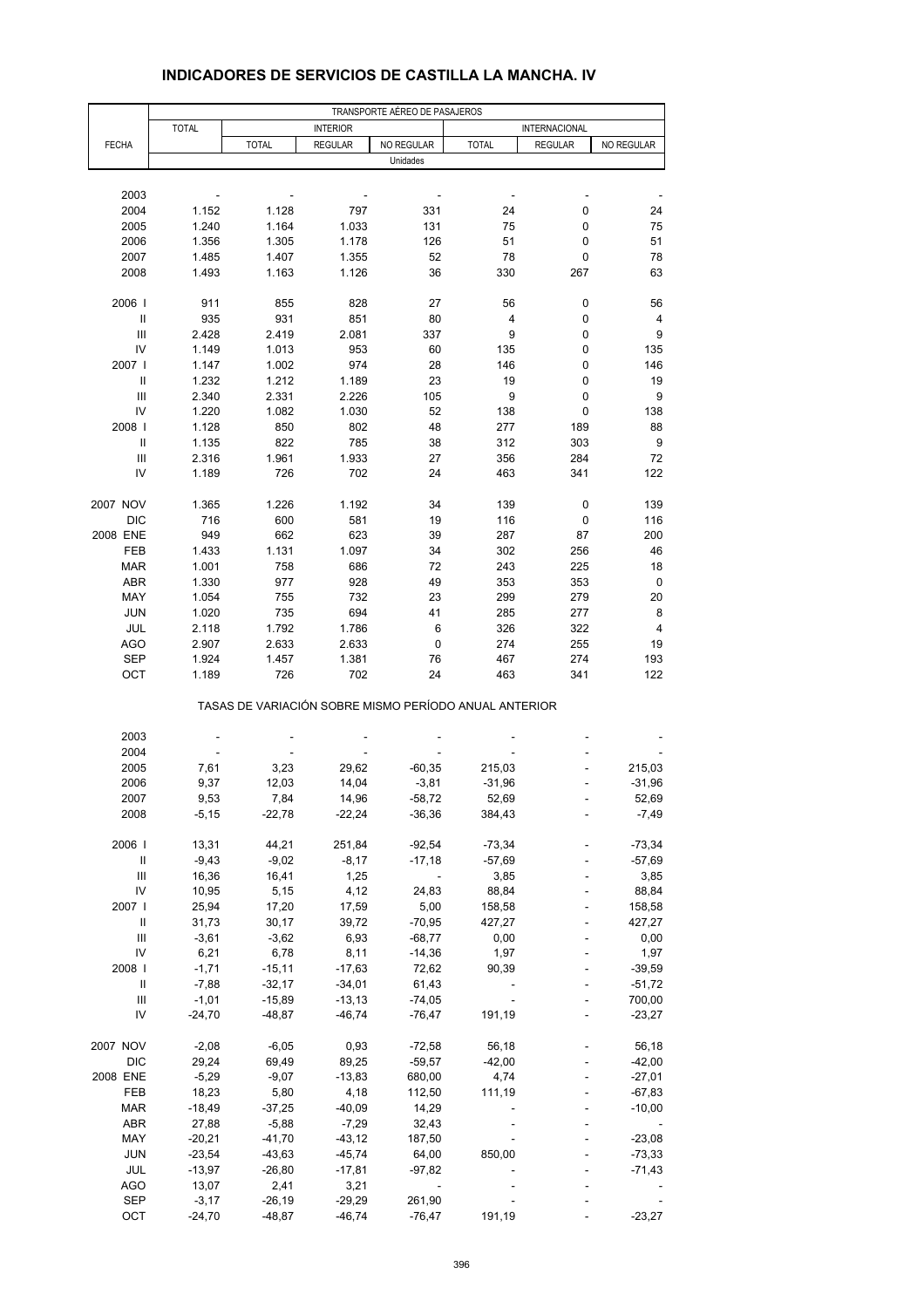| <b>Medias</b> |                  |                 | CONSUMO         |                                                       |                  |
|---------------|------------------|-----------------|-----------------|-------------------------------------------------------|------------------|
| anuales y     | IPI. INE         | <b>GASOLINA</b> | MATRICULACIÓN   | E. ELÉCTRICA                                          | <b>ÍNDICE</b>    |
| trimestrales  | <b>B.CONSUMO</b> | <b>AUTO</b>     | <b>TURISMOS</b> | USOS DOMEST.                                          | COMERC. MENOR    |
|               | <b>Base 2000</b> | Toneladas       | Unidades        | Gwh                                                   | <b>Base 2005</b> |
|               |                  |                 |                 |                                                       |                  |
| 2003          | 95,7             | 31.228          | 3.602           | 214,953                                               | 86,98            |
|               |                  |                 |                 | 233,235                                               | 91,84            |
| 2004          | 101,8            | 29.986          | 4.268           |                                                       |                  |
| 2005          | 100,6            | 27.821          | 4.499           | 247,184                                               | 100,01           |
| 2006          | 98,5             | 25.736          | 4.737           | 256,787                                               | 106,47           |
| 2007          | 103,9            | 24.333          | 4.782           | 272,897                                               | 113,84           |
| 2008          | 92,8             | 22.427          | 3.466           | 286,347                                               | 115,29           |
|               |                  |                 |                 |                                                       |                  |
| 2006          | 90,0             | 23.035          | 4.540           | 355,807                                               | 98,78            |
| Ш             | 103,0            | 26.718          | 4.683           | 246,398                                               | 103,82           |
| Ш             | 98,9             | 28.406          | 4.630           | 211,464                                               | 106,10           |
| IV            | 102,3            | 24.786          | 5.097           | 213,478                                               | 117,18           |
| 2007          | 98,5             | 22.425          | 4.744           | 373,120                                               | 107,24           |
| Ш             | 110,7            | 24.978          | 4.841           | 266,217                                               | 110,49           |
| Ш             |                  |                 |                 |                                                       |                  |
|               | 104,0            | 26.774          | 4.471           | 211,220                                               | 112,61           |
| IV            | 102,2            | 23.155          | 5.074           | 241,033                                               | 125,02           |
| 2008          | 84,8             | 21.092          | 4.074           | 380,902                                               | 113,94           |
| Ш             | 96,6             | 21.727          | 3.707           | 282,052                                               | 115,44           |
| Ш             | 95,6             | 24.462          | 2.973           | 219,289                                               | 115,30           |
| IV            | 97,1             |                 | 2.931           | 216,740                                               | 118,86           |
|               |                  |                 |                 |                                                       |                  |
| 2007 DIC      | 83,7             | 22.897          | 5.451           | 238,017                                               | 138,26           |
| 2008 ENE      | 87,1             | 19.951          | 4.153           | 416,445                                               | 119,96           |
| FEB           | 86,5             | 19.864          | 4.424           | 380,639                                               | 108,12           |
| <b>MAR</b>    | 80,8             | 23.461          | 3.645           | 345,621                                               | 113,75           |
|               |                  |                 |                 |                                                       |                  |
| <b>ABR</b>    | 97,9             | 21.760          | 4.091           | 336,744                                               | 115,68           |
| MAY           | 95,5             | 22.408          | 3.507           | 303,396                                               | 116,33           |
| <b>JUN</b>    | 96,3             | 21.013          | 3.523           | 206,017                                               | 114,30           |
| <b>JUL</b>    | 110,9            | 24.831          | 3.884           | 232,868                                               | 120,90           |
| <b>AGO</b>    | 78,6             | 26.556          | 2.452           | 191,516                                               | 111,83           |
| <b>SEP</b>    | 97,2             | 22.000          | 2.582           | 233,482                                               | 113,16           |
| OCT           | 97,1             |                 | 3.193           | 216,740                                               | 118,86           |
| <b>NOV</b>    |                  |                 | 2.668           |                                                       |                  |
|               |                  |                 |                 | TASAS DE VARIACIÓN SOBRE MISMO PERÍODO ANUAL ANTERIOR |                  |
|               |                  |                 |                 |                                                       |                  |
| 2003          | $-1,48$          | $-0,62$         | 10,25           | 7,07                                                  | 6,69             |
| 2004          | 6,37             | $-3,98$         | 18,49           | 8,50                                                  | 5,60             |
| 2005          | $-1,20$          | $-7,22$         | 5,42            | 5,98                                                  | 8,89             |
| 2006          | $-2,02$          | $-7,49$         | 5,29            | 3,88                                                  | 6,46             |
| 2007          | 5,42             | $-5,45$         | 0,95            | 6,27                                                  | 6,92             |
| 2008          | $-12,07$         | $-9,30$         | $-26,60$        | 3,53                                                  | 3,65             |
|               |                  |                 |                 |                                                       |                  |
| 2006          | 1,20             | $-8,38$         | 10,73           | 1,27                                                  | 2,29             |
| Ш             | $-6, 14$         | $-4, 13$        | 1,97            | 8,97                                                  | 7,29             |
| Ш             | $-3,64$          | $-12,40$        | 1,45            | 4,47                                                  | 11,06            |
| IV            | 1,25             | $-4,09$         | 7,49            | 2,20                                                  | 5,41             |
| 2007          | 9,44             | $-2,65$         | 4,49            | 4,87                                                  | 8,56             |
| Ш             | 7,54             | $-6,51$         | 3,37            | 8,04                                                  | 6,43             |
| Ш             | 5,23             | $-5,74$         | $-3,44$         | $-0,12$                                               | 6,14             |
|               |                  |                 |                 |                                                       |                  |
| IV            | $-0,07$          | $-6,58$         | $-0,45$         | 12,91                                                 | 6,69             |
| 2008          | $-13,91$         | $-5,94$         | $-14,12$        | 2,09                                                  | 6,25             |
| Ш             | $-12,79$         | $-13,02$        | $-23,42$        | 5,95                                                  | 4,47             |
| Ш             | $-8,14$          | $-8,63$         | $-33,51$        | 3,82                                                  | 2,39             |
| IV            | $-15,93$         |                 | $-40,01$        | 1,27                                                  | $-1,97$          |
|               |                  |                 |                 |                                                       |                  |
| 2007 DIC      | $-7,31$          | $-12,09$        | 2,75            | 13,98                                                 | 4,88             |
| 2008 ENE      | $-5,63$          | $-7,07$         | $-11,92$        | 7,64                                                  | 7,45             |
| FEB           | $-9,14$          | $-2,08$         | 1,79            | 10, 11                                                | 10,22            |
| MAR           | $-25,19$         | $-8,06$         | $-29,50$        | $-10,64$                                              | 1,58             |
| ABR           | $-0,20$          | $-14,06$        | $-0,85$         | 15,30                                                 | 9,03             |
| MAY           | $-17,60$         | $-8,77$         | $-26,25$        | $-1,64$                                               | 4,80             |
|               |                  |                 |                 |                                                       |                  |
| <b>JUN</b>    | $-18,53$         | $-16, 12$       | $-37,56$        | 3,98                                                  | $-0,07$          |
| JUL           | $-8,42$          | $-9,23$         | $-29,45$        | 2,59                                                  | 4,41             |
| <b>AGO</b>    | $-14,38$         | $-9,87$         | $-40,38$        | $-2,87$                                               | 1,78             |
| <b>SEP</b>    | $-2,02$          | $-6,39$         | $-31,95$        | 11,45                                                 | 0,90             |
| OCT           | $-15,93$         |                 | $-37,07$        | 1,27                                                  | $-1,97$          |
| <b>NOV</b>    |                  |                 | $-43,19$        |                                                       |                  |

#### **INDICADORES DE DEMANDA DE CASTILLA LA MANCHA. I**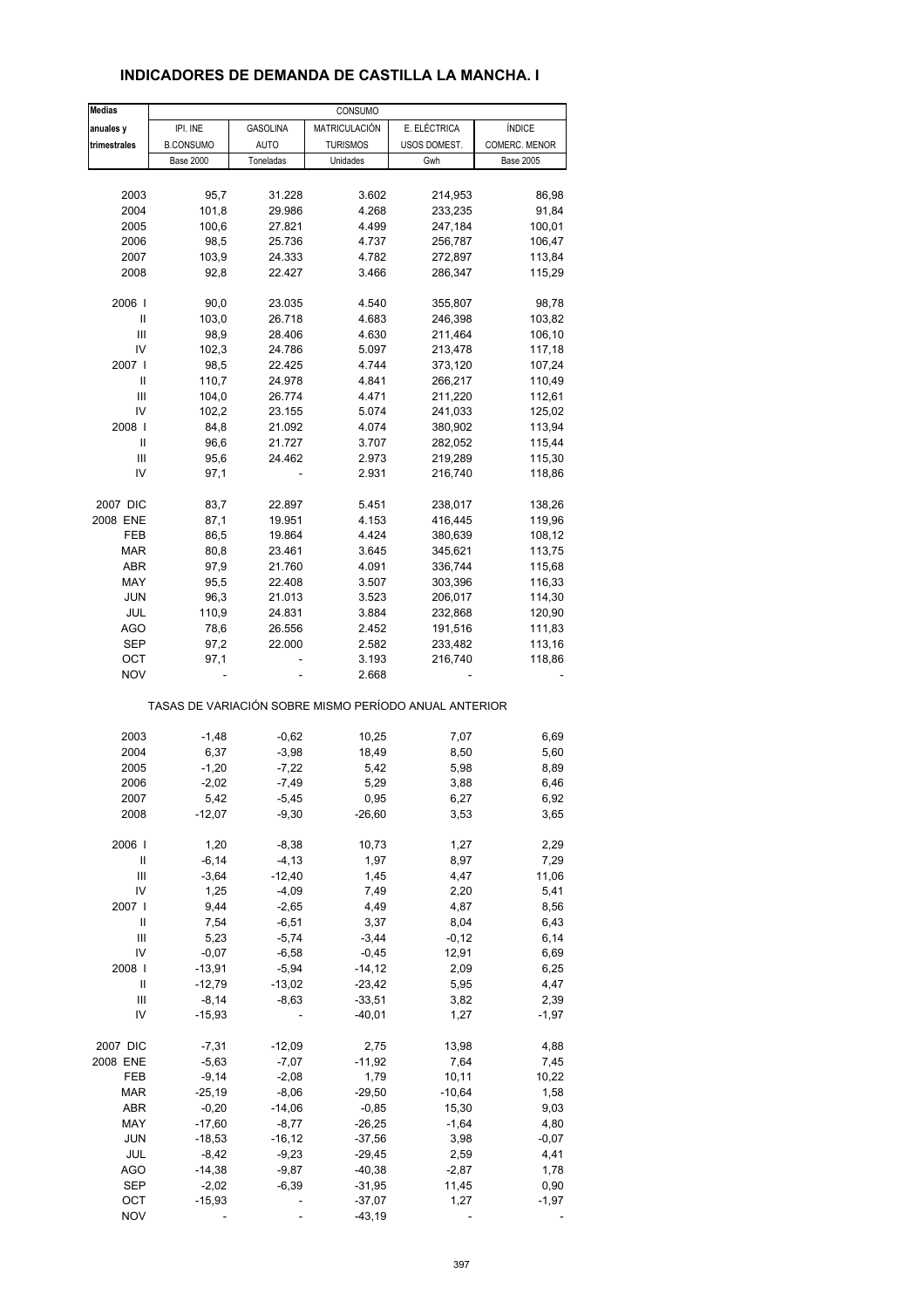| <b>Medias</b>                      | <b>INVERSIÓN</b> |                       |                |                                                       |                     |  |  |
|------------------------------------|------------------|-----------------------|----------------|-------------------------------------------------------|---------------------|--|--|
| anuales y                          |                  | IPI. INE              |                | MATRICULACIÓN                                         | <b>INSCRIPCIÓN</b>  |  |  |
| trimestrales                       | <b>B. EQUIPO</b> | <b>B. INTERMEDIOS</b> | <b>ENERGÍA</b> | <b>VEHÍCULOS CARGA</b>                                | MAQUINARIA AGRICOLA |  |  |
|                                    |                  | <b>Base 2000</b>      |                |                                                       | Unidades            |  |  |
|                                    |                  |                       |                |                                                       |                     |  |  |
| 2003                               | 107,5            | 93,1                  | 79,2           | 1.132                                                 | 234                 |  |  |
| 2004                               | 111,0            | 96,7                  | 94,9           | 1.296                                                 | 254                 |  |  |
| 2005                               | 129,7            | 97,3                  | 103,0          | 1.479                                                 | 192                 |  |  |
| 2006                               | 136,2            | 100,5                 | 98,8           | 1.506                                                 | 177                 |  |  |
| 2007                               | 150,7            | 103,0                 | 99,1           | 1.555                                                 | 186                 |  |  |
| 2008                               | 152,9            | 92,6                  | 100,5          | 798                                                   | 162                 |  |  |
|                                    |                  |                       |                |                                                       |                     |  |  |
| 2006                               | 116,6            | 100,2                 | 113,7          | 1.503                                                 | 155                 |  |  |
| $\mathbf{I}$                       | 141,9            | 104,4                 | 92,3           | 1.563                                                 | 192                 |  |  |
| Ш                                  | 137,5            | 97,1                  | 94,4           | 1.363                                                 | 175                 |  |  |
| IV                                 | 148,8            | 100,1                 | 94,9           | 1.594                                                 | 188                 |  |  |
| 2007 l                             | 148,7            | 106,9                 | 103,3          | 1.608                                                 | 127                 |  |  |
| Ш                                  | 156,6            | 107,0                 | 95,6           | 1.556                                                 | 169                 |  |  |
| Ш                                  | 144,8            | 96,4                  | 102,9          | 1.416                                                 | 183                 |  |  |
| IV                                 | 152,8            | 101,8                 | 94,4           | 1.638                                                 | 264                 |  |  |
| 2008                               | 139,8            | 96,1                  | 106,0          | 1.054                                                 | 150                 |  |  |
| Ш                                  | 167,8            | 96,9                  | 90,9           | 933                                                   | 181                 |  |  |
| $\ensuremath{\mathsf{III}}\xspace$ | 147,9            | 85,3                  | 104,0          | 572                                                   | 143                 |  |  |
| IV                                 | 162,2            | 90,7                  | 102,6          | 552                                                   | 193                 |  |  |
|                                    |                  |                       |                |                                                       |                     |  |  |
| 2007 DIC                           | 131,6            | 89,6                  | 107,4          | 1.782                                                 | 293                 |  |  |
| 2008 ENE                           | 124,6            | 96,1                  | 106,5          | 1.110                                                 | 146                 |  |  |
| FEB                                | 160,1            | 102,7                 | 105,1          | 1.120                                                 | 126                 |  |  |
| <b>MAR</b>                         | 134,8            | 89,6                  | 106,5          | 931                                                   | 178                 |  |  |
| ABR                                | 170,1            | 101,5                 | 83,5           | 1.069                                                 | 188                 |  |  |
| MAY                                | 156,7            | 94,2                  | 95,9           | 895                                                   | 146                 |  |  |
| <b>JUN</b>                         | 176,5            | 95,1                  | 93,2           | 834                                                   | 208                 |  |  |
| JUL                                | 182,3            | 107,5                 | 104,5          | 825                                                   | 169                 |  |  |
| <b>AGO</b>                         | 101,3            | 61,2                  | 105,2          | 428                                                   | 106                 |  |  |
| <b>SEP</b>                         | 160,1            | 87,3                  | 102,4          | 463                                                   | 155                 |  |  |
| ОСТ                                | 162,2            | 90,7                  | 102,6          | 639                                                   | 193                 |  |  |
| <b>NOV</b>                         |                  |                       |                | 465                                                   |                     |  |  |
|                                    |                  |                       |                | TASAS DE VARIACIÓN SOBRE MISMO PERÍODO ANUAL ANTERIOR |                     |  |  |
| 2003                               | 7,01             | 0,40                  | $-16,35$       | 11,66                                                 | 12,33               |  |  |
| 2004                               | 3,23             | 3,94                  | 19,83          | 14,45                                                 | 8,66                |  |  |
| 2005                               | 16,82            | 0,59                  | 8,62           | 14,18                                                 | $-24,48$            |  |  |
| 2006                               | 5,01             | 3,26                  | $-4.09$        | 1,79                                                  | $-7,56$             |  |  |
| 2007                               | 10,69            | 2,55                  | 0,24           | 3,24                                                  | 4,70                |  |  |
| 2008                               | 0,68             | $-11,03$              | 2,60           | $-47,97$                                              | $-6,70$             |  |  |
|                                    |                  |                       |                |                                                       |                     |  |  |
| 2006                               | 0,98             | 7,66                  | 15,11          | 5,50                                                  | $-18,02$            |  |  |
| Ш                                  | 2,68             | 0,03                  | $-2,40$        | 1,65                                                  | $-3,69$             |  |  |
| $\ensuremath{\mathsf{III}}\xspace$ | 9,86             | 2,86                  | $-11,69$       | 0,94                                                  | 8,70                |  |  |
| IV                                 | 6,31             | 2,91                  | $-15,22$       | $-0,64$                                               | $-14,02$            |  |  |
| 2007                               | 27,54            | 6,65                  | $-9,17$        | 6,99                                                  | $-17,89$            |  |  |
| Ш                                  | 10,41            | 2,46                  | 3,61           | $-0,43$                                               | $-11,65$            |  |  |
| $\ensuremath{\mathsf{III}}\xspace$ | 5,31             | $-0,72$               | 8,97           | 3,84                                                  | 4,38                |  |  |
| IV                                 | 2,71             | 1,70                  | $-0,46$        | 2,80                                                  | 40,25               |  |  |
| 2008                               | $-5,94$          | $-10,07$              | 2,65           | $-34,46$                                              | 18,11               |  |  |
| Ш                                  | 7,11             | $-9,41$               | $-4,95$        | $-40,07$                                              | 6,69                |  |  |
| Ш                                  | 2,16             | $-11,51$              | 1,10           | $-59,60$                                              | $-21,53$            |  |  |
| IV                                 | $-3,57$          | $-17,32$              | 37,72          | $-64,76$                                              | $-34,35$            |  |  |
|                                    |                  |                       |                |                                                       |                     |  |  |
| 2007 DIC                           | $-13,59$         | 5,79                  | 4,99           | 14,75                                                 | 37,56               |  |  |
| 2008 ENE                           | 6,95             | $-6,61$               | 0,38           | $-33,29$                                              | 10,61               |  |  |
| FEB                                | 2,17             | $-0, 10$              | 0,86           | $-20,79$                                              | $-4,55$             |  |  |
| MAR                                | $-21,99$         | $-22,09$              | 6,93           | $-46,65$                                              | 52,14               |  |  |
| ABR                                | 21,85            | 4,21                  | $-18,77$       | $-32,43$                                              | 56,67               |  |  |
| MAY                                | 4,89             | $-15,29$              | $-8,14$        | $-42,85$                                              | $-18,44$            |  |  |
| <b>JUN</b>                         | $-2,43$          | $-15,39$              | 17,09          | $-45,17$                                              | $-0,48$             |  |  |
| JUL                                | 5,62             | $-4,27$               | $-0,29$        | $-54,09$                                              | $-15,92$            |  |  |
| <b>AGO</b>                         | $-7,74$          | $-22,73$              | $-1,59$        | $-67,08$                                              | $-23,19$            |  |  |
| <b>SEP</b>                         | 5,40             | $-10,74$              | 5,57           | $-59,74$                                              | $-25,84$            |  |  |
| OCT                                | $-3,57$          | $-17,32$              | 37,72          | $-59,27$                                              | $-34,35$            |  |  |
| <b>NOV</b>                         |                  |                       |                | $-70,27$                                              |                     |  |  |

#### **INDICADORES DE DEMANDA DE CASTILLA LA MANCHA. II**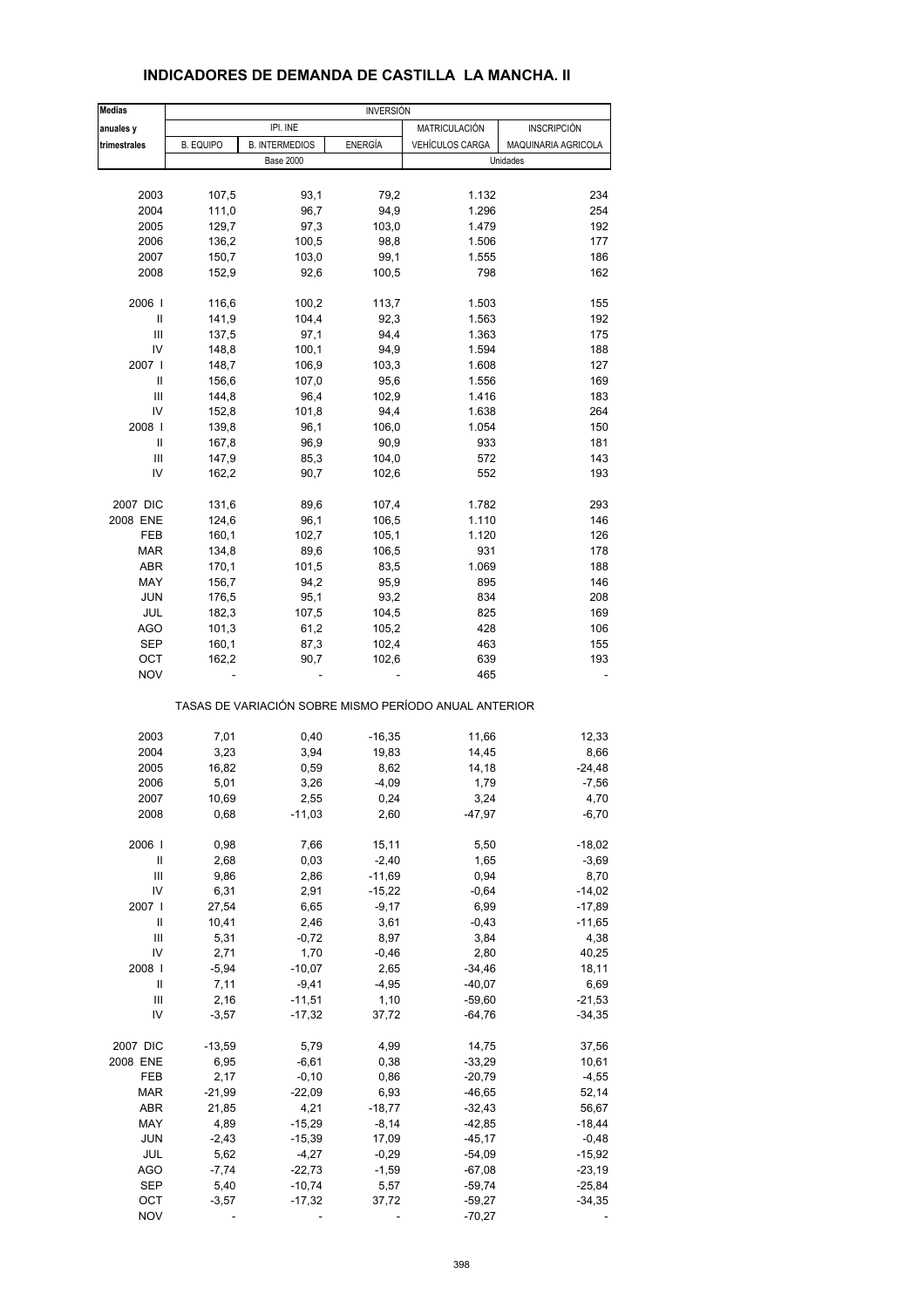# **INDICADORES DEL MERCADO DE TRABAJO DE CASTILLA LA MANCHA. I**

| <b>Medias</b>                      |                    | POBLACIÓN ACTIVA (9) |                    |                    |                                                       | POBLACIÓN OCUPADA (9) |                    |                    |
|------------------------------------|--------------------|----------------------|--------------------|--------------------|-------------------------------------------------------|-----------------------|--------------------|--------------------|
| anuales y                          |                    |                      |                    |                    |                                                       |                       |                    |                    |
| trimestrales                       | <b>TOTAL</b>       | <b>VARONES</b>       | <b>MUJERES</b>     | <b>TOTAL</b>       | AGRICULT.                                             | <b>INDUSTRIA</b>      | CONSTRUC.          | <b>SERVICIOS</b>   |
|                                    |                    |                      |                    | Miles de personas  |                                                       |                       |                    |                    |
|                                    |                    |                      |                    |                    |                                                       |                       |                    |                    |
| 2003                               | 764.968            | 486.868              | 278.103            | 688.048            | 68.715                                                | 129.803               | 101.870            | 387.663            |
| 2004                               | 792.993            | 504.295              | 288.700            | 717.445            | 71.185                                                | 135.785               | 111.920            | 398.558            |
| 2005                               | 840.750            | 529.800              | 310.950            | 763.725            | 62.100                                                | 144.150               | 118.600            | 438.900            |
| 2006                               | 875.225            | 548.950              | 326.250            | 798.100            | 58.300                                                | 153.550               | 130.325            | 455.925            |
| 2007                               | 912.575            | 563.050              | 349.525            | 843.125            | 59.925                                                | 144.700               | 142.350            | 496.150            |
| 2008                               | 949.467            | 574.467              | 374.967            | 850.067            | 55.533                                                | 150.233               | 136.167            | 508.167            |
|                                    |                    |                      |                    |                    |                                                       |                       |                    |                    |
| 2005 IV                            | 861.900            | 539.100              | 322.800            | 781.000            | 63.700                                                | 150.900               | 126.000            | 440.500            |
| 2006                               | 861.000            | 541.800              | 319.200            | 779.300            | 58.100                                                | 155.000               | 123.000            | 443.300            |
| Ш                                  | 869.400            | 547.400              | 321.900            | 791.500            | 57.500                                                | 148.900               | 134.000            | 451.100            |
| III<br>IV                          | 882.500            | 553.700              | 328.800            | 805.100            | 58.300                                                | 152.300               | 131.800            | 462.600            |
| 2007 l                             | 888.000            | 552.900              | 335.100            | 816.500            | 59.300                                                | 158.000               | 132.500            | 466.700            |
| $\mathbf{II}$                      | 895.900            | 555.900              | 340.000            | 827.100            | 63.300                                                | 151.200               | 134.500            | 478.100            |
| $\mathbf{III}$                     | 906.100<br>922.900 | 561.100              | 345.000            | 835.100            | 53.400                                                | 143.700               | 145.600            | 492.400            |
| IV                                 |                    | 569.800              | 353.100            | 858.500            | 58.300                                                | 138.400               | 151.700            | 510.100            |
| 2008                               | 925.400<br>936.300 | 565.400<br>567.800   | 360.000<br>368.400 | 851.800<br>846.700 | 64.700<br>57.300                                      | 145.500<br>150.900    | 137.600<br>137.500 | 504.000<br>501.000 |
| $\, \parallel$                     | 955.000            | 575.400              | 379.600            | 854.900            | 53.600                                                | 149.500               | 138.700            | 513.200            |
| Ш                                  | 957.100            | 580.200              | 376.900            | 848.600            | 55.700                                                | 150.300               | 132.300            | 510.300            |
|                                    |                    |                      |                    |                    |                                                       |                       |                    |                    |
| 2007 OCT                           |                    |                      |                    |                    |                                                       |                       |                    |                    |
| <b>NOV</b>                         |                    |                      |                    |                    |                                                       |                       |                    |                    |
| <b>DIC</b>                         |                    |                      |                    |                    |                                                       |                       |                    |                    |
| 2008 ENE                           |                    |                      |                    |                    |                                                       |                       |                    |                    |
| FEB                                |                    |                      |                    |                    |                                                       |                       |                    |                    |
| <b>MAR</b>                         |                    |                      |                    |                    |                                                       |                       |                    |                    |
| <b>ABR</b>                         | ٠                  |                      |                    |                    |                                                       |                       |                    |                    |
| MAY                                |                    |                      |                    |                    |                                                       |                       |                    |                    |
| JUN                                |                    |                      |                    |                    |                                                       |                       |                    |                    |
| JUL                                |                    |                      |                    |                    |                                                       |                       |                    |                    |
| <b>AGO</b>                         |                    |                      |                    |                    |                                                       |                       |                    |                    |
| <b>SEP</b>                         |                    |                      |                    |                    |                                                       |                       |                    |                    |
|                                    |                    |                      |                    |                    |                                                       |                       |                    |                    |
|                                    |                    |                      |                    |                    | TASAS DE VARIACIÓN SOBRE MISMO PERÍODO ANUAL ANTERIOR |                       |                    |                    |
|                                    |                    |                      |                    |                    |                                                       |                       |                    |                    |
| 2003                               | 4.89               | 3.27                 | 7.86               | 4.27               | 5.59                                                  | 6.34                  | 2.01               | 3.97               |
| 2004                               | 3.66               | 3.58                 | 3.81               | 4.27               | 3.59                                                  | 4.61                  | 9.87               | 2.81               |
| 2005                               | 6.02               | 5.06                 | 7.71               | 6.45               | $-12.76$                                              | 6.16                  | 5.97               | 10.12              |
| 2006                               | 4.10               | 3.61                 | 4.92               | 4.50               | $-6.12$                                               | 6.52                  | 9.89               | 3.88               |
| 2007                               | 4.27               | 2.57                 | 7.13               | 5.64               | 2.79                                                  | -5.76                 | 9.23               | 8.82               |
| 2008                               | 4.53               | 2.17                 | 8.36               | 1.17               | $-4.80$                                               | 4.02                  | $-5.40$            | 2.97               |
| 2005 IV                            | 5.69               | 5.53                 | 5.96               | 6.72               | $-8.20$                                               | 9.01                  | 9.03               | 7.84               |
| 2006                               | 6.03               | 4.41                 | 8.90               | 6.14               | $-9.92$                                               | 13.30                 | 11.21              | 4.97               |
| Ш                                  | 3.92               | 4.03                 | 3.70               | 4.36               | 0.35                                                  | 5.83                  | 12.79              | 2.15               |
| $\mathop{\mathrm{III}}\nolimits$   | 3.52               | 3.50                 | 3.56               | 3.05               | $-7.31$                                               | 2.77                  | 10.76              | 2.53               |
| IV                                 | 3.03               | 2.56                 | 3.81               | 4.55               | $-6.91$                                               | 4.71                  | 5.16               | 5.95               |
| 2007 l                             | 4.05               | 2.60                 | 6.52               | 6.13               | 8.95                                                  | $-2.45$               | 9.35               | 7.85               |
| $\mathbf{II}$                      | 4.22               | 2.50                 | 7.18               | 5.51               | $-7.13$                                               | $-3.49$               | 8.66               | 9.16               |
| $\ensuremath{\mathsf{III}}\xspace$ | 4.58               | 2.91                 | 7.39               | 6.63               | 0.00                                                  | $-9.13$               | 15.10              | 10.27              |
| IV                                 | 4.21               | 2.26                 | 7.43               | 4.32               | 9.11                                                  | $-7.91$               | 3.85               | 7.99               |
| 2008                               | 4.51               | 2.14                 | 8.35               | 2.37               | $-9.48$                                               | $-0.20$               | 2.23               | 4.79               |
| $\mathbf{II}$                      | 5.40               | 2.55                 | 10.03              | 2.37               | 0.37                                                  | 4.04                  | $-4.74$            | 4.22               |
| Ш                                  | 3.71               | 1.83                 | 6.74               | $-1.15$            | $-4.46$                                               | 8.60                  | $-12.79$           | 0.04               |
|                                    |                    |                      |                    |                    |                                                       |                       |                    |                    |
| 2007 OCT                           |                    |                      |                    |                    |                                                       |                       |                    |                    |
| <b>NOV</b>                         |                    |                      |                    |                    |                                                       |                       |                    |                    |
| <b>DIC</b>                         |                    |                      |                    |                    |                                                       |                       |                    |                    |
| 2008 ENE                           |                    |                      |                    |                    |                                                       |                       |                    |                    |
| FEB                                |                    |                      |                    |                    |                                                       |                       |                    |                    |
| <b>MAR</b>                         |                    |                      |                    |                    |                                                       |                       |                    |                    |
| <b>ABR</b>                         |                    |                      |                    |                    |                                                       |                       |                    |                    |
| MAY                                |                    |                      |                    |                    |                                                       |                       |                    |                    |
| <b>JUN</b>                         |                    |                      |                    |                    |                                                       |                       |                    |                    |
| JUL                                |                    |                      |                    |                    |                                                       |                       |                    |                    |
| <b>AGO</b>                         |                    |                      |                    |                    |                                                       |                       |                    |                    |
| <b>SEP</b>                         |                    |                      |                    |                    |                                                       |                       |                    |                    |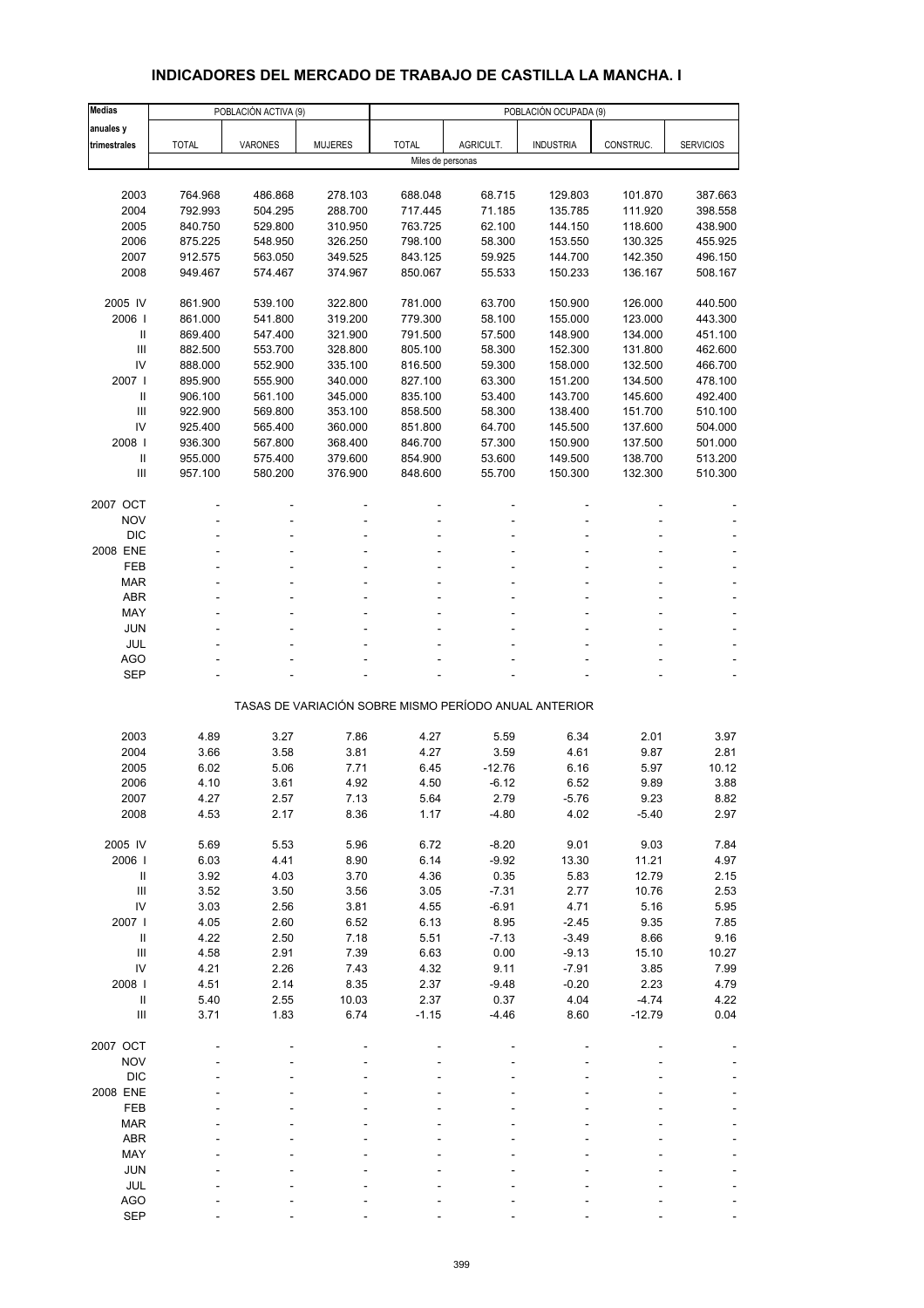## **INDICADORES DEL MERCADO DE TRABAJO DE CASTILLA LA MANCHA. II**

| <b>Medias</b>                                         |              |           | POBLACIÓN ASALARIADA (9) |           |                  |  |  |  |  |
|-------------------------------------------------------|--------------|-----------|--------------------------|-----------|------------------|--|--|--|--|
| anuales y                                             |              |           |                          |           |                  |  |  |  |  |
| trimestrales                                          | <b>TOTAL</b> | AGRICULT. | <b>INDUSTRIA</b>         | CONSTRUC. | <b>SERVICIOS</b> |  |  |  |  |
|                                                       |              |           | Miles de Personas        |           |                  |  |  |  |  |
| 2003                                                  | 506.425      | 26.520    | 106.705                  | 75.668    | 297.533          |  |  |  |  |
| 2004                                                  | 539.788      | 28.368    | 117.033                  | 85.320    | 309.068          |  |  |  |  |
| 2005                                                  | 592.975      | 25.525    | 124.325                  | 90.525    | 352.600          |  |  |  |  |
| 2006                                                  | 630.375      | 26.525    | 130.625                  | 101.200   | 372.025          |  |  |  |  |
| 2007                                                  | 667.300      | 28.525    | 120.225                  | 109.550   | 408.975          |  |  |  |  |
| 2008                                                  | 665.933      | 25.633    | 124.167                  | 99.233    | 416.867          |  |  |  |  |
|                                                       |              |           |                          |           |                  |  |  |  |  |
| 2005 IV                                               | 610.600      | 25.100    | 129.600                  | 98.800    | 357.100          |  |  |  |  |
| 2006                                                  | 609.600      | 23.500    | 132.900                  | 96.000    | 357.200          |  |  |  |  |
| Ш                                                     | 625.100      | 25.400    | 128.800                  | 103.900   | 367.000          |  |  |  |  |
| Ш                                                     | 637.000      | 27.500    | 128.400                  | 101.800   | 379.300          |  |  |  |  |
| IV                                                    | 649.800      | 29.700    | 132.400                  | 103.100   | 384.600          |  |  |  |  |
| 2007 l                                                | 655.300      | 31.800    | 125.600                  | 107.000   | 390.800          |  |  |  |  |
| Ш                                                     | 662.900      | 24.900    | 120.000                  | 113.700   | 404.300          |  |  |  |  |
| Ш                                                     | 683.000      | 27.000    | 117.100                  | 115.400   | 423.500          |  |  |  |  |
| IV                                                    | 668.000      | 30.400    | 118.200                  | 102.100   | 417.300          |  |  |  |  |
| 2008                                                  | 662.000      | 26.000    | 122.900                  | 102.600   | 410.400          |  |  |  |  |
| Ш                                                     | 672.600      | 25.500    | 124.200                  | 102.100   | 420.800          |  |  |  |  |
| Ш                                                     | 663.200      | 25.400    | 125.400                  | 93.000    | 419.400          |  |  |  |  |
| 2007 OCT                                              |              |           |                          |           |                  |  |  |  |  |
| <b>NOV</b>                                            |              |           | ۰                        |           |                  |  |  |  |  |
| <b>DIC</b>                                            |              |           |                          |           |                  |  |  |  |  |
| 2008 ENE                                              | ä,           | ٠         | ä,                       | ٠         |                  |  |  |  |  |
| FEB                                                   | ۰            |           | ۰                        |           |                  |  |  |  |  |
| <b>MAR</b>                                            |              |           |                          |           |                  |  |  |  |  |
| <b>ABR</b>                                            | ٠            | ٠         | ä,                       | ۰         | ٠                |  |  |  |  |
| MAY                                                   |              |           | ۰                        |           |                  |  |  |  |  |
| <b>JUN</b>                                            |              |           |                          |           |                  |  |  |  |  |
| JUL                                                   | ä,           | ٠         | ä,                       |           |                  |  |  |  |  |
| AGO                                                   |              |           |                          |           |                  |  |  |  |  |
| <b>SEP</b>                                            |              |           |                          |           |                  |  |  |  |  |
| TASAS DE VARIACIÓN SOBRE MISMO PERÍODO ANUAL ANTERIOR |              |           |                          |           |                  |  |  |  |  |
|                                                       |              |           |                          |           |                  |  |  |  |  |
| 2003                                                  | 2.24         | 3.52      | 2.20                     | $-1.29$   | 3.07             |  |  |  |  |
| 2004                                                  | 6.59         | 6.97      | 9.68                     | 12.76     | 3.88             |  |  |  |  |
| 2005                                                  | 9.85         | $-10.02$  | 6.23                     | 6.10      | 14.09            |  |  |  |  |
| 2006                                                  | 6.31         | 3.92      | 5.07                     | 11.79     | 5.51             |  |  |  |  |
| 2007                                                  | 5.86         | 7.54      | -7.96                    | 8.25      | 9.93             |  |  |  |  |
| 2008                                                  | $-0.17$      | $-8.12$   | 2.70                     | $-11.43$  | 2.63             |  |  |  |  |
| 2005 IV                                               | 9.26         | $-12.79$  | 8.50                     | 9.95      | 11.33            |  |  |  |  |
| 2006                                                  | 8.55         | $-14.23$  | 13.01                    | 18.08     | 6.53             |  |  |  |  |
| Ш                                                     | 6.35         | 9.01      | 5.49                     | 14.93     | 4.26             |  |  |  |  |
| $\mathsf{III}$                                        |              |           |                          | 11.14     |                  |  |  |  |  |
| IV                                                    | 4.10         | 4.56      | 0.31                     |           | 3.63<br>7.70     |  |  |  |  |
|                                                       | 6.42         | 18.33     | 2.16                     | 4.35      |                  |  |  |  |  |
| 2007 l                                                | 7.50         | 35.32     | $-5.49$                  | 11.46     | 9.41             |  |  |  |  |
| Ш                                                     | 6.05         | $-1.97$   | $-6.83$                  | 9.43      | 10.16            |  |  |  |  |
| $\mathsf{III}$                                        | 7.22         | $-1.82$   | $-8.80$                  | 13.36     | 11.65            |  |  |  |  |
| IV                                                    | 2.80         | 2.36      | $-10.73$                 | $-0.97$   | 8.50             |  |  |  |  |
| 2008                                                  | 1.02         | $-18.24$  | $-2.15$                  | $-4.11$   | 5.02             |  |  |  |  |
| $\sf II$                                              | 1.46         | 2.41      | 3.50                     | $-10.20$  | 4.08             |  |  |  |  |
| Ш                                                     | $-2.90$      | $-5.93$   | 7.09                     | $-19.41$  | $-0.97$          |  |  |  |  |
| 2007 OCT                                              |              |           |                          |           |                  |  |  |  |  |
| <b>NOV</b>                                            |              |           |                          |           |                  |  |  |  |  |
| <b>DIC</b>                                            |              |           |                          |           |                  |  |  |  |  |
| 2008 ENE                                              |              |           |                          |           |                  |  |  |  |  |
| FEB                                                   |              |           |                          |           |                  |  |  |  |  |
| <b>MAR</b>                                            |              |           |                          |           |                  |  |  |  |  |
| ABR                                                   |              |           |                          |           |                  |  |  |  |  |
| MAY                                                   |              |           |                          |           |                  |  |  |  |  |
| <b>JUN</b>                                            |              |           |                          |           |                  |  |  |  |  |
| JUL                                                   |              |           |                          |           |                  |  |  |  |  |
| <b>AGO</b>                                            |              |           |                          |           |                  |  |  |  |  |
| <b>SEP</b>                                            |              |           |                          |           |                  |  |  |  |  |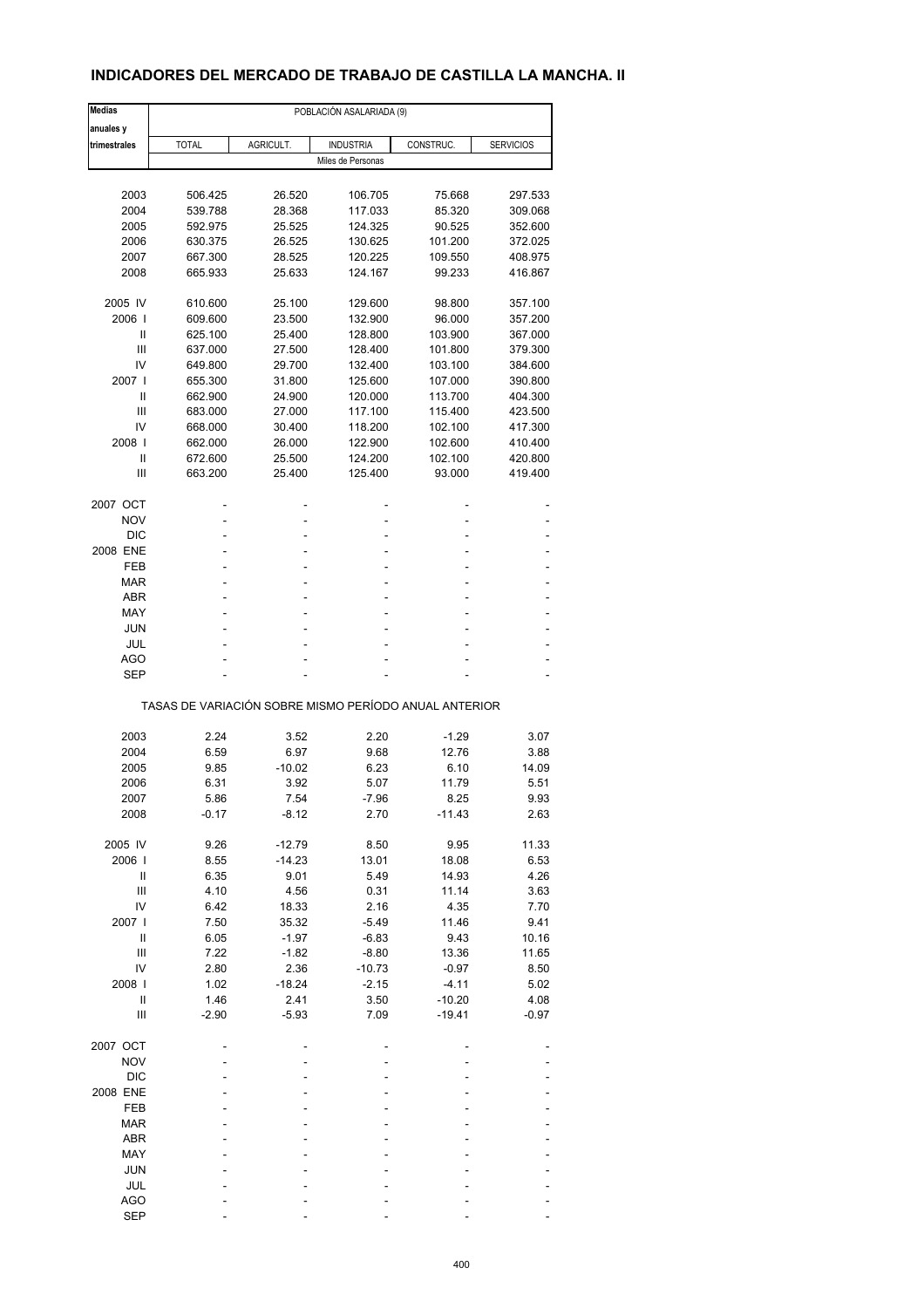# **INDICADORES DEL MERCADO DE TRABAJO DE CASTILLA LA MANCHA. III**

| <b>Medias</b>                      |              | PARADOS (9)       |                |                                                       | TASA DE ACTIVIDAD (9) |                | TASA DE PARO (9) |                |                          |
|------------------------------------|--------------|-------------------|----------------|-------------------------------------------------------|-----------------------|----------------|------------------|----------------|--------------------------|
| anuales y                          |              |                   |                |                                                       | <b>MENORES</b>        |                |                  | <b>MENORES</b> |                          |
| trimestrales                       | <b>TOTAL</b> | VARONES           | <b>MUJERES</b> | <b>TOTAL</b>                                          | 20 AÑOS               | <b>MUJERES</b> | <b>TOTAL</b>     | 20 AÑOS        | <b>MUJERES</b>           |
|                                    |              | Miles de personas |                |                                                       |                       | Porcentaje     |                  |                |                          |
|                                    |              |                   |                |                                                       |                       |                |                  |                |                          |
| 2003                               | 76.920       | 28.618            | 48.308         | 51.30                                                 | 29.87                 | 37.07          | 10.06            | 23.45          | 17.38                    |
| 2004                               | 75.550       | 26.230            | 49.320         | 52.06                                                 | 31.05                 | 37.73          | 9.52             | 21.21          | 17.08                    |
| 2005                               | 77.025       | 29.400            | 47.625         | 54.02                                                 | 33.46                 | 39.86          | 9.17             | 25.05          | 15.33                    |
| 2006                               | 77.075       | 28.550            | 48.525         | 55.03                                                 | 32.59                 | 41.03          | 8.81             | 24.73          | 14.89                    |
| 2007                               | 69.475       | 28.275            | 41.175         | 56.02                                                 | 33.41                 | 43.02          | 7.61             | 24.45          | 11.79                    |
| 2008                               | 99.400       | 44.200            | 55.167         | 57.00                                                 | 31.23                 | 45.24          | 10.46            | 32.73          | 14.70                    |
|                                    |              |                   |                |                                                       |                       |                |                  |                |                          |
| 2005 IV                            | 80.900       | 30.500            | 50.400         | 54.92                                                 | 34.98                 | 41.08          | 9.39             | 26.99          | 15.61                    |
| 2006                               | 81.700       | 29.200            | 52.400         | 54.56                                                 | 31.98                 | 40.43          | 9.49             | 24.60          | 16.42                    |
| Ш                                  | 77.800       | 29.800            | 48.100         | 54.82                                                 | 31.87                 | 40.59          | 8.95             | 30.07          | 14.93                    |
| $\ensuremath{\mathsf{III}}\xspace$ | 77.400       | 31.500            | 45.900         | 55.37                                                 | 34.54                 | 41.27          | 8.77             | 20.20          | 13.95                    |
| ${\sf IV}$                         | 71.400       | 23.700            | 47.700         | 55.37                                                 | 31.96                 | 41.83          | 8.04             | 24.03          | 14.24                    |
| 2007                               | 68.800       | 26.200            | 42.600         | 55.50                                                 | 35.04                 | 42.19          | 7.68             | 19.96          | 12.52                    |
| $\ensuremath{\mathsf{II}}\xspace$  | 71.000       | 29.700            | 41.300         | 55.80                                                 | 34.64                 | 42.59          | 7.84             | 28.11          | 11.98                    |
| $\ensuremath{\mathsf{III}}\xspace$ | 64.500       | 27.400            | 37.000         | 56.50                                                 | 38.18                 | 43.35          | 6.98             | 22.94          | 10.49                    |
| IV                                 | 73.600       | 29.800            | 43.800         | 56.26                                                 | 25.76                 | 43.93          | 7.95             | 26.80          | 12.17                    |
| 2008 l                             | 89.600       | 38.000            | 51.600         | 56.55                                                 | 28.20                 | 44.69          | 9.57             | 28.08          | 14.00                    |
| $\ensuremath{\mathsf{II}}\xspace$  | 100.100      | 42.600            | 57.400         | 57.33                                                 | 32.83                 | 45.80          | 10.48            | 38.72          | 15.12                    |
| Ш                                  | 108.500      | 52.000            | 56.500         | 57.13                                                 | 32.67                 | 45.24          | 11.34            | 31.40          | 14.98                    |
|                                    |              |                   |                |                                                       |                       |                |                  |                |                          |
| 2007 OCT                           |              |                   |                |                                                       |                       |                |                  |                |                          |
| <b>NOV</b>                         |              |                   |                |                                                       |                       |                |                  |                |                          |
| <b>DIC</b>                         |              |                   |                |                                                       |                       |                |                  |                |                          |
| 2008 ENE                           |              |                   |                |                                                       |                       |                |                  |                |                          |
| FEB                                |              |                   |                |                                                       |                       |                |                  |                |                          |
| <b>MAR</b>                         |              |                   |                |                                                       |                       |                |                  |                |                          |
| ABR                                |              |                   |                |                                                       |                       |                |                  |                |                          |
| MAY                                |              |                   |                |                                                       |                       |                |                  |                |                          |
| JUN                                |              |                   |                |                                                       |                       |                |                  |                |                          |
| JUL                                |              |                   |                |                                                       |                       |                |                  |                |                          |
| AGO                                |              |                   |                |                                                       |                       |                |                  |                |                          |
| <b>SEP</b>                         |              |                   |                |                                                       |                       |                |                  |                |                          |
|                                    |              |                   |                |                                                       |                       |                |                  |                |                          |
|                                    |              |                   |                | TASAS DE VARIACIÓN SOBRE MISMO PERÍODO ANUAL ANTERIOR |                       |                |                  |                |                          |
|                                    |              |                   |                |                                                       |                       |                |                  |                |                          |
| 2003                               | 10.79        | 5.86              | 13.94          |                                                       |                       |                |                  |                |                          |
| 2004                               | $-1.78$      | $-8.34$           | 2.10           |                                                       |                       |                |                  |                |                          |
| 2005                               | 1.95         | 12.09             | $-3.44$        |                                                       |                       |                |                  |                |                          |
| 2006                               | 0.06         | $-2.89$           | 1.89           |                                                       |                       |                |                  |                | $\overline{\phantom{0}}$ |
| 2007                               | -9.86        | -0.96             | $-15.15$       |                                                       |                       |                |                  |                |                          |
| 2008                               | 45.96        | 59.18             | 36.89          |                                                       |                       |                |                  |                |                          |
|                                    |              |                   |                |                                                       |                       |                |                  |                |                          |
| 2005 IV                            | $-3.30$      | 0.49              | $-5.46$        |                                                       |                       |                |                  |                |                          |
| 2006                               | 5.01         | $-7.30$           | 13.17          |                                                       |                       |                |                  |                |                          |
| $\ensuremath{\mathsf{II}}$         | $-0.51$      | 3.83              | $-2.83$        |                                                       |                       |                |                  |                |                          |
| $\ensuremath{\mathsf{III}}\xspace$ | 8.71         | 17.10             | 3.61           |                                                       |                       |                |                  |                |                          |
| ${\sf IV}$                         | $-11.74$     | $-22.30$          | $-5.36$        |                                                       |                       |                |                  |                |                          |
| 2007                               | $-15.79$     | $-10.27$          | $-18.70$       |                                                       |                       |                |                  |                |                          |
| $\ensuremath{\mathsf{II}}$         | $-8.74$      | $-0.34$           | $-14.14$       |                                                       |                       |                |                  |                |                          |
| $\ensuremath{\mathsf{III}}\xspace$ | $-16.67$     | $-13.02$          | $-19.39$       |                                                       |                       |                |                  |                |                          |
| IV                                 | 3.08         | 25.74             | $-8.18$        |                                                       |                       |                |                  |                |                          |
| 2008 l                             | 30.23        | 45.04             | 21.13          |                                                       |                       |                |                  |                |                          |
| Ш                                  | 40.99        | 43.43             | 38.98          |                                                       |                       |                |                  |                |                          |
| $\ensuremath{\mathsf{III}}\xspace$ | 68.22        | 89.78             | 52.70          |                                                       |                       |                |                  |                |                          |
|                                    |              |                   |                |                                                       |                       |                |                  |                |                          |
| 2007 OCT                           |              |                   |                |                                                       |                       |                |                  |                |                          |
| <b>NOV</b>                         |              |                   |                |                                                       |                       |                |                  |                |                          |
| <b>DIC</b>                         |              |                   |                |                                                       |                       |                |                  |                |                          |
| 2008 ENE                           |              |                   |                |                                                       |                       |                |                  |                |                          |
| FEB                                |              |                   |                |                                                       |                       |                |                  |                |                          |
| <b>MAR</b>                         |              |                   |                |                                                       |                       |                |                  |                |                          |
| ABR                                |              |                   |                |                                                       |                       |                |                  |                |                          |
| MAY                                |              |                   |                |                                                       |                       |                |                  |                |                          |
| JUN                                |              |                   |                |                                                       |                       |                |                  |                |                          |
| JUL                                |              |                   |                |                                                       |                       |                |                  |                |                          |
| AGO                                |              |                   |                |                                                       |                       |                |                  |                |                          |
| SEP                                |              |                   |                |                                                       |                       |                |                  |                |                          |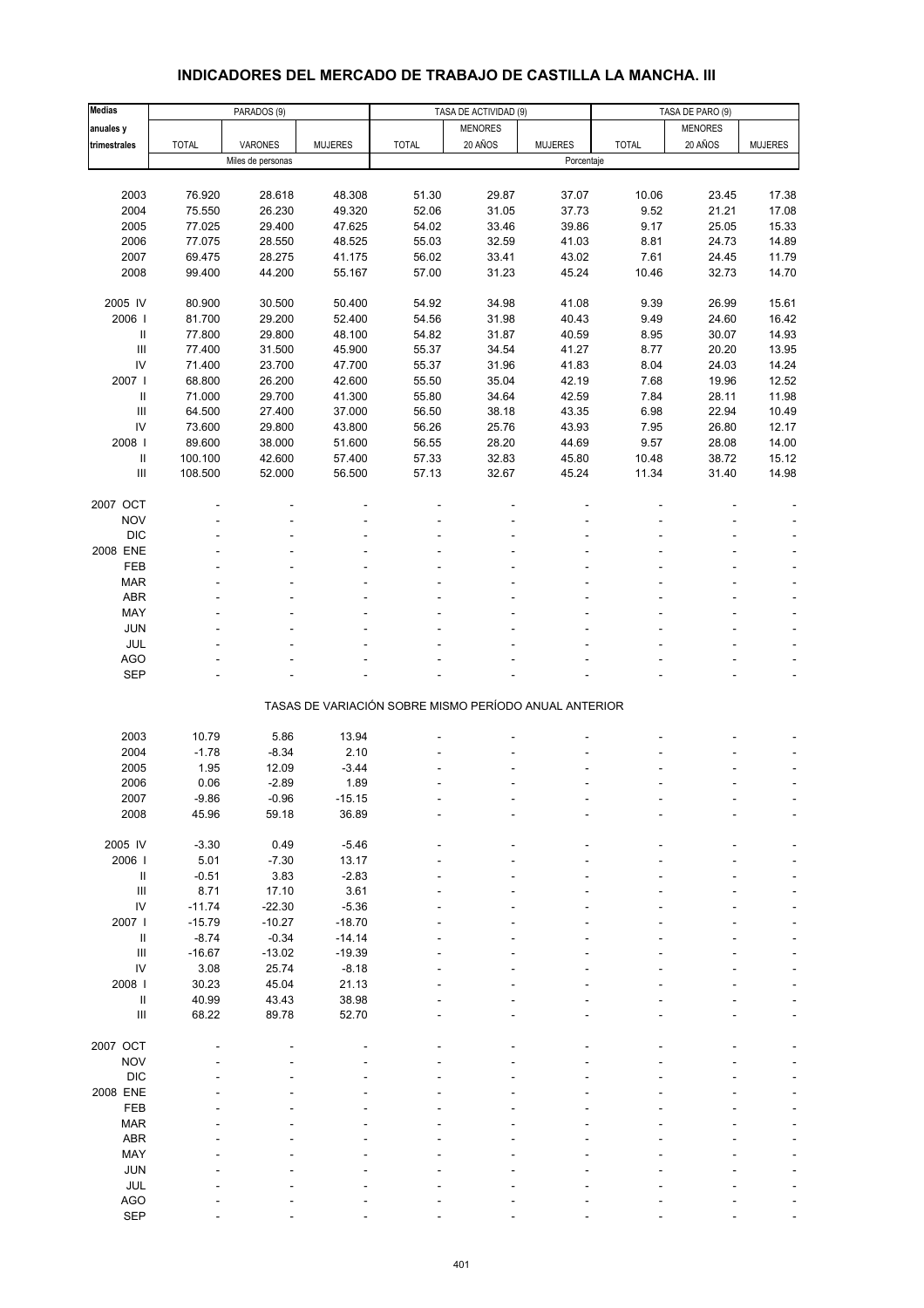| <b>Medias</b>              | PARO REGISTRADO                                       |                      |                  |              |                  |                 |  |  |  |
|----------------------------|-------------------------------------------------------|----------------------|------------------|--------------|------------------|-----------------|--|--|--|
| anuales y                  |                                                       |                      |                  |              |                  | SIN EMPLEO      |  |  |  |
| trimestrales               | <b>TOTAL</b>                                          | <b>AGRICULTURA</b>   | <b>INDUSTRIA</b> | CONSTRUCCIÓN | <b>SERVICIOS</b> | <b>ANTERIOR</b> |  |  |  |
|                            |                                                       |                      | Personas         |              |                  |                 |  |  |  |
|                            |                                                       |                      |                  |              |                  |                 |  |  |  |
| 2003                       | 91.414                                                | 2.750                | 17.303           | 14.754       | 45.633           | 10.974          |  |  |  |
| 2004                       | 93.525                                                | 2.887                | 17.343           | 14.832       | 47.637           | 10.826          |  |  |  |
| 2005                       | 93.957                                                | 2.985                | 16.831           | 14.966       | 49.723           | 9.452           |  |  |  |
| 2006                       | 91.567                                                | 2.811                | 15.122           | 14.469       | 50.202           | 8.964           |  |  |  |
| 2007                       | 91.659                                                | 2.567                | 13.540           | 14.783       | 52.146           | 8.624           |  |  |  |
| 2008                       | 112.596                                               | 3.625                | 15.578           | 21.751       | 62.556           | 9.086           |  |  |  |
|                            |                                                       |                      |                  |              |                  |                 |  |  |  |
| 2006                       | 98.555                                                | 3.422                | 16.463           | 15.538       | 53.696           | 9.437           |  |  |  |
| Ш                          | 91.032                                                | 2.876                | 15.620           | 13.612       | 49.560           | 9.364           |  |  |  |
| Ш                          | 86.979                                                | 2.341                | 14.224           | 14.250       | 47.523           | 8.640           |  |  |  |
| IV                         | 89.700                                                | 2.603                | 14.179           | 14.474       | 50.028           | 8.415           |  |  |  |
| 2007                       | 94.595                                                | 2.760                | 14.324           | 15.125       | 53.592           | 8.794           |  |  |  |
| Ш                          | 90.041                                                | 2.595                | 13.722           | 13.952       | 50.846           | 8.927           |  |  |  |
| Ш                          | 88.843                                                | 2.282                | 12.891           | 14.871       | 50.455           | 8.344           |  |  |  |
| IV                         |                                                       |                      |                  |              |                  | 8.430           |  |  |  |
|                            | 93.158                                                | 2.632                | 13.222           | 15.185       | 53.689           |                 |  |  |  |
| 2008                       | 104.105                                               | 3.512                | 14.511           | 17.604       | 59.928           | 8.550           |  |  |  |
| Ш                          | 107.140                                               | 3.179                | 15.021           | 19.899       | 59.857           | 9.184           |  |  |  |
| Ш                          | 112.393                                               | 2.911                | 15.428           | 23.484       | 61.625           | 8.946           |  |  |  |
| IV                         | 133.819                                               | 5.533                | 18.239           | 28.148       | 71.946           | 9.953           |  |  |  |
| 2007 DIC                   | 94.955                                                | 2.631                | 13.527           | 16.688       | 53.974           | 8.135           |  |  |  |
| 2008 ENE                   | 101.138                                               | 2.973                | 14.206           | 16.989       | 58.771           | 8.199           |  |  |  |
|                            |                                                       |                      |                  |              |                  |                 |  |  |  |
| FEB                        | 105.519                                               | 4.009                | 14.577           | 17.671       | 60.659           | 8.603           |  |  |  |
| <b>MAR</b>                 | 105.658                                               | 3.553                | 14.751           | 18.153       | 60.354           | 8.847           |  |  |  |
| ABR                        | 107.385                                               | 3.571                | 14.938           | 19.010       | 60.823           | 9.043           |  |  |  |
| MAY                        | 107.589                                               | 2.981                | 15.254           | 19.889       | 60.199           | 9.266           |  |  |  |
| <b>JUN</b>                 | 106.446                                               | 2.986                | 14.872           | 20.797       | 58.548           | 9.243           |  |  |  |
| JUL                        | 108.350                                               | 3.038                | 14.915           | 21.934       | 59.530           | 8.933           |  |  |  |
| <b>AGO</b>                 | 113.485                                               | 3.068                | 15.655           | 24.518       | 61.433           | 8.811           |  |  |  |
| <b>SEP</b>                 | 115.345                                               | 2.626                | 15.713           | 24.000       | 63.912           | 9.094           |  |  |  |
| OCT                        | 128.948                                               | 5.351                | 17.302           | 26.778       | 69.633           | 9.884           |  |  |  |
| <b>NOV</b>                 | 138.689                                               | 5.715                | 19.176           | 29.517       | 74.259           | 10.022          |  |  |  |
|                            | TASAS DE VARIACIÓN SOBRE MISMO PERÍODO ANUAL ANTERIOR |                      |                  |              |                  |                 |  |  |  |
|                            |                                                       |                      |                  |              |                  |                 |  |  |  |
| 2003<br>2004               | 2.87<br>2.31                                          | $-5.75$<br>4.97      | 4.72<br>0.23     | 2.90<br>0.53 | 3.20<br>4.39     | 0.97<br>$-1.35$ |  |  |  |
|                            |                                                       |                      |                  |              |                  |                 |  |  |  |
| 2005                       | 0.46                                                  | 3.37                 | $-2.96$          | 0.90         | 4.38             | $-12.69$        |  |  |  |
| 2006                       | $-2.54$                                               | $-5.82$              | $-10.15$         | $-3.32$      | 0.96             | $-5.17$         |  |  |  |
| 2007                       | 0.10                                                  | $-8.67$              | $-10.46$         | 2.17         | 3.87             | $-3.79$         |  |  |  |
| 2008                       | 23.24                                                 | 41.52                | 15.04            | 48.88        | 20.35            | 4.82            |  |  |  |
| 2006                       | $-2.10$                                               | 11.32                | $-9.94$          | $-5.06$      | 1.27             | $-4.99$         |  |  |  |
| $\ensuremath{\mathsf{II}}$ | $-2.66$                                               | 0.14                 | $-10.06$         | $-4.83$      | 0.97             | $-5.32$         |  |  |  |
| Ш                          | $-2.00$                                               | $-12.32$             | $-9.30$          | $-1.67$      | 1.60             | $-5.38$         |  |  |  |
|                            |                                                       |                      |                  |              |                  |                 |  |  |  |
| IV<br>2007 l               | $-3.43$                                               | $-21.63$<br>$-19.34$ | $-11.33$         | $-1.54$      | 0.03             | $-4.97$         |  |  |  |
|                            | $-4.02$                                               |                      | $-12.99$         | $-2.66$      | $-0.19$          | $-6.81$         |  |  |  |
| $\ensuremath{\mathsf{II}}$ | $-1.09$                                               | $-9.79$              | $-12.15$         | 2.50         | 2.60             | $-4.67$         |  |  |  |
| $\mathbf{III}$             | 2.14                                                  | $-2.55$              | $-9.37$          | 4.36         | 6.17             | $-3.42$         |  |  |  |
| IV                         | 3.86                                                  | 1.09                 | $-6.75$          | 4.91         | 7.32             | 0.18            |  |  |  |
| 2008                       | 10.05                                                 | 27.23                | 1.31             | 16.39        | 11.82            | $-2.78$         |  |  |  |
| Ш                          | 18.99                                                 | 22.53                | 9.47             | 42.63        | 17.72            | 2.88            |  |  |  |
| $\mathbf{III}$             | 26.51                                                 | 27.57                | 19.67            | 57.91        | 22.14            | 7.21            |  |  |  |
| IV                         | 45.05                                                 | 110.22               | 39.55            | 95.02        | 34.36            | 16.03           |  |  |  |
|                            |                                                       |                      |                  |              |                  |                 |  |  |  |
| 2007 DIC                   | 4.44                                                  | 3.06                 | $-5.91$          | 7.08         | 7.38             | $-0.10$         |  |  |  |
| 2008 ENE                   | 6.92                                                  | 12.74                | $-1.44$          | 9.30         | 9.61             | $-2.12$         |  |  |  |
| FEB                        | 11.04                                                 | 45.78                | 2.09             | 16.31        | 12.52            | $-3.32$         |  |  |  |
| <b>MAR</b>                 | 12.20                                                 | 22.81                | 3.30             | 24.02        | 13.34            | $-2.85$         |  |  |  |
| ABR                        | 15.56                                                 | 29.62                | 4.16             | 32.20        | 16.16            | $-0.47$         |  |  |  |
| MAY                        | 19.56                                                 | 15.36                | 10.84            | 42.95        | 18.42            | 4.16            |  |  |  |
| <b>JUN</b>                 | 22.06                                                 | 22.13                | 13.86            | 53.35        | 18.66            | 5.05            |  |  |  |
| JUL                        | 24.44                                                 | 27.86                | 16.38            | 53.72        | 20.94            | 6.48            |  |  |  |
| AGO                        | 26.54                                                 | 29.94                | 19.49            | 55.65        | 22.27            | 7.12            |  |  |  |
| SEP                        | 28.49                                                 | 24.57                | 23.18            | 64.46        | 23.15            | 8.02            |  |  |  |
| OCT                        | 41.15                                                 | 111.25               | 33.07            | 89.65        | 31.05            | 15.40           |  |  |  |
|                            |                                                       |                      |                  |              |                  |                 |  |  |  |
| <b>NOV</b>                 | 48.87                                                 | 109.26               | 45.97            | 100.17       | 37.62            | 16.66           |  |  |  |

## **INDICADORES DEL MERCADO DE TRABAJO DE CASTILLA LA MANCHA. IV**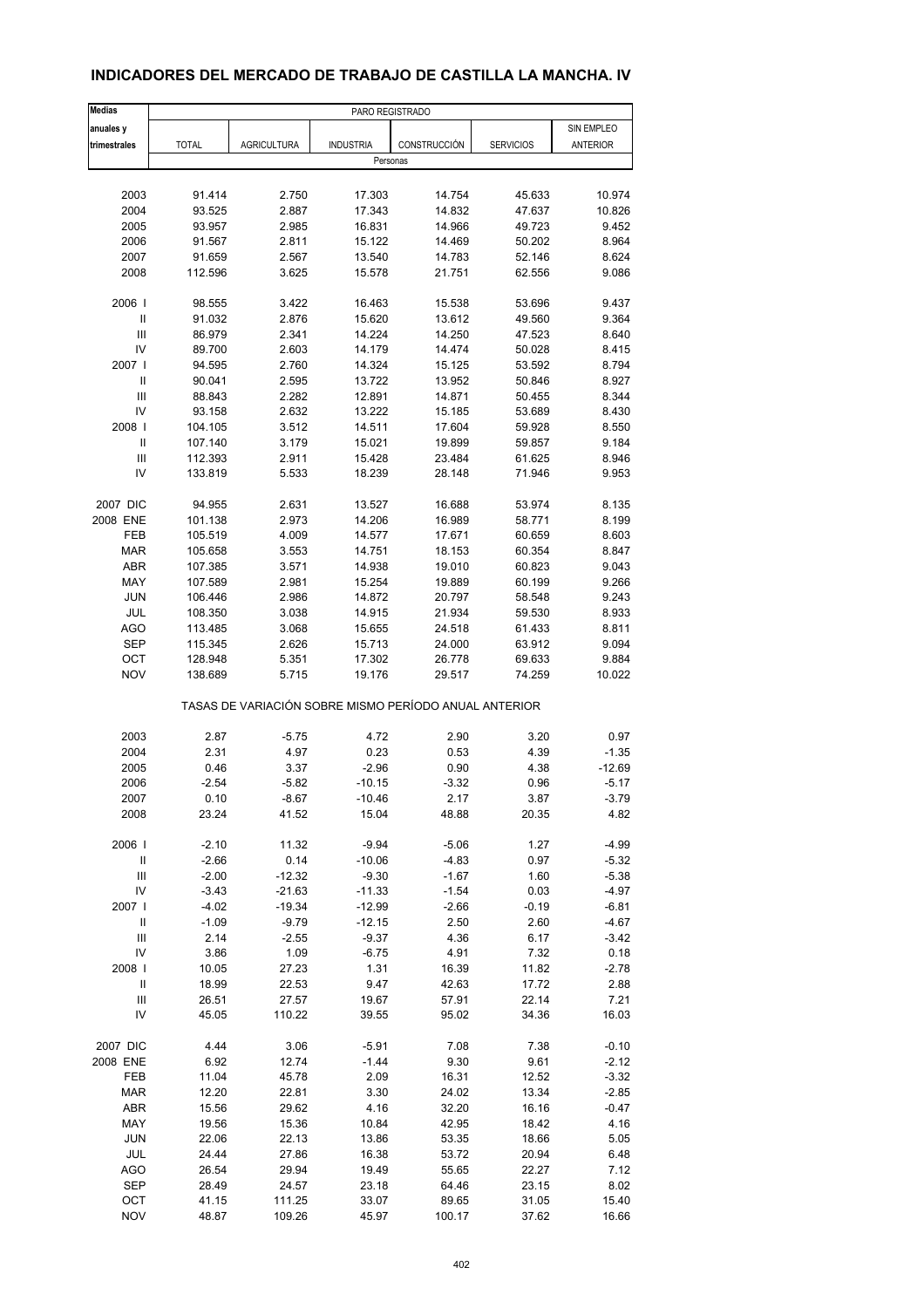## **INDICADORES DEL MERCADO DE TRABAJO DE CASTILLA LA MANCHA. V**

| <b>Medias</b>                      | AFILIADOS A LA SEGURIDAD SOCIAL EN ALTA LABORAL       |                    |                  |              |                  |  |  |  |
|------------------------------------|-------------------------------------------------------|--------------------|------------------|--------------|------------------|--|--|--|
| anuales y                          |                                                       |                    | <b>TOTAL</b>     |              |                  |  |  |  |
| trimestrales                       | <b>TOTAL</b>                                          | <b>AGRICULTURA</b> | <b>INDUSTRIA</b> | CONSTRUCCIÓN | <b>SERVICIOS</b> |  |  |  |
|                                    |                                                       |                    | Personas         |              |                  |  |  |  |
|                                    |                                                       |                    |                  |              |                  |  |  |  |
| 2003                               | 598.188                                               | 56.355             | 117.666          | 93.592       | 329.760          |  |  |  |
| 2004                               | 626.672                                               | 56.111             | 118.351          | 102.346      | 349.332          |  |  |  |
| 2005                               | 669.105                                               | 58.072             | 119.611          | 115.406      | 375.768          |  |  |  |
|                                    | 710.574                                               |                    |                  |              |                  |  |  |  |
| 2006                               |                                                       | 57.740             | 122.361          | 129.360      | 401.087          |  |  |  |
| 2007                               | 750.681                                               | 59.048             | 127.557          | 135.593      | 428.481          |  |  |  |
| 2008                               | 758.989                                               | 62.654             | 124.970          | 125.589      | 445.773          |  |  |  |
|                                    |                                                       |                    |                  |              |                  |  |  |  |
| 2006                               | 690.881                                               | 58.251             | 120.686          | 123.370      | 388.483          |  |  |  |
| Ш                                  | 709.073                                               | 57.484             | 122.169          | 129.878      | 399.535          |  |  |  |
| Ш                                  | 718.991                                               | 57.902             | 123.429          | 130.895      | 406.762          |  |  |  |
| IV                                 | 723.351                                               | 57.323             | 123.159          | 133.299      | 409.567          |  |  |  |
| 2007 l                             | 730.574                                               | 57.523             | 125.312          | 133.710      | 414.026          |  |  |  |
| Ш                                  | 749.952                                               | 58.210             | 127.457          | 136.618      | 427.664          |  |  |  |
| Ш                                  | 757.806                                               | 59.955             | 128.826          | 135.788      | 433.234          |  |  |  |
| IV                                 | 764.393                                               | 60.503             | 128.632          | 136.255      | 439.000          |  |  |  |
| 2008                               | 759.714                                               | 58.886             | 127.269          | 134.904      | 438.653          |  |  |  |
| Ш                                  | 764.421                                               | 59.996             | 126.300          | 130.505      | 447.617          |  |  |  |
| Ш                                  | 762.825                                               | 67.571             | 124.532          | 120.526      | 450.193          |  |  |  |
| IV                                 | 743.998                                               | 64.920             | 120.184          | 111.838      | 447.055          |  |  |  |
|                                    |                                                       |                    |                  |              |                  |  |  |  |
| 2007 DIC                           | 761.282                                               | 60.757             | 127.316          | 131.772      | 441.434          |  |  |  |
| 2008 ENE                           | 758.407                                               | 59.531             | 127.576          | 134.768      | 436.529          |  |  |  |
| FEB                                | 760.302                                               | 58.791             | 127.385          | 135.369      | 438.754          |  |  |  |
| <b>MAR</b>                         | 760.434                                               | 58.335             | 126.845          | 134.574      | 440.677          |  |  |  |
| ABR                                | 762.107                                               | 57.938             | 126.495          | 132.632      | 445.039          |  |  |  |
| MAY                                | 768.192                                               | 60.561             | 126.310          | 130.931      | 450.387          |  |  |  |
| JUN                                | 762.964                                               | 61.490             | 126.094          | 127.953      | 447.424          |  |  |  |
| JUL                                | 764.930                                               | 61.452             | 125.253          | 124.971      | 453.251          |  |  |  |
| AGO                                | 759.291                                               | 60.584             | 124.035          | 119.613      | 455.056          |  |  |  |
| <b>SEP</b>                         | 764.253                                               | 80.677             | 124.308          | 116.993      | 442.273          |  |  |  |
| ОСТ                                | 746.194                                               | 65.755             | 121.319          | 113.823      | 445.295          |  |  |  |
| <b>NOV</b>                         | 741.801                                               | 64.085             | 119.049          | 109.852      | 448.815          |  |  |  |
|                                    |                                                       |                    |                  |              |                  |  |  |  |
|                                    | TASAS DE VARIACIÓN SOBRE MISMO PERÍODO ANUAL ANTERIOR |                    |                  |              |                  |  |  |  |
|                                    |                                                       |                    |                  |              |                  |  |  |  |
| 2003                               | 4.19                                                  | 0.00               | 0.25             | 7.47         | 5.50             |  |  |  |
| 2004                               | 4.76                                                  | $-0.43$            | 0.58             | 9.35         | 5.94             |  |  |  |
| 2005                               | 6.77                                                  | 3.50               | 1.06             | 12.76        | 7.57             |  |  |  |
| 2006                               | 6.20                                                  | $-0.57$            | 2.30             | 12.09        | 6.74             |  |  |  |
| 2007                               | 5.64                                                  | 2.26               | 4.25             | 4.82         | 6.83             |  |  |  |
| 2008                               | 1.24                                                  | 6.39               | $-2.04$          | $-7.61$      | 4.32             |  |  |  |
|                                    |                                                       |                    |                  |              |                  |  |  |  |
| 2006                               | 8.19                                                  | 6.01               | 2.81             | 14.82        | 8.35             |  |  |  |
| $\ensuremath{\mathsf{II}}$         | 6.65                                                  | 0.19               | 2.48             | 12.65        | 7.20             |  |  |  |
| Ш                                  | 5.12                                                  | $-4.59$            | 1.81             | 10.73        | 6.05             |  |  |  |
| IV                                 | 4.98                                                  | $-3.29$            | 2.11             | 10.47        | 5.48             |  |  |  |
| 2007 l                             | 5.75                                                  | $-1.25$            | 3.83             | 8.38         | 6.57             |  |  |  |
| $\sf II$                           | 5.77                                                  | 1.26               | 4.33             | 5.19         | 7.04             |  |  |  |
| $\ensuremath{\mathsf{III}}\xspace$ | 5.40                                                  | 3.55               | 4.37             | 3.74         | 6.51             |  |  |  |
| IV                                 | 5.67                                                  | 5.55               | 4.44             | 2.22         | 7.19             |  |  |  |
| 2008                               | 3.99                                                  | 2.37               | 1.56             | 0.89         | 5.95             |  |  |  |
| $\sf II$                           | 1.93                                                  | 3.07               | $-0.91$          | $-4.47$      | 4.67             |  |  |  |
| Ш                                  | 0.66                                                  | 12.70              | $-3.33$          | $-11.24$     | 3.91             |  |  |  |
| IV                                 | $-2.87$                                               | 7.53               | $-7.04$          | $-19.25$     | 2.12             |  |  |  |
|                                    |                                                       |                    |                  |              |                  |  |  |  |
| 2007 DIC                           | 5.57                                                  | 5.20               | 4.53             | 1.11         | 7.35             |  |  |  |
| 2008 ENE                           | 4.76                                                  | 2.83               | 2.52             | 1.23         | 6.87             |  |  |  |
| FEB                                | 4.35                                                  | 1.68               | 1.63             | 1.99         | 6.31             |  |  |  |
| <b>MAR</b>                         | 2.87                                                  | 2.61               | 0.54             | $-0.52$      | 4.70             |  |  |  |
|                                    |                                                       |                    |                  |              |                  |  |  |  |
| ABR                                | 2.57                                                  | $-0.43$            | 0.31             | $-1.79$      | 5.04             |  |  |  |
| MAY                                | 2.54                                                  | 4.49               | $-0.78$          | $-4.06$      | 5.37             |  |  |  |
| <b>JUN</b>                         | 0.70                                                  | 5.14               | $-2.23$          | $-7.51$      | 3.60             |  |  |  |
| JUL                                | 0.64                                                  | 4.69               | $-2.59$          | $-9.01$      | 4.10             |  |  |  |
| AGO                                | 1.41                                                  | 3.74               | $-2.71$          | $-10.21$     | 5.91             |  |  |  |
| <b>SEP</b>                         | $-0.05$                                               | 28.53              | $-4.68$          | $-14.49$     | 1.76             |  |  |  |
| OCT                                | $-2.27$                                               | 7.89               | $-6.12$          | $-17.80$     | 2.39             |  |  |  |
| <b>NOV</b>                         | $-3.45$                                               | 7.16               | $-7.96$          | $-20.70$     | 1.85             |  |  |  |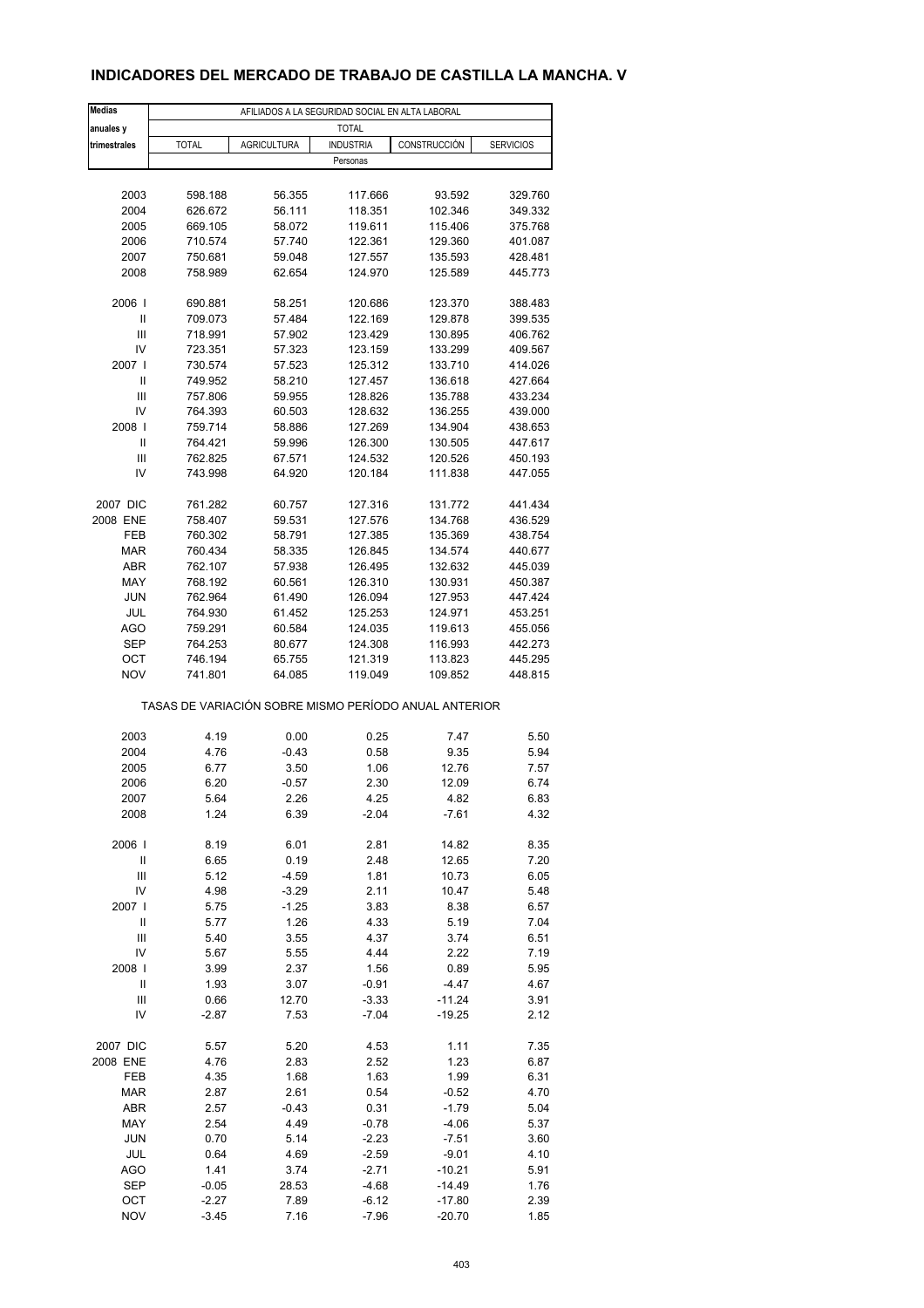## **INDICADORES DEL MERCADO DE TRABAJO DE CASTILLA LA MANCHA. VI**

| <b>Medias</b>                                         | AFILIADOS A LA SEGURIDAD SOCIAL EN ALTA LABORAL |                    |                     |                  |                    |  |  |  |
|-------------------------------------------------------|-------------------------------------------------|--------------------|---------------------|------------------|--------------------|--|--|--|
| anuales y                                             |                                                 |                    | <b>CUENTA AJENA</b> |                  |                    |  |  |  |
| trimestrales                                          | <b>TOTAL</b>                                    | <b>AGRICULTURA</b> | <b>INDUSTRIA</b>    | CONSTRUCCIÓN     | <b>SERVICIOS</b>   |  |  |  |
|                                                       |                                                 |                    | Personas            |                  |                    |  |  |  |
|                                                       |                                                 |                    |                     |                  |                    |  |  |  |
| 2003                                                  | 456.503                                         | 28.458             | 101.675             | 71.183           | 254.624            |  |  |  |
| 2004                                                  | 479.948                                         | 28.197             | 102.169             | 77.971           | 271.286            |  |  |  |
| 2005                                                  | 516.691                                         | 30.286             | 103.446             | 88.877           | 294.024            |  |  |  |
| 2006                                                  | 553.491                                         | 30.255             | 106.188             | 100.330          | 316.716            |  |  |  |
| 2007                                                  | 587.608                                         | 32.025             | 111.302             | 102.522          | 341.759            |  |  |  |
| 2008                                                  | 593.895                                         | 36.208             | 108.713             | 91.209           | 357.765            |  |  |  |
| 2006                                                  | 535.608                                         | 30.600             | 104.545             | 95.481           | 304.976            |  |  |  |
| Ш                                                     | 552.133                                         | 29.902             | 105.947             | 101.135          | 315.149            |  |  |  |
| Ш                                                     | 561.346                                         | 30.467             | 107.248             | 101.480          | 322.151            |  |  |  |
| IV                                                    | 564.876                                         | 30.052             | 107.014             | 103.223          | 324.587            |  |  |  |
| 2007 l                                                | 570.704                                         | 30.385             | 109.105             | 102.716          | 328.498            |  |  |  |
| Ш                                                     | 587.529                                         | 31.110             | 111.225             | 104.116          | 341.078            |  |  |  |
| Ш                                                     | 593.604                                         | 32.924             | 112.552             | 101.975          | 346.153            |  |  |  |
| IV                                                    | 598.594                                         | 33.680             | 112.327             | 101.282          | 351.305            |  |  |  |
| 2008                                                  | 593.701                                         | 32.250             | 110.945             | 99.626           | 350.880            |  |  |  |
| Ш                                                     | 598.277                                         | 33.574             | 109.952             | 95.400           | 359.351            |  |  |  |
| Ш                                                     | 597.981                                         | 41.146             | 108.327             | 86.559           | 361.949            |  |  |  |
| IV                                                    | 581.482                                         | 38.687             | 104.088             | 79.272           | 359.436            |  |  |  |
|                                                       |                                                 |                    |                     |                  |                    |  |  |  |
| 2007 DIC                                              | 595.154                                         | 33.965             | 111.010             | 96.656           | 353.523            |  |  |  |
| 2008 ENE                                              | 592.901                                         | 32.876             | 111.320             | 99.730           | 348.975            |  |  |  |
| FEB<br><b>MAR</b>                                     | 594.301<br>593.902                              | 32.160<br>31.715   | 111.046<br>110.469  | 100.067          | 351.028<br>352.636 |  |  |  |
| ABR                                                   | 595.884                                         | 31.472             | 110.149             | 99.082<br>97.281 | 356.982            |  |  |  |
| MAY                                                   | 601.948                                         | 34.148             | 109.955             | 95.794           | 362.051            |  |  |  |
| <b>JUN</b>                                            | 596.998                                         | 35.102             | 109.751             | 93.126           | 359.019            |  |  |  |
| JUL                                                   | 599.383                                         | 34.995             | 109.001             | 90.594           | 364.793            |  |  |  |
| AGO                                                   | 594.458                                         | 34.203             | 107.850             | 85.657           | 366.748            |  |  |  |
| <b>SEP</b>                                            | 600.102                                         | 54.239             | 108.131             | 83.425           | 354.307            |  |  |  |
| ОСТ                                                   | 583.206                                         | 39.461             | 105.196             | 80.930           | 357.619            |  |  |  |
| <b>NOV</b>                                            | 579.758                                         | 37.913             | 102.980             | 77.613           | 361.252            |  |  |  |
| TASAS DE VARIACIÓN SOBRE MISMO PERÍODO ANUAL ANTERIOR |                                                 |                    |                     |                  |                    |  |  |  |
| 2003                                                  | 4.74                                            | 0.34               | 0.25                | 7.92             | 6.27               |  |  |  |
| 2004                                                  | 5.14                                            | $-0.92$            | 0.49                | 9.54             | 6.54               |  |  |  |
| 2005                                                  | 7.66                                            | 7.41               | 1.25                | 13.99            | 8.38               |  |  |  |
| 2006                                                  | 7.12                                            | $-0.10$            | 2.65                | 12.89            | 7.72               |  |  |  |
| 2007                                                  | 6.16                                            | 5.85               | 4.82                | 2.19             | 7.91               |  |  |  |
| 2008                                                  | 1.19                                            | 13.69              | $-2.35$             | $-11.50$         | 5.01               |  |  |  |
|                                                       |                                                 |                    |                     |                  |                    |  |  |  |
| 2006                                                  | 9.54                                            | 12.87              | 3.33                | 16.61            | 9.42               |  |  |  |
| Ш                                                     | 7.66                                            | 1.43               | 2.82                | 13.71            | 8.19               |  |  |  |
| Ш                                                     | 5.84                                            | $-7.53$            | 2.06                | 11.09            | 7.06               |  |  |  |
| IV                                                    | 5.66                                            | $-4.92$            | 2.43                | 10.60            | 6.36               |  |  |  |
| 2007                                                  | 6.55                                            | $-0.70$            | 4.36                | 7.58             | 7.71               |  |  |  |
| $\mathsf{I}$                                          | 6.41                                            | 4.04               | 4.98                | 2.95             | 8.23               |  |  |  |
| Ш<br>IV                                               | 5.75<br>5.97                                    | 8.06<br>12.07      | 4.95<br>4.97        | 0.49<br>$-1.88$  | 7.45<br>8.23       |  |  |  |
| 2008                                                  | 4.03                                            | 6.14               | 1.69                | $-3.01$          | 6.81               |  |  |  |
| Ш                                                     | 1.83                                            | 7.92               | $-1.14$             | $-8.37$          | 5.36               |  |  |  |
| Ш                                                     | 0.74                                            | 24.97              | $-3.75$             | $-15.12$         | 4.56               |  |  |  |
| IV                                                    | $-3.14$                                         | 15.35              | $-7.87$             | $-23.48$         | 2.64               |  |  |  |
|                                                       |                                                 |                    |                     |                  |                    |  |  |  |
| 2007 DIC                                              | 5.86                                            | 11.27              | 5.07                | $-3.45$          | 8.46               |  |  |  |
| 2008 ENE                                              | 4.94                                            | 7.04               | 2.83                | $-2.86$          | 7.93               |  |  |  |
| FEB                                                   | 4.49                                            | 4.81               | 1.76                | $-1.65$          | 7.28               |  |  |  |
| <b>MAR</b>                                            | 2.68                                            | 6.58               | 0.49                | $-4.48$          | 5.28               |  |  |  |
| ABR                                                   | 2.48                                            | 1.29               | 0.23                | $-5.65$          | 5.80               |  |  |  |
| MAY                                                   | 2.58                                            | 10.59              | $-1.01$             | $-7.87$          | 6.22               |  |  |  |
| <b>JUN</b>                                            | 0.45                                            | 11.86              | $-2.62$             | $-11.53$         | 4.07               |  |  |  |
| JUL                                                   | 0.54                                            | 10.75              | $-2.94$             | $-12.77$         | 4.69               |  |  |  |
| AGO                                                   | 1.67                                            | 8.95               | $-3.05$             | $-13.88$         | 7.06               |  |  |  |
| <b>SEP</b>                                            | 0.03                                            | 51.59              | $-5.24$             | $-18.70$         | 1.97               |  |  |  |
| OCT                                                   | $-2.51$                                         | 15.85              | $-6.85$             | $-21.99$         | 2.92               |  |  |  |
| <b>NOV</b>                                            | $-3.76$                                         | 14.84              | $-8.90$             | $-24.97$         | 2.36               |  |  |  |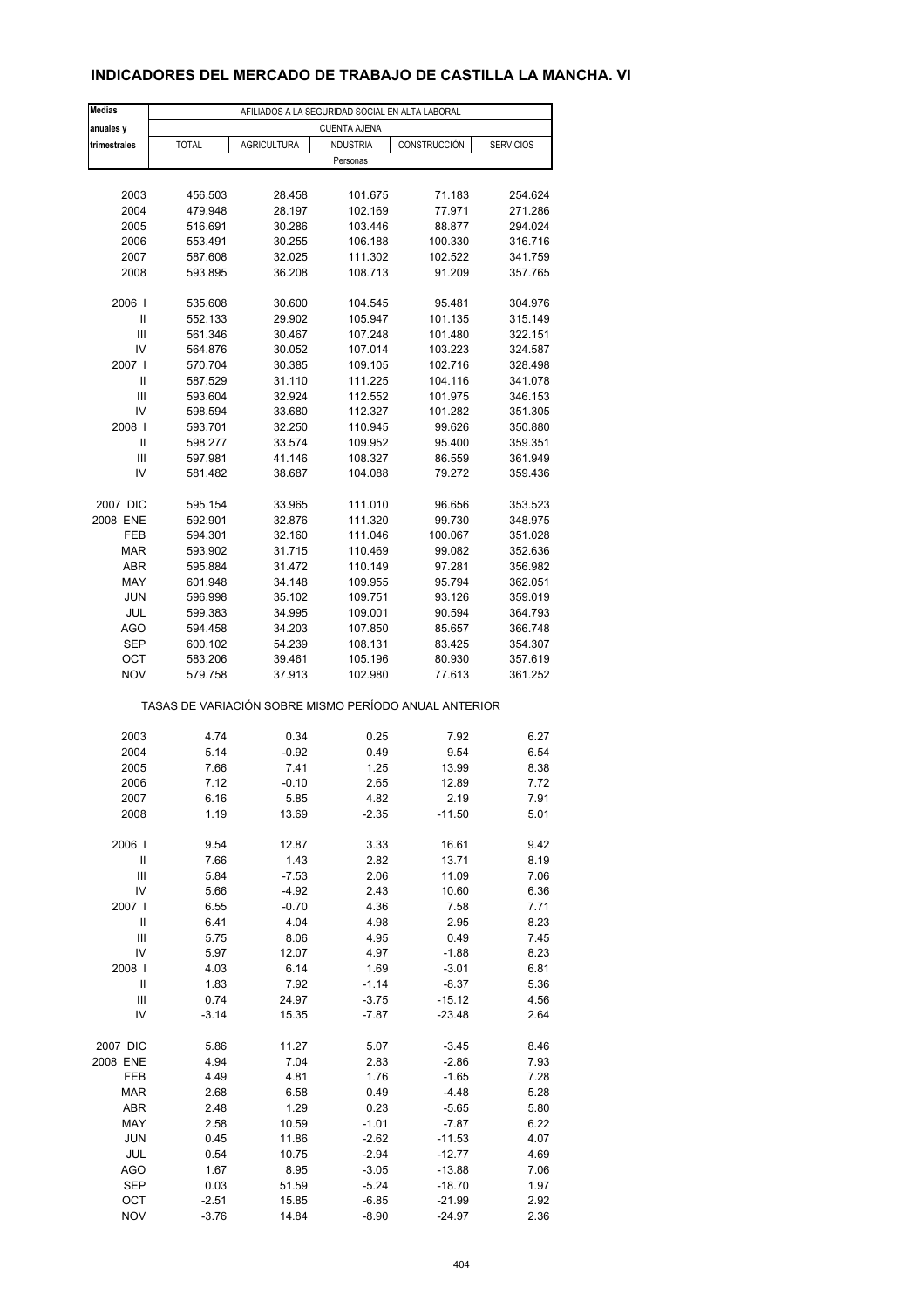## **INDICADORES DEL MERCADO DE TRABAJO DE CASTILLA LA MANCHA. VII**

| <b>Medias</b> | AFILIADOS A LA SEGURIDAD SOCIAL EN ALTA LABORAL       |                    |                  |                  |                  |  |  |  |
|---------------|-------------------------------------------------------|--------------------|------------------|------------------|------------------|--|--|--|
| anuales y     | <b>CUENTA PROPIA</b>                                  |                    |                  |                  |                  |  |  |  |
| trimestrales  | <b>TOTAL</b>                                          | <b>AGRICULTURA</b> | <b>INDUSTRIA</b> | CONSTRUCCIÓN     | <b>SERVICIOS</b> |  |  |  |
|               |                                                       |                    | Personas         |                  |                  |  |  |  |
|               |                                                       |                    |                  |                  |                  |  |  |  |
| 2003          | 141.685                                               | 27.897             | 15.992           | 22.409           | 75.136           |  |  |  |
| 2004          | 146.724                                               | 27.914             | 16.182           | 24.374           | 78.046           |  |  |  |
| 2005          | 152.414                                               | 27.786             | 16.165           | 26.529           | 81.744           |  |  |  |
| 2006          | 157.083                                               | 27.485             | 16.172           | 29.031           | 84.371           |  |  |  |
| 2007          | 163.074                                               | 27.023             | 16.255           | 33.071           | 86.722           |  |  |  |
| 2008          | 165.094                                               | 26.447             | 16.256           | 34.380           | 88.008           |  |  |  |
| 2006          | 155.272                                               | 27.651             | 16.141           | 27.889           | 83.507           |  |  |  |
| Ш             | 156.940                                               | 27.583             | 16.222           | 28.743           | 84.387           |  |  |  |
| Ш             | 157.645                                               | 27.434             | 16.181           | 29.415           | 84.611           |  |  |  |
| IV            | 158.475                                               | 27.271             | 16.145           | 30.076           | 84.980           |  |  |  |
| 2007 l        | 159.870                                               | 27.138             | 16.207           | 30.994           | 85.527           |  |  |  |
| Ш             | 162.424                                               | 27.100             | 16.233           | 32.502           | 86.586           |  |  |  |
| Ш             | 164.202                                               | 27.031             | 16.274           | 33.813           | 87.081           |  |  |  |
| IV            | 165.799                                               | 26.823             | 16.305           | 34.973           | 87.695           |  |  |  |
| 2008          | 166.013                                               | 26.635             | 16.324           | 35.277           | 87.774           |  |  |  |
| Ш             | 166.144                                               | 26.422             | 16.348           | 35.105           | 88.266           |  |  |  |
| Ш             | 164.844                                               | 26.425             | 16.205           | 33.967           | 88.244           |  |  |  |
| IV            | 162.516                                               | 26.233             | 16.096           | 32.566           | 87.620           |  |  |  |
| 2007 DIC      | 166.128                                               | 26.792             | 16.306           | 35.116           | 87.911           |  |  |  |
| 2008 ENE      | 165.506                                               | 26.655             | 16.256           | 35.038           | 87.554           |  |  |  |
| FEB           | 166.001                                               | 26.631             | 16.339           | 35.302           | 87.726           |  |  |  |
| <b>MAR</b>    | 166.532                                               | 26.620             | 16.376           | 35.492           | 88.041           |  |  |  |
| ABR           | 166.223                                               | 26.466             | 16.346           | 35.351           | 88.057           |  |  |  |
| MAY           | 166.244                                               | 26.413             | 16.355           | 35.137           | 88.336           |  |  |  |
| <b>JUN</b>    | 165.966                                               | 26.388             |                  |                  |                  |  |  |  |
|               | 165.547                                               |                    | 16.343           | 34.827           | 88.405           |  |  |  |
| JUL<br>AGO    | 164.833                                               | 26.457<br>26.381   | 16.252<br>16.185 | 34.377<br>33.956 | 88.458<br>88.308 |  |  |  |
| <b>SEP</b>    | 164.151                                               |                    | 16.177           |                  | 87.966           |  |  |  |
| ОСТ           | 162.988                                               | 26.438<br>26.294   | 16.123           | 33.568<br>32.893 | 87.676           |  |  |  |
| <b>NOV</b>    | 162.043                                               | 26.172             | 16.069           | 32.239           | 87.563           |  |  |  |
|               | TASAS DE VARIACIÓN SOBRE MISMO PERÍODO ANUAL ANTERIOR |                    |                  |                  |                  |  |  |  |
|               |                                                       |                    |                  |                  |                  |  |  |  |
| 2003          | 2.43                                                  | $-0.34$            | 0.25             | 6.07             | 2.95             |  |  |  |
| 2004          | 3.56                                                  | 0.06               | 1.19             | 8.77             | 3.87             |  |  |  |
| 2005          | 3.88                                                  | $-0.46$            | $-0.10$          | 8.84             | 4.74             |  |  |  |
| 2006          | 3.06                                                  | $-1.08$            | 0.05             | 9.43             | 3.21             |  |  |  |
| 2007          | 3.81                                                  | -1.68              | 0.51             | 13.92            | 2.79             |  |  |  |
| 2008          | 1.41                                                  | $-2.21$            | 0.04             | 4.55             | 1.61             |  |  |  |
| 2006          | 3.77                                                  | $-0.68$            | $-0.42$          | 9.07             | 4.62             |  |  |  |
| Ш             | 3.24                                                  | $-1.13$            | 0.34             | 9.07             | 3.67             |  |  |  |
| Ш             | 2.64                                                  | $-1.10$            | 0.18             | 9.52             | 2.37             |  |  |  |
| IV            | 2.63                                                  | $-1.42$            | 0.08             | 10.02            | 2.26             |  |  |  |
| 2007          | 2.96                                                  | $-1.85$            | 0.41             | 11.13            | 2.42             |  |  |  |
| $\mathsf{I}$  | 3.49                                                  | $-1.75$            | 0.06             | 13.08            | 2.61             |  |  |  |
| Ш             | 4.16                                                  | $-1.47$            | 0.57             | 14.95            | 2.92             |  |  |  |
| IV            | 4.62                                                  | $-1.64$            | 0.99             | 16.28            | 3.19             |  |  |  |
| 2008          | 3.84                                                  | $-1.85$            | 0.72             | 13.82            | 2.63             |  |  |  |
| Ш             | 2.29                                                  | $-2.50$            | 0.71             | 8.01             | 1.94             |  |  |  |
| Ш             | 0.39                                                  | $-2.24$            | $-0.43$          | 0.45             | 1.34             |  |  |  |
| IV            | -1.88                                                 | $-2.26$            | $-1.28$          | $-6.69$          | 0.04             |  |  |  |
|               |                                                       |                    |                  |                  |                  |  |  |  |
| 2007 DIC      | 4.58                                                  | $-1.61$            | 1.02             | 16.25            | 3.09             |  |  |  |
| 2008 ENE      | 4.12                                                  | $-1.94$            | 0.45             | 15.03            | 2.85             |  |  |  |
| FEB           | 3.86                                                  | $-1.86$            | 0.80             | 13.95            | 2.61             |  |  |  |
| <b>MAR</b>    | 3.55                                                  | $-1.76$            | 0.91             | 12.52            | 2.42             |  |  |  |
| ABR           | 2.90                                                  | $-2.39$            | 0.85             | 10.67            | 2.06             |  |  |  |
| MAY           | 2.37                                                  | $-2.47$            | 0.78             | 8.14             | 2.01             |  |  |  |
| <b>JUN</b>    | 1.62                                                  | $-2.64$            | 0.50             | 5.30             | 1.75             |  |  |  |
| JUL           | 1.03                                                  | $-2.37$            | $-0.20$          | 2.65             | 1.70             |  |  |  |
| AGO           | 0.47                                                  | $-2.32$            | $-0.35$          | 0.62             | 1.43             |  |  |  |
| <b>SEP</b>    | $-0.33$                                               | $-2.03$            | $-0.73$          | $-1.86$          | 0.88             |  |  |  |
| OCT           | $-1.43$                                               | $-2.21$            | $-1.05$          | $-5.26$          | 0.26             |  |  |  |
| <b>NOV</b>    | $-2.33$                                               | $-2.30$            | $-1.50$          | $-8.11$          | $-0.18$          |  |  |  |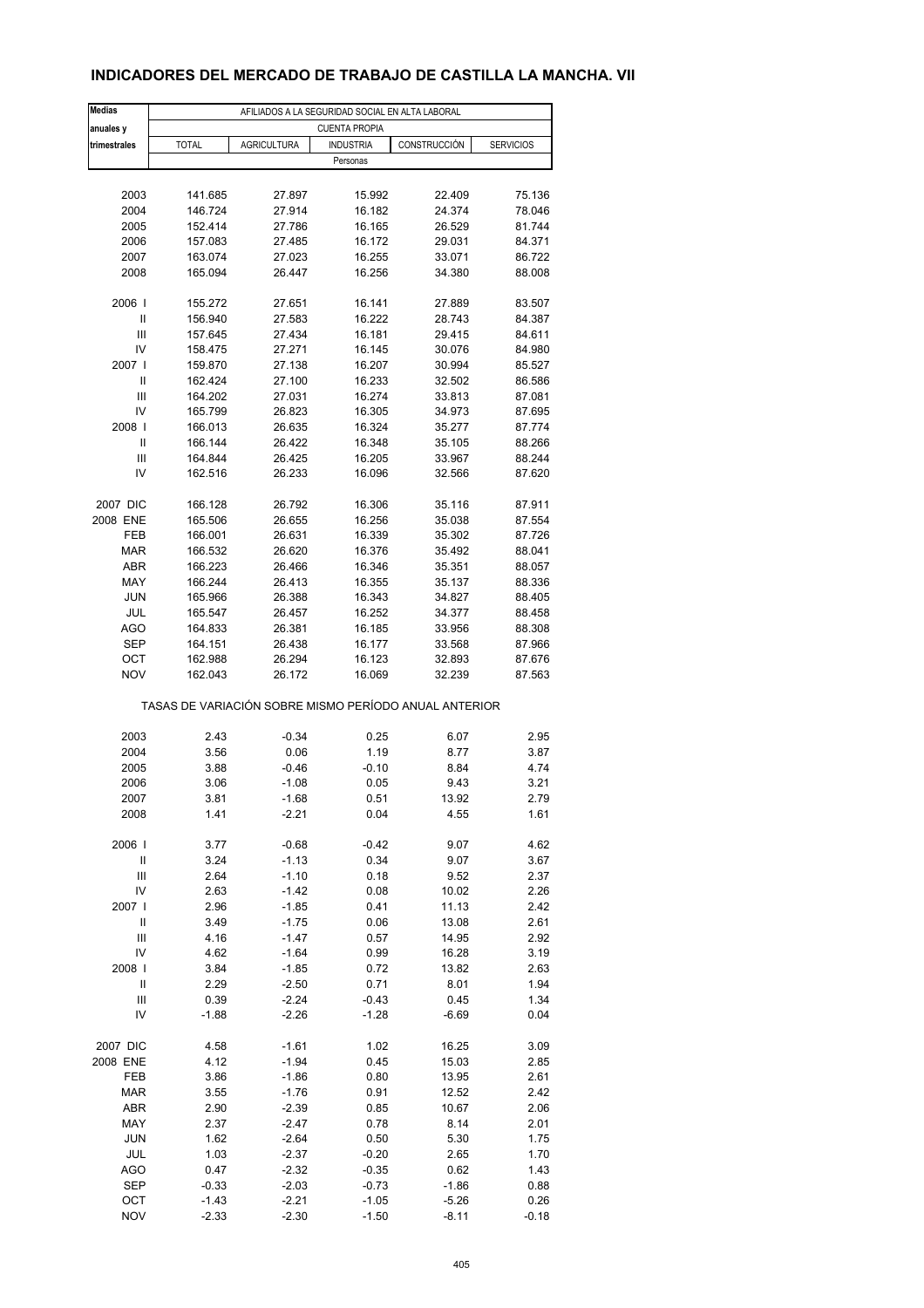| <b>Medias</b>                      | EFECTIVOS LABORALES |                  |                 |                   |                                                       |                 | JORNADA MEDIA POR TRABAJADOR Y TRIM. |                 |                |
|------------------------------------|---------------------|------------------|-----------------|-------------------|-------------------------------------------------------|-----------------|--------------------------------------|-----------------|----------------|
| anuales y                          | <b>TOTAL</b>        |                  | <b>SECTORES</b> |                   | CONTRATO                                              | CONTRATO        | <b>TOTAL</b>                         | A TIEMPO        | A TIEMPO       |
| trimestrales                       |                     | <b>INDUSTRIA</b> | CONSTRUC.       | <b>SERVICIOS</b>  | <b>INDEFINIDO</b>                                     | <b>TEMPORAL</b> |                                      | <b>COMPLETO</b> | <b>PARCIAL</b> |
|                                    |                     |                  |                 | Miles de personas |                                                       |                 |                                      | Horas           |                |
|                                    |                     |                  |                 |                   |                                                       |                 |                                      |                 |                |
| 2003                               | 374.2               | 103.2            | 68.7            | 202.2             | 224.9                                                 | 149.3           | 416.3                                | 442.5           | 236.3          |
| 2004                               | 395.4               | 101.9            | 77.3            | 216.3             | 235.8                                                 | 159.6           | 416.3                                | 442.7           | 231.6          |
| 2005                               | 426.3               | 104.1            | 89.0            | 233.3             | 244.9                                                 | 181.4           | 417.3                                | 439.6           | 237.3          |
| 2006                               | 462.2               | 106.9            | 100.0           | 255.4             | 270.0                                                 | 192.2           | 417.3                                | 438.8           | 225.0          |
| 2007                               | 488.1               | 113.4            | 101.7           | 273.1             | 297.5                                                 | 190.7           | 413.4                                | 437.7           | 244.1          |
| 2008                               | 488.1               | 110.3            | 96.1            | 281.7             | 309.5                                                 | 178.6           | 429.4                                | 454.1           | 257.0          |
| 2005 III                           | 433.9               | 107.4            | 91.5            | 235.0             | 250.9                                                 | 183.0           | 371.7                                | 389.3           | 220.7          |
| IV                                 | 435.0               | 104.1            | 90.1            | 240.7             | 247.3                                                 | 187.7           | 422.6                                | 446.1           | 225.7          |
| 2006                               | 447.4               | 105.9            | 97.3            | 244.2             | 260.8                                                 | 186.6           | 439.2                                | 458.3           | 229.8          |
| Ш                                  | 460.5               | 106.4            | 101.2           | 252.9             | 256.0                                                 | 204.5           | 432.4                                | 455.1           | 227.5          |
| III                                | 471.8               | 107.5            | 101.9           | 262.4             | 266.4                                                 | 205.4           | 371.4                                | 390.8           | 210.0          |
| IV                                 | 469.3               | 107.8            | 99.4            | 262.1             | 296.9                                                 | 172.4           | 426.0                                | 451.0           | 232.6          |
| 2007                               | 479.5               | 110.9            | 102.9           | 265.7             | 294.0                                                 | 185.5           | 432.8                                | 459.6           | 240.5          |
| $\ensuremath{\mathsf{II}}$         | 490.9               | 113.9            | 105.2           | 271.9             | 296.3                                                 | 194.6           | 429.8                                | 455.2           | 251.6          |
| $\mathsf{III}$                     | 493.2               | 115.9            | 102.7           | 274.6             | 298.8                                                 | 194.3           | 374.0                                | 392.8           | 227.0          |
| IV                                 | 488.9               | 112.8            | 96.1            | 280.1             | 300.6                                                 | 188.3           | 417.2                                | 443.3           | 257.2          |
| 2008                               | 490.5               | 110.8            | 99.3            | 280.4             | 304.0                                                 | 186.5           | 425.0                                | 454.7           | 246.1          |
| $\ensuremath{\mathsf{II}}$         | 485.6               | 109.9            | 92.9            | 282.9             | 314.9                                                 | 170.7           | 433.7                                | 453.5           | 267.9          |
| 2007 JUL                           |                     |                  |                 |                   |                                                       |                 |                                      |                 |                |
| <b>AGO</b>                         |                     |                  |                 | ÷                 |                                                       |                 |                                      |                 |                |
| <b>SEP</b>                         |                     |                  |                 |                   |                                                       |                 |                                      |                 |                |
| OCT                                |                     |                  |                 |                   |                                                       |                 |                                      |                 |                |
| <b>NOV</b>                         |                     |                  |                 |                   |                                                       |                 |                                      |                 |                |
| <b>DIC</b>                         |                     |                  |                 |                   |                                                       |                 |                                      |                 |                |
| 2008 ENE                           |                     |                  |                 |                   |                                                       |                 |                                      |                 |                |
| <b>FEB</b>                         |                     |                  |                 |                   |                                                       |                 |                                      |                 |                |
| <b>MAR</b>                         |                     |                  |                 |                   |                                                       |                 |                                      |                 |                |
| <b>ABR</b>                         |                     |                  |                 |                   |                                                       |                 |                                      |                 |                |
| MAY                                |                     |                  |                 |                   |                                                       |                 |                                      |                 |                |
| <b>JUN</b>                         |                     |                  |                 |                   |                                                       |                 |                                      |                 |                |
|                                    |                     |                  |                 |                   |                                                       |                 |                                      |                 |                |
|                                    |                     |                  |                 |                   | TASAS DE VARIACIÓN SOBRE MISMO PERÍODO ANUAL ANTERIOR |                 |                                      |                 |                |
| 2003                               | 5.13                | 0.61             | 7.64            | 6.69              | 9.74                                                  | $-1.14$         | $-0.80$                              | $-0.57$         | $-4.88$        |
| 2004                               | 5.67                | $-1.28$          | 12.45           | 6.96              | 4.86                                                  | 6.88            | 0.01                                 | 0.03            | $-1.98$        |
| 2005                               | 7.82                | 2.12             | 15.19           | 7.84              | 3.89                                                  | 13.63           | 0.24                                 | $-0.70$         | 2.46           |
| 2006                               | 8.43                | 2.72             | 12.33           | 9.49              | 10.24                                                 | 5.99            | $-0.01$                              | $-0.18$         | $-5.20$        |
| 2007                               | 5.60                | 6.05             | 1.76            | 6.91              | 10.16                                                 | $-0.81$         | $-0.92$                              | $-0.24$         | 8.48           |
| 2008                               | 0.59                | $-1.84$          | $-7.65$         | 4.79              | 4.84                                                  | $-6.01$         | $-0.45$                              | $-0.72$         | 4.45           |
| 2005 III                           | 7.85                | 4.07             | 14.81           | 7.11              | 4.24                                                  | 13.24           | $-0.46$                              | $-1.37$         | 7.76           |
| IV                                 | 9.49                | 4.02             | 17.68           | 9.08              | 5.58                                                  | 15.11           | $-0.93$                              | $-1.54$         | $-7.49$        |
| 2006                               | 9.87                | 6.04             | 16.28           | 9.19              | 8.79                                                  | 11.43           | 0.44                                 | $-1.11$         | $-8.04$        |
| Ш                                  | 7.31                | 1.51             | 11.67           | 8.23              | 5.83                                                  | 9.23            | $-1.18$                              | $-0.94$         | $-10.08$       |
| $\ensuremath{\mathsf{III}}\xspace$ | 8.74                | 0.08             | 11.37           | 11.67             | 6.19                                                  | 12.23           | $-0.08$                              | 0.39            | $-4.84$        |
| IV                                 | 7.87                | 3.49             | 10.28           | 8.87              | 20.07                                                 | $-8.19$         | 0.80                                 | 1.09            | 3.05           |
| 2007 l                             | 7.18                | 4.65             | 5.77            | 8.83              | 12.76                                                 | $-0.62$         | $-1.47$                              | 0.29            | 4.67           |
| $\sf II$                           | 6.61                | 7.05             | 3.94            | 7.49              | 15.75                                                 | $-4.85$         | $-0.59$                              | 0.04            | 10.57          |
| $\mathbf{III}$                     | 4.52                | 7.85             | 0.75            | 4.63              | 12.16                                                 | $-5.38$         | 0.70                                 | 0.50            | 8.09           |
| IV                                 | 4.18                | 4.64             | $-3.36$         | 6.86              | 1.26                                                  | 9.22            | $-2.08$                              | $-1.70$         | 10.57          |
| 2008 l                             | 2.29                | $-0.10$          | $-3.53$         | 5.53              | 3.38                                                  | 0.54            | $-1.79$                              | $-1.07$         | 2.31           |
| $\ensuremath{\mathsf{II}}$         | $-1.07$             | $-3.54$          | $-11.68$        | 4.06              | 6.28                                                  | $-12.27$        | 0.90                                 | $-0.37$         | 6.50           |
| 2007 JUL                           |                     |                  |                 |                   |                                                       |                 |                                      |                 |                |
| <b>AGO</b>                         |                     |                  |                 |                   |                                                       |                 |                                      |                 |                |
| <b>SEP</b>                         |                     |                  |                 |                   |                                                       |                 |                                      |                 |                |
| OCT                                |                     |                  |                 |                   |                                                       |                 |                                      |                 |                |
| <b>NOV</b>                         |                     |                  |                 |                   |                                                       |                 |                                      |                 |                |
| <b>DIC</b>                         |                     |                  |                 |                   |                                                       |                 |                                      |                 |                |
| 2008 ENE                           |                     |                  |                 |                   |                                                       |                 |                                      |                 |                |
| FEB                                |                     |                  |                 |                   |                                                       |                 |                                      |                 |                |
| <b>MAR</b>                         |                     |                  |                 |                   |                                                       |                 |                                      |                 |                |
| ABR                                |                     |                  |                 |                   |                                                       |                 |                                      |                 |                |
| MAY                                |                     |                  |                 |                   |                                                       |                 |                                      |                 |                |

#### **INDICADORES DEL MERCADO DE TRABAJO DE CASTILLA LA MANCHA. VIII**

JUN - - - - - - - - -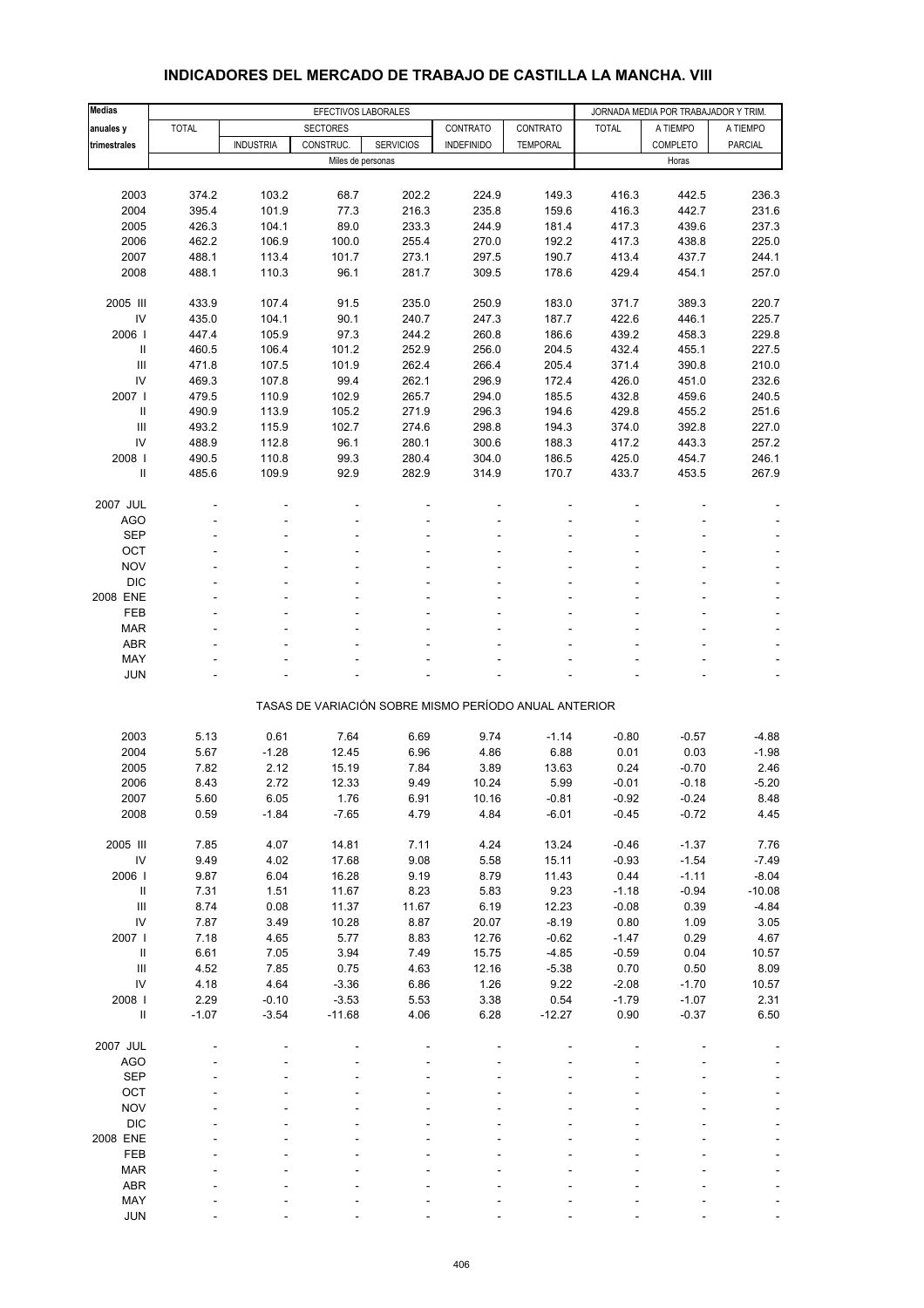## **INDICADORES DE PRECIOS DE CASTILLA LA MANCHA. I**

| <b>Medias</b> |                                                                  | INDICES DE PRECIOS DE CONSUMO (10) |              | DIFERENCIAL DE |  |  |
|---------------|------------------------------------------------------------------|------------------------------------|--------------|----------------|--|--|
| anuales y     | <b>GENERAL</b>                                                   | <b>ALIMENTACIÓN</b>                | SIN          | INFLACIÓN      |  |  |
| trimestrales  |                                                                  | <b>AGREGADO</b>                    | ALIMENTACIÓN | RTO. ESPAÑA    |  |  |
|               |                                                                  | <b>Base 2006</b>                   |              | P.Porcentuales |  |  |
|               |                                                                  |                                    |              |                |  |  |
| 2003          | 90.443                                                           | 89.160                             | 90.945       | $-0.16$        |  |  |
| 2004          | 93.245                                                           | 93.301                             | 93.226       | 0.06           |  |  |
| 2005          | 96.470                                                           | 96.477                             | 96.470       | 0.09           |  |  |
| 2006          | 100.000                                                          | 100.000                            | 100.000      | 0.15           |  |  |
| 2007          | 102.623                                                          | 103.794                            | 102.187      | $-0.16$        |  |  |
| 2008          | 107.069                                                          | 109.766                            | 106.078      | 0.29           |  |  |
| 2006          | 98.373                                                           | 98.992                             | 98.139       | 0.39           |  |  |
| Ш             | 100.635                                                          | 99.486                             | 101.070      | 0.20           |  |  |
| Ш             | 100.201                                                          | 100.567                            | 100.063      | 0.08           |  |  |
| IV            | 100.791                                                          | 100.956                            | 100.728      | $-0.09$        |  |  |
| 2007 l        | 100.373                                                          | 101.795                            | 99.844       | $-0.39$        |  |  |
| Ш             | 102.772                                                          | 102.615                            | 102.827      | $-0.26$        |  |  |
| Ш             | 102.326                                                          | 103.559                            | 101.867      | $-0.25$        |  |  |
| IV            | 105.021                                                          | 107.206                            | 104.209      | 0.24           |  |  |
| 2008          | 105.162                                                          | 108.851                            | 103.849      | 0.39           |  |  |
| Ш             | 107.909                                                          | 109.581                            | 107.251      | 0.40           |  |  |
| Ш             | 107.754                                                          | 110.381                            | 106.785      | 0.40           |  |  |
| IV            | 107.644                                                          | 110.494                            | 106.602      | $-0.20$        |  |  |
| 2007 DIC      | 105.575                                                          | 107.997                            | 104.675      | 0.30           |  |  |
| 2008 ENE      | 104.828                                                          | 108.840                            | 103.411      | 0.45           |  |  |
| FEB           | 104.858                                                          | 108.738                            | 103.484      | 0.41           |  |  |
| <b>MAR</b>    | 105.799                                                          | 108.976                            | 104.653      | 0.31           |  |  |
| ABR           | 107.068                                                          | 109.229                            | 106.252      | 0.23           |  |  |
| MAY           | 107.934                                                          | 109.466                            | 107.321      | 0.40           |  |  |
| <b>JUN</b>    | 108.725                                                          | 110.048                            | 108.179      | 0.56           |  |  |
| JUL           | 108.067                                                          | 110.181                            | 107.265      | 0.60           |  |  |
| AGO           | 107.595                                                          | 110.334                            | 106.590      | 0.41           |  |  |
| SEP           | 107.601                                                          | 110.629                            | 106.501      | 0.20           |  |  |
| ОСТ           | 107.982                                                          | 110.534                            | 107.037      | $-0.05$        |  |  |
| <b>NOV</b>    | 107.305<br>TASAS DE VARIACIÓN SOBRE MISMO PERÍODO ANUAL ANTERIOR | 110.453                            | 106.167      | $-0.35$        |  |  |
|               |                                                                  |                                    |              |                |  |  |
| 2003          | 2.87                                                             | 3.59                               | 2.61         |                |  |  |
| 2004          | 3.10                                                             | 4.64                               | 2.51         |                |  |  |
| 2005          | 3.46                                                             | 3.40                               | 3.48         |                |  |  |
| 2006          | 3.66                                                             | 3.65                               | 3.66         |                |  |  |
| 2007<br>2008  | 2.62<br>4.61                                                     | 3.79<br>6.14                       | 2.19<br>4.04 |                |  |  |
|               |                                                                  |                                    |              |                |  |  |
| 2006          | 4.41                                                             | 4.02                               | 4.57         |                |  |  |
| Ш             | 4.15                                                             | 3.21                               | 4.50         |                |  |  |
| Ш             | 3.61                                                             | 4.16                               | 3.40         |                |  |  |
| IV            | 2.50                                                             | 3.23                               | 2.22         |                |  |  |
| 2007  <br>Ш   | 2.03<br>2.12                                                     | 2.83                               | 1.74         |                |  |  |
| Ш             | 2.12                                                             | 3.15<br>2.98                       | 1.74<br>1.80 |                |  |  |
| IV            | 4.20                                                             | 6.19                               | 3.46         |                |  |  |
| 2008          | 4.77                                                             | 6.93                               | 4.01         |                |  |  |
| Ш             | 5.00                                                             | 6.79                               | 4.30         |                |  |  |
| Ш             | 5.31                                                             | 6.59                               | 4.83         |                |  |  |
| IV            | 2.77                                                             | 3.45                               | 2.53         |                |  |  |
| 2007 DIC      | 4.52                                                             | 6.68                               | 3.71         |                |  |  |
| 2008 ENE      | 4.73                                                             | 6.92                               | 3.97         |                |  |  |
| FEB           | 4.78                                                             | 7.01                               | 4.00         |                |  |  |
| MAR           | 4.81                                                             | 6.87                               | 4.07         |                |  |  |
| ABR           | 4.41                                                             | 6.48                               | 3.64         |                |  |  |
| MAY           | 5.01                                                             | 6.73                               | 4.33         |                |  |  |
| <b>JUN</b>    | 5.57                                                             | 7.15                               | 4.94         |                |  |  |
| JUL           | 5.87                                                             | 7.01                               | 5.43         |                |  |  |
| AGO           | 5.31                                                             | 6.77                               | 4.78         |                |  |  |
| <b>SEP</b>    | 4.74                                                             | 5.99                               | 4.28         |                |  |  |
| OCT           | 3.51                                                             | 3.91                               | 3.36         |                |  |  |
| <b>NOV</b>    | 2.03                                                             | 2.99                               | 1.70         |                |  |  |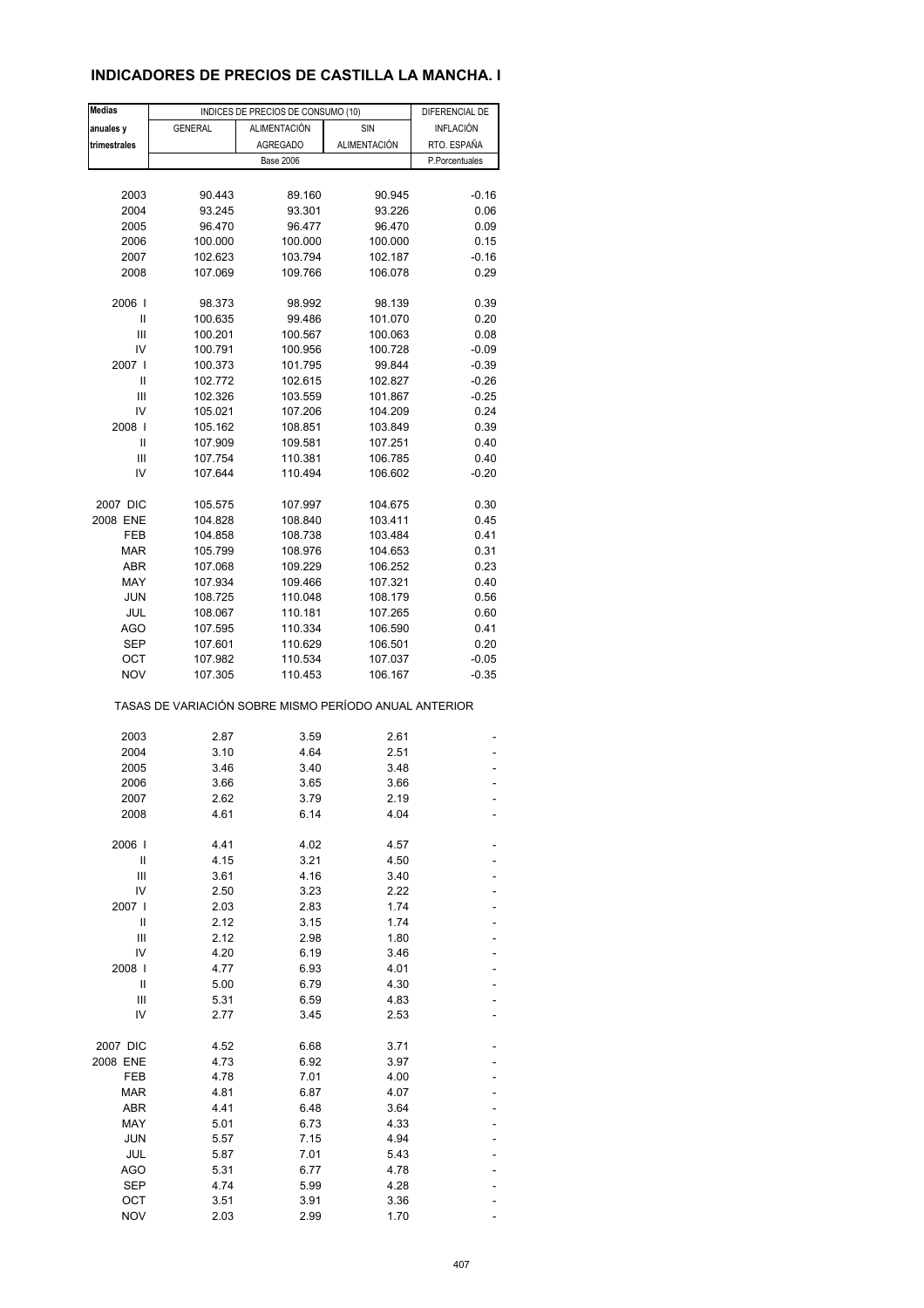# **INDICADORES DE PRECIOS DE CASTILLA LA MANCHA. II**

| <b>Medias</b>                                         | INDICES DE PRECIOS DE CONSUMO (10) |                    |                   |                    |                    |                  |  |  |
|-------------------------------------------------------|------------------------------------|--------------------|-------------------|--------------------|--------------------|------------------|--|--|
| anuales y                                             | <b>ALIMENTOS Y</b>                 | BEBIDAS ALC.       | VESTIDO Y         | <b>VIVIENDA</b>    | <b>MENAJE</b>      | <b>MEDICINA</b>  |  |  |
| trimestrales                                          | BEB.NO ALCOH.                      | Y TABACO           | CALZADO           |                    |                    |                  |  |  |
|                                                       |                                    |                    | <b>Base 2006</b>  |                    |                    |                  |  |  |
|                                                       |                                    |                    |                   |                    |                    |                  |  |  |
| 2003                                                  | 89.168                             | 89.113             | 96.211            | 83.898             | 96.197             | 98.608           |  |  |
| 2004                                                  | 93.318                             | 93.204             | 97.100            | 87.345             | 96.865             | 98.064           |  |  |
| 2005                                                  | 96.248                             | 98.265             | 98.714            | 93.292             | 97.751             | 99.008           |  |  |
| 2006                                                  | 100.000                            | 100.000            | 100.000           | 100.000            | 100.000            | 100.000          |  |  |
| 2007                                                  | 103.314                            | 107.658            | 100.935           | 102.870            | 102.289            | 98.223           |  |  |
| 2008                                                  | 109.472                            | 112.065            | 100.870           | 112.434            | 104.689            | 97.805           |  |  |
|                                                       |                                    |                    |                   |                    |                    |                  |  |  |
| 2006                                                  | 99.171                             | 97.576             | 93.804            | 98.295             | 98.855             | 99.583           |  |  |
| Ш                                                     | 99.336                             | 100.673            | 105.294           | 100.683            | 100.107            | 99.659           |  |  |
| Ш                                                     | 100.549                            | 100.703            | 93.938            | 101.225            | 100.325            | 100.217          |  |  |
| IV                                                    | 100.944                            | 101.047            | 106.965           | 99.798             | 100.713            | 100.541          |  |  |
| 2007 I                                                | 101.104                            | 107.360            | 94.899            | 100.553            | 101.390            | 99.873           |  |  |
| Ш                                                     | 101.996                            | 107.602            | 106.105           | 102.083            | 102.761            | 97.349           |  |  |
| Ш                                                     | 103.043                            | 107.719            | 94.765            | 103.265            | 102.225            | 97.686           |  |  |
| IV                                                    | 107.113                            | 107.949            | 107.970           | 105.579            | 102.780            | 97.983           |  |  |
| 2008                                                  | 108.525                            | 111.400            | 95.563            | 108.705            | 103.827            | 98.199           |  |  |
| Ш                                                     | 109.233                            | 112.301            | 106.766           | 113.028            | 104.848            | 97.389           |  |  |
| Ш                                                     | 110.139                            | 112.279            | 95.112            | 115.694            | 104.828            | 97.631           |  |  |
| IV                                                    | 110.252                            | 112.384            | 108.625           | 112.246            | 105.534            | 98.102           |  |  |
|                                                       |                                    |                    |                   |                    |                    |                  |  |  |
| 2007 DIC                                              |                                    |                    |                   |                    |                    |                  |  |  |
| 2008 ENE                                              | 107.988<br>108.636                 | 108.065<br>110.435 | 108.476<br>95.472 | 106.317<br>108.031 | 102.913<br>103.742 | 98.030<br>98.465 |  |  |
| FEB                                                   | 108.350                            | 111.770            | 93.953            | 108.317            | 103.724            | 98.768           |  |  |
| <b>MAR</b>                                            | 108.590                            | 111.996            | 97.265            | 109.768            | 104.015            | 97.363           |  |  |
|                                                       |                                    |                    |                   |                    |                    |                  |  |  |
| ABR                                                   | 108.850                            | 112.191            | 105.924           | 111.101            | 104.675            | 97.832           |  |  |
| MAY                                                   | 109.100                            | 112.326            | 107.305           | 113.049            | 104.872            | 97.105           |  |  |
| JUN                                                   | 109.748                            | 112.387            | 107.069           | 114.933            | 104.996            | 97.230           |  |  |
| JUL                                                   | 109.909                            | 112.310            | 94.547            | 117.001            | 104.883            | 97.503           |  |  |
| AGO                                                   | 110.094                            | 112.209            | 93.648            | 115.316            | 104.599            | 97.680           |  |  |
| SEP                                                   | 110.413                            | 112.319            | 97.141            | 114.764            | 105.002            | 97.709           |  |  |
| ОСТ                                                   | 110.305                            | 112.329            | 107.108           | 113.276            | 105.332            | 98.049           |  |  |
| <b>NOV</b>                                            | 110.199                            | 112.438            | 110.141           | 111.216            | 105.736            | 98.155           |  |  |
| TASAS DE VARIACIÓN SOBRE MISMO PERÍODO ANUAL ANTERIOR |                                    |                    |                   |                    |                    |                  |  |  |
| 2003                                                  | 3.60                               | 3.45               | 3.18              | 2.90               | 1.52               | 1.32             |  |  |
| 2004                                                  | 4.65                               | 4.59               | 0.92              | 4.11               | 0.69               | $-0.55$          |  |  |
| 2005                                                  | 3.14                               | 5.43               | 1.66              | 6.81               | 0.91               | 0.96             |  |  |
| 2006                                                  | 3.90                               | 1.77               | 1.30              | 7.19               | 2.30               | 1.00             |  |  |
| 2007                                                  | 3.31                               | 7.66               | 0.93              | 2.87               | 2.29               | $-1.78$          |  |  |
| 2008                                                  | 6.40                               | 4.13               | 0.62              | 9.63               | 2.40               | $-0.44$          |  |  |
|                                                       |                                    |                    |                   |                    |                    |                  |  |  |
| 2006                                                  | 4.21                               | 2.47               | 1.30              | 9.12               | 2.10               | 1.13             |  |  |
| Ш                                                     | 3.37                               | 2.06               | 1.25              | 8.94               | 2.55               | 0.78             |  |  |
| Ш                                                     | 4.51                               | 1.45               | 1.29              | 6.81               | 2.24               | 0.96             |  |  |
| IV                                                    | 3.51                               | 1.11               | 1.37              | 4.07               | 2.31               | 1.13             |  |  |
| 2007 l                                                | 1.95                               | 10.03              | 1.17              | 2.30               | 2.56               | 0.29             |  |  |
| $\ensuremath{\mathsf{II}}$                            | 2.68                               | 6.88               | 0.77              | 1.39               | 2.65               | $-2.32$          |  |  |
| Ш                                                     | 2.48                               | 6.97               | 0.88              | 2.02               | 1.89               | $-2.52$          |  |  |
| IV                                                    | 6.11                               | 6.83               | 0.94              | 5.79               | 2.05               | $-2.54$          |  |  |
| 2008                                                  | 7.34                               | 3.76               | 0.70              | 8.11               | 2.40               | $-1.68$          |  |  |
| Ш                                                     | 7.10                               | 4.37               | 0.62              | 10.72              | 2.03               | 0.04             |  |  |
| Ш                                                     | 6.89                               | 4.23               | 0.37              | 12.04              | 2.55               | $-0.06$          |  |  |
| IV                                                    | 3.35                               | 4.16               | 0.84              | 6.69               | 2.75               | 0.15             |  |  |
|                                                       |                                    |                    |                   |                    |                    |                  |  |  |
| 2007 DIC                                              | 6.71                               | 6.46               | 0.93              | 6.57               | 2.00               | $-2.65$          |  |  |
| 2008 ENE                                              | 7.43                               | 3.07               | 0.66              | 7.78               | 2.71               | $-2.56$          |  |  |
| FEB                                                   | 7.38                               | 4.05               | 0.69              | 7.94               | 2.57               | $-2.57$          |  |  |
| <b>MAR</b>                                            | 7.21                               | 4.17               | 0.74              | 8.60               | 1.94               | 0.17             |  |  |
| ABR                                                   | 6.75                               | 4.36               | 0.68              | 9.22               | 2.01               | 0.58             |  |  |
| MAY                                                   | 7.03                               | 4.38               | 0.65              | 10.78              | 1.99               | $-0.29$          |  |  |
| <b>JUN</b>                                            | 7.51                               | 4.36               | 0.54              | 12.15              | 2.09               | $-0.17$          |  |  |
| JUL                                                   | 7.35                               | 4.32               | 0.28              | 13.47              | 2.66               | $-0.14$          |  |  |
| AGO                                                   | 7.11                               | 4.14               | 0.36              | 11.79              | 2.48               | $-0.03$          |  |  |
| <b>SEP</b>                                            | 6.21                               | 4.24               | 0.45              | 10.85              | 2.50               | 0.00             |  |  |
|                                                       |                                    | 4.16               | 0.78              |                    | 2.59               | 0.10             |  |  |
| OCT<br><b>NOV</b>                                     | 3.88<br>2.83                       | 4.17               | 0.90              | 8.47<br>4.94       | 2.90               | 0.19             |  |  |
|                                                       |                                    |                    |                   |                    |                    |                  |  |  |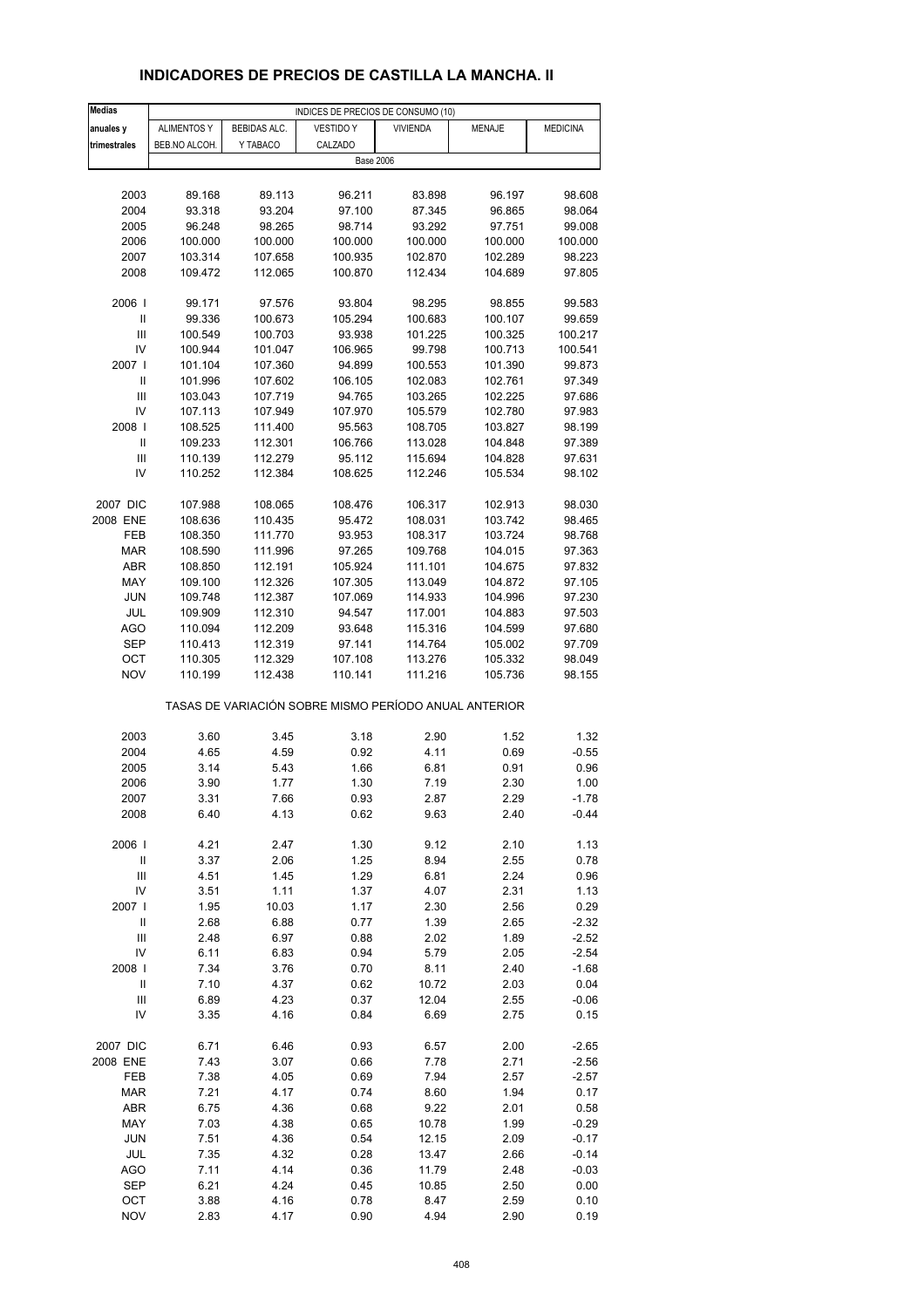| <b>Medias</b>                      |                   |               | INDICES DE PRECIOS DE CONSUMO (10)                    |           |               |              |  |  |
|------------------------------------|-------------------|---------------|-------------------------------------------------------|-----------|---------------|--------------|--|--|
| anuales y                          | <b>TRANSPORTE</b> | COMUNICA -    | OCIO <sub>Y</sub>                                     | ENSEÑANZA | HOTELES,      | <b>OTROS</b> |  |  |
| trimestrales                       |                   | <b>CIONES</b> | <b>CULTURA</b>                                        |           | CAFÉS Y REST. |              |  |  |
|                                    |                   |               | <b>Base 2006</b>                                      |           |               |              |  |  |
|                                    |                   |               |                                                       |           |               |              |  |  |
|                                    |                   |               |                                                       |           |               |              |  |  |
| 2003                               | 85.609            | 102.665       | 102.337                                               | 90.708    | 88.138        | 91.900       |  |  |
| 2004                               | 89.253            | 102.098       | 101.637                                               | 93.635    | 91.701        | 94.269       |  |  |
| 2005                               | 94.913            | 100.951       | 100.469                                               | 96.506    | 95.567        | 96.795       |  |  |
| 2006                               | 100.000           | 100.000       | 100.000                                               | 100.000   | 100.000       | 100.000      |  |  |
| 2007                               | 102.110           | 100.540       | 98.737                                                | 104.193   | 105.168       | 102.873      |  |  |
| 2008                               | 108.612           | 100.677       | 97.688                                                | 108.538   | 109.855       | 105.673      |  |  |
|                                    |                   |               |                                                       |           |               |              |  |  |
| 2006                               | 98.577            | 100.455       | 99.757                                                | 98.808    | 98.303        | 99.139       |  |  |
|                                    |                   |               |                                                       |           |               |              |  |  |
| Ш                                  | 101.481           | 100.051       | 99.884                                                | 99.134    | 99.771        | 99.936       |  |  |
| Ш                                  | 101.790           | 99.866        | 100.976                                               | 99.334    | 101.091       | 100.350      |  |  |
| IV                                 | 98.151            | 99.628        | 99.383                                                | 102.723   | 100.835       | 100.574      |  |  |
| 2007                               | 98.862            | 100.217       | 98.589                                                | 103.032   | 102.673       | 102.229      |  |  |
| Ш                                  | 102.352           | 100.783       | 98.873                                                | 103.075   | 105.087       | 102.980      |  |  |
| Ш                                  | 102.840           | 100.687       | 99.557                                                | 103.385   | 106.687       | 103.014      |  |  |
| IV                                 | 104.385           | 100.474       | 97.929                                                | 107.279   | 106.226       | 103.267      |  |  |
| 2008                               | 106.109           | 100.717       | 97.518                                                | 107.637   | 107.736       | 104.611      |  |  |
| $\ensuremath{\mathsf{II}}$         | 110.625           | 100.713       | 97.091                                                | 107.654   | 109.633       | 105.621      |  |  |
| Ш                                  | 111.606           | 100.641       | 98.784                                                | 108.016   | 111.445       | 106.227      |  |  |
|                                    |                   |               |                                                       |           |               |              |  |  |
| IV                                 | 104.856           | 100.617       | 97.194                                                | 111.997   | 110.980       | 106.512      |  |  |
|                                    |                   |               |                                                       |           |               |              |  |  |
| 2007 DIC                           | 105.377           | 100.360       | 98.307                                                | 107.546   | 106.492       | 103.237      |  |  |
| 2008 ENE                           | 105.302           | 100.766       | 97.152                                                | 107.604   | 107.234       | 104.006      |  |  |
| FEB                                | 105.621           | 100.670       | 97.336                                                | 107.654   | 107.659       | 104.731      |  |  |
| MAR                                | 107.404           | 100.714       | 98.067                                                | 107.654   | 108.315       | 105.096      |  |  |
| ABR                                | 108.136           | 100.698       | 96.905                                                | 107.654   | 109.239       | 105.309      |  |  |
| MAY                                | 110.858           | 100.715       | 96.962                                                | 107.654   | 109.532       | 105.471      |  |  |
| <b>JUN</b>                         | 112.881           | 100.725       | 97.406                                                | 107.654   | 110.128       | 106.084      |  |  |
| JUL                                | 113.754           | 100.693       | 98.432                                                | 107.654   | 111.238       | 106.094      |  |  |
|                                    |                   |               |                                                       |           |               |              |  |  |
| AGO                                | 111.131           | 100.605       | 99.814                                                | 107.654   | 112.038       | 106.185      |  |  |
| SEP                                | 109.932           | 100.626       | 98.107                                                | 108.739   | 111.058       | 106.403      |  |  |
| ОСТ                                | 107.087           | 100.664       | 97.579                                                | 111.955   | 111.052       | 106.484      |  |  |
| <b>NOV</b>                         | 102.624           | 100.569       | 96.808                                                | 112.039   | 110.907       | 106.540      |  |  |
|                                    |                   |               |                                                       |           |               |              |  |  |
|                                    |                   |               | TASAS DE VARIACIÓN SOBRE MISMO PERÍODO ANUAL ANTERIOR |           |               |              |  |  |
|                                    |                   |               |                                                       |           |               |              |  |  |
| 2003                               | 2.03              | $-2.20$       | 0.61                                                  | 3.69      | 4.43          | 3.56         |  |  |
| 2004                               | 4.26              | $-0.55$       | $-0.68$                                               | 3.23      | 4.04          | 2.58         |  |  |
| 2005                               | 6.34              | $-1.12$       | $-1.15$                                               | 3.07      | 4.22          | 2.68         |  |  |
| 2006                               | 5.36              | $-0.94$       | $-0.47$                                               | 3.62      | 4.64          | 3.31         |  |  |
| 2007                               | 2.11              | 0.54          | $-1.26$                                               | 4.19      | 5.17          | 2.87         |  |  |
| 2008                               | 6.68              |               | $-1.10$                                               | 4.48      | 4.58          | 2.76         |  |  |
|                                    |                   | 0.12          |                                                       |           |               |              |  |  |
|                                    |                   |               |                                                       |           |               |              |  |  |
| 2006                               | 8.14              | $-1.17$       | $-0.47$                                               | 3.29      | 4.94          | 3.23         |  |  |
| Ш                                  | 7.99              | $-0.88$       | $-0.03$                                               | 3.47      | 4.86          | 3.31         |  |  |
| $\ensuremath{\mathsf{III}}\xspace$ | 4.27              | $-0.82$       | $-0.48$                                               | 3.46      | 4.51          | 3.35         |  |  |
| IV                                 | 1.29              | $-0.90$       | $-0.89$                                               | 4.25      | 4.26          | 3.36         |  |  |
| 2007                               | 0.29              | $-0.24$       | $-1.17$                                               | 4.27      | 4.44          | 3.12         |  |  |
| $\ensuremath{\mathsf{II}}$         | 0.86              | 0.73          | $-1.01$                                               | 3.98      | 5.33          | 3.05         |  |  |
| Ш                                  | 1.03              | 0.82          | $-1.41$                                               | 4.08      | 5.54          | 2.66         |  |  |
| IV                                 | 6.35              | 0.85          | $-1.46$                                               | 4.43      | 5.35          | 2.68         |  |  |
| 2008                               | 7.33              | 0.50          |                                                       | 4.47      | 4.93          | 2.33         |  |  |
|                                    |                   |               | $-1.09$                                               |           |               |              |  |  |
| Ш                                  | 8.08              | $-0.07$       | $-1.80$                                               | 4.44      | 4.33          | 2.56         |  |  |
| Ш                                  | 8.52              | $-0.05$       | $-0.78$                                               | 4.48      | 4.46          | 3.12         |  |  |
| IV                                 | 0.93              | 0.09          | $-0.56$                                               | 4.53      | 4.61          | 3.13         |  |  |
|                                    |                   |               |                                                       |           |               |              |  |  |
| 2007 DIC                           | 7.17              | 0.88          | $-1.56$                                               | 4.57      | 5.32          | 2.53         |  |  |
| 2008 ENE                           | 7.33              | 0.81          | $-1.37$                                               | 4.45      | 5.31          | 1.97         |  |  |
| FEB                                | 7.25              | 0.99          | $-1.16$                                               | 4.48      | 4.96          | 2.47         |  |  |
| MAR                                | 7.41              | $-0.29$       | $-0.73$                                               | 4.48      | 4.53          | 2.54         |  |  |
| ABR                                | 6.45              | $-0.14$       | $-3.16$                                               | 4.44      | 4.20          | 2.28         |  |  |
| MAY                                | 8.11              | 0.15          | $-1.58$                                               | 4.44      | 4.43          | 2.46         |  |  |
|                                    |                   |               |                                                       |           |               | 2.95         |  |  |
| <b>JUN</b>                         | 9.67              | $-0.22$       | $-0.64$                                               | 4.44      | 4.35          |              |  |  |
| JUL                                | 10.34             | $-0.07$       | $-0.93$                                               | 4.43      | 4.65          | 3.09         |  |  |
| AGO                                | 8.37              | $-0.05$       | $-0.57$                                               | 4.43      | 4.44          | 3.05         |  |  |
| <b>SEP</b>                         | 6.85              | $-0.02$       | $-0.83$                                               | 4.57      | 4.29          | 3.21         |  |  |
| OCT                                | 3.78              | 0.10          | $-0.70$                                               | 4.63      | 4.68          | 3.11         |  |  |

#### **INDICADORES DE PRECIOS DE CASTILLA LA MANCHA. III**

NOV -1.88 0.07 -0.42 4.43 4.53 3.14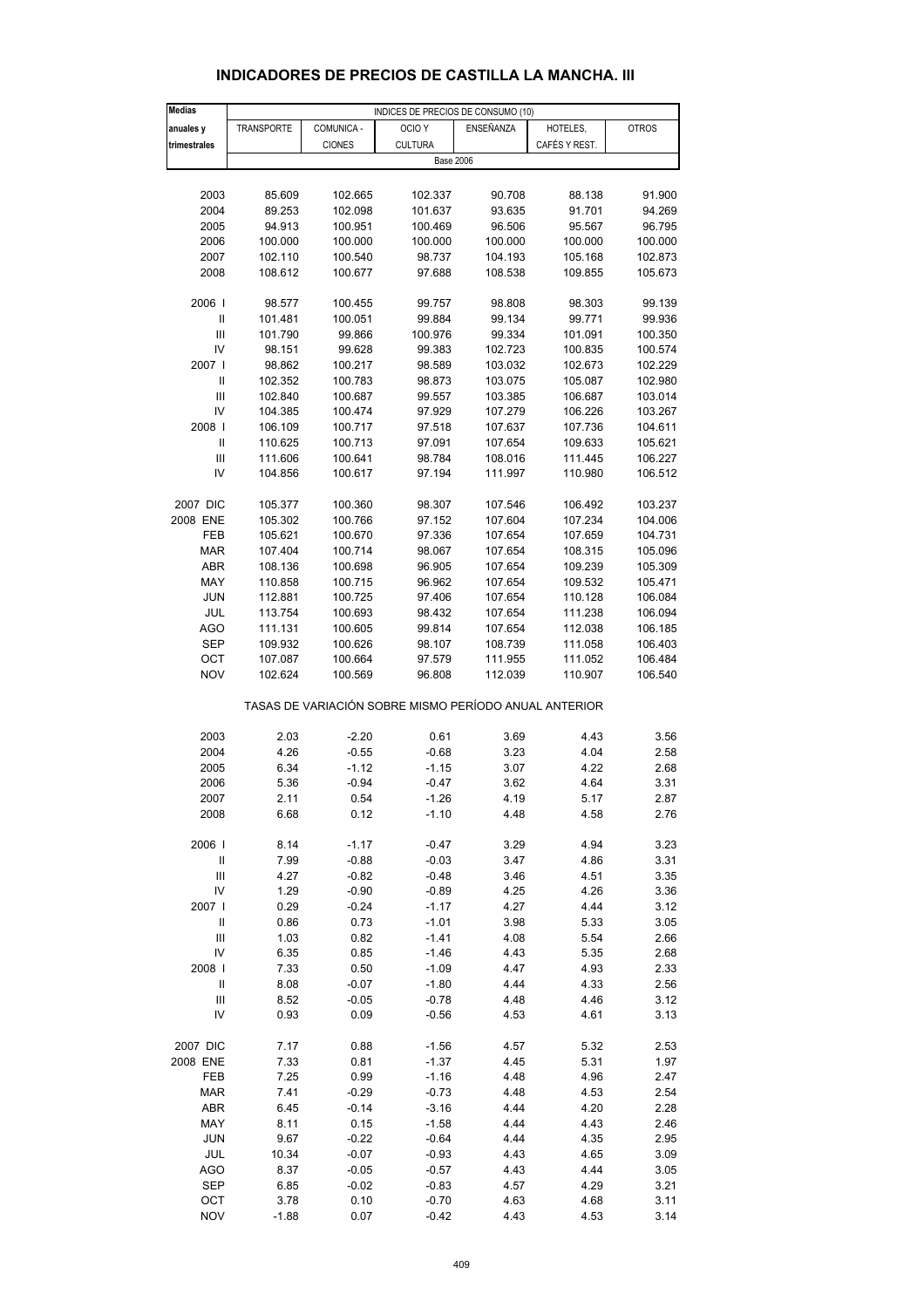#### **INDICADORES DE SALARIOS DE CASTILLA LA MANCHA**

| <b>Medias</b>                                         | <b>COSTE SALARIAL</b> |                  |                              |                              | <b>SALARIOS</b>                              |        |        |         |              |  |  |
|-------------------------------------------------------|-----------------------|------------------|------------------------------|------------------------------|----------------------------------------------|--------|--------|---------|--------------|--|--|
| anuales y                                             | POR TRABAJADOR Y MES  |                  | POR HORA EFECTIVA DE TRABAJO |                              | INCREMENTO SALARIAL PACTADO EN CONVENIO (12) |        |        |         |              |  |  |
| trimestrales                                          | <b>TOTAL</b>          | <b>ORDINARIO</b> | <b>TOTAL</b>                 | <b>ORDINARIO</b>             | <b>TOTAL</b>                                 | AGRIC. | CONST. | INDUST. | SERV.        |  |  |
|                                                       |                       | €                |                              |                              |                                              |        | $\%$   |         |              |  |  |
|                                                       |                       |                  |                              |                              |                                              |        |        |         |              |  |  |
| 2003                                                  | 1.265.68              | 1.113.89         | 8.90                         | 7.84                         | 3.66                                         | 3.25   | 4.39   | 3.69    | 3.48         |  |  |
| 2004                                                  | 1.298.93              | 1.136.36         | 9.18                         | 8.03                         | 3.86                                         | 3.75   | 4.42   | 3.63    | 3.84         |  |  |
| 2005                                                  | 1.349.03              | 1.185.90         | 9.61                         | 8.45                         | 4.23                                         | 4.03   | 4.50   | 4.38    | 4.12         |  |  |
| 2006                                                  | 1.416.64              | 1.259.35         | 10.11                        | 8.98                         | 3.75                                         | 4.24   | 3.50   | 3.85    | 3.67         |  |  |
| 2007                                                  | 1.475.03              | 1.305.48         | 10.77                        | 9.48                         | 4.86                                         | 4.08   | 5.70   | 4.97    | 4.59         |  |  |
| 2008                                                  | 1.517.44              | 1.350.14         | 10.63                        | 9.46                         | 3.21                                         | 3.82   | 3.50   | 3.18    | 2.99         |  |  |
| 2006                                                  | 1.330.59              | 1.234.63         | 9.06                         | 8.40                         | 3.09                                         | 3.86   | 2.80   | 2.80    | 3.17         |  |  |
| $\sf II$                                              | 1.445.58              | 1.263.14         | 10.17                        | 8.89                         | 3.02                                         | 3.83   | 2.80   | 2.96    | 3.01         |  |  |
| $\ensuremath{\mathsf{III}}\xspace$                    | 1.373.24              | 1.277.21         | 10.16                        | 9.45                         | 3.22                                         | 3.90   | 2.80   | 3.46    | 3.12         |  |  |
| ${\sf IV}$                                            | 1.517.15              | 1.262.43         | 11.03                        | 9.18                         | 3.27                                         | 4.24   | 2.80   | 3.45    | 3.11         |  |  |
| 2007                                                  | 1.380.70              | 1.276.97         | 10.16                        | 9.16                         | 3.04                                         | 3.67   | 0.00   | 3.48    | 2.76         |  |  |
| Ш                                                     | 1.483.43              | 1.294.85         | 10.52                        | 9.18                         | 3.07                                         | 3.67   | 0.00   | 3.24    | 2.90         |  |  |
| $\ensuremath{\mathsf{III}}\xspace$                    | 1.440.10              | 1.325.90         | 10.76                        | 9.91                         | 3.04                                         | 3.67   | 3.50   | 3.15    | 2.89         |  |  |
| IV                                                    | 1.595.90              | 1.324.18         | 11.65                        | 9.67                         | 3.14                                         | 3.65   | 3.50   | 3.17    | 2.94         |  |  |
| 2008                                                  | 1.469.56              | 1.338.59         | 10.52                        | 9.58                         | 3.15                                         | 3.65   | 3.50   | 3.17    | 2.92         |  |  |
| $\sf II$                                              | 1.565.32              | 1.361.69         | 10.74                        | 9.34                         | 3.36                                         | 2.75   | 3.19   | 3.24    | 3.63         |  |  |
| $\mathbf{III}$                                        | ÷                     |                  | ÷,                           | $\overline{\phantom{a}}$     | 3.19                                         | 3.66   | 3.50   | 3.18    | 2.99         |  |  |
| IV                                                    |                       |                  | ÷                            | ÷,                           | 3.21                                         | 3.82   | 3.50   | 3.18    | 2.99         |  |  |
|                                                       |                       |                  |                              |                              |                                              |        |        |         |              |  |  |
| 2007 DIC                                              |                       |                  |                              | ÷,                           | 3.14                                         | 3.65   | 3.50   | 3.17    | 2.94         |  |  |
| 2008 ENE                                              |                       |                  | ٠                            | $\qquad \qquad \blacksquare$ | 3.15                                         | 3.65   | 3.50   | 3.17    | 2.94         |  |  |
| <b>FEB</b>                                            |                       |                  |                              | $\overline{\phantom{a}}$     | 3.17                                         | 3.65   | 3.50   | 3.17    | 2.95         |  |  |
| <b>MAR</b>                                            |                       |                  |                              | $\qquad \qquad \blacksquare$ | 3.15                                         | 3.65   | 3.50   | 3.17    | 2.92         |  |  |
| <b>ABR</b>                                            |                       |                  | ٠                            | $\overline{a}$               | 3.18                                         | 3.66   | 3.50   | 3.18    | 2.99         |  |  |
| MAY                                                   |                       |                  |                              | ÷,                           | 3.18                                         | 3.66   | 3.50   | 3.18    | 2.99         |  |  |
| <b>JUN</b>                                            |                       |                  |                              | $\qquad \qquad \blacksquare$ | 3.36                                         | 2.75   | 3.19   | 3.24    | 3.63         |  |  |
| JUL                                                   |                       |                  | ٠                            | ÷,                           | 3.19                                         | 3.66   | 3.50   | 3.18    | 2.99         |  |  |
| <b>AGO</b>                                            |                       |                  |                              | ä,                           | 3.48                                         | 2.75   | 3.19   | 3.24    | 3.90         |  |  |
| <b>SEP</b>                                            |                       |                  |                              | ÷,                           | 3.19                                         | 3.66   | 3.50   | 3.18    | 2.99         |  |  |
| OCT<br><b>NOV</b>                                     |                       |                  |                              | ÷,                           | 3.54                                         | 3.53   | 3.19   | 3.30    | 3.90<br>2.99 |  |  |
|                                                       |                       |                  |                              |                              | 3.21                                         | 3.82   | 3.50   | 3.18    |              |  |  |
| TASAS DE VARIACIÓN SOBRE MISMO PERÍODO ANUAL ANTERIOR |                       |                  |                              |                              |                                              |        |        |         |              |  |  |
|                                                       |                       |                  |                              |                              |                                              |        |        |         |              |  |  |
| 2003                                                  | 5.55                  | 6.56             | 5.83                         | 6.85                         |                                              |        |        |         |              |  |  |
| 2004                                                  | 2.63                  | 2.02             | 3.12                         | 2.42                         |                                              |        |        |         |              |  |  |
| 2005                                                  | 3.86                  | 4.36             | 4.69                         | 5.26                         |                                              |        |        |         |              |  |  |
| 2006                                                  | 5.01                  | 6.19             | 5.18                         | 6.27                         |                                              |        |        | ÷       | ÷            |  |  |
| 2007                                                  | 4.12                  | 3.66             | 6.61                         | 5.57                         |                                              |        |        |         |              |  |  |
| 2008                                                  | 5.96                  | 4.99             | 2.80                         | 3.16                         |                                              |        |        |         |              |  |  |
| 2006                                                  | 5.09                  | 5.72             | 2.03                         | 2.56                         |                                              |        |        |         |              |  |  |
| $\sf II$                                              | 4.57                  | 6.60             | 8.89                         | 10.99                        |                                              |        |        |         |              |  |  |
| $\ensuremath{\mathsf{III}}\xspace$                    | 5.82                  | 6.66             | 4.53                         | 5.35                         |                                              |        |        |         |              |  |  |
| IV                                                    | 4.64                  | 5.78             | 5.15                         | 6.37                         |                                              |        |        |         |              |  |  |
| 2007                                                  | 3.77                  | 3.43             | 12.14                        | 9.05                         |                                              |        |        |         |              |  |  |
| $\ensuremath{\mathsf{II}}$                            | 2.62                  | 2.51             | 3.44                         | 3.26                         |                                              |        |        |         |              |  |  |
| $\ensuremath{\mathsf{III}}\xspace$                    | 4.87                  | 3.81             | 5.91                         | 4.87                         |                                              |        |        |         |              |  |  |
| ${\sf IV}$                                            | 5.19                  | 4.89             | 5.62                         | 5.34                         |                                              |        |        |         |              |  |  |
| 2008                                                  | 6.44                  | 4.83             | 3.54                         | 4.59                         |                                              |        |        |         |              |  |  |
| Ш                                                     | 5.52                  | 5.16             | 2.09                         | 1.74                         |                                              |        |        |         |              |  |  |
| $\ensuremath{\mathsf{III}}\xspace$                    |                       |                  |                              |                              |                                              |        |        |         |              |  |  |
| IV                                                    |                       |                  |                              |                              |                                              |        |        |         | ÷            |  |  |
|                                                       |                       |                  |                              |                              |                                              |        |        |         |              |  |  |
| 2007 DIC                                              |                       |                  |                              |                              |                                              |        |        |         |              |  |  |
| 2008 ENE                                              |                       |                  |                              |                              |                                              |        |        |         |              |  |  |
| FEB                                                   |                       |                  |                              |                              |                                              |        |        |         |              |  |  |
| <b>MAR</b>                                            |                       |                  |                              |                              |                                              |        |        |         |              |  |  |
| <b>ABR</b>                                            |                       |                  |                              |                              |                                              |        |        |         |              |  |  |
| MAY                                                   |                       |                  |                              |                              |                                              |        |        |         |              |  |  |
| <b>JUN</b>                                            |                       |                  |                              |                              |                                              |        |        |         |              |  |  |
| JUL                                                   |                       |                  |                              |                              |                                              |        |        |         |              |  |  |
| <b>AGO</b>                                            |                       |                  |                              |                              |                                              |        |        |         |              |  |  |
| <b>SEP</b>                                            |                       |                  |                              |                              |                                              |        |        |         |              |  |  |
| OCT                                                   |                       |                  |                              |                              |                                              |        |        |         |              |  |  |
| <b>NOV</b>                                            |                       |                  |                              |                              |                                              |        |        |         |              |  |  |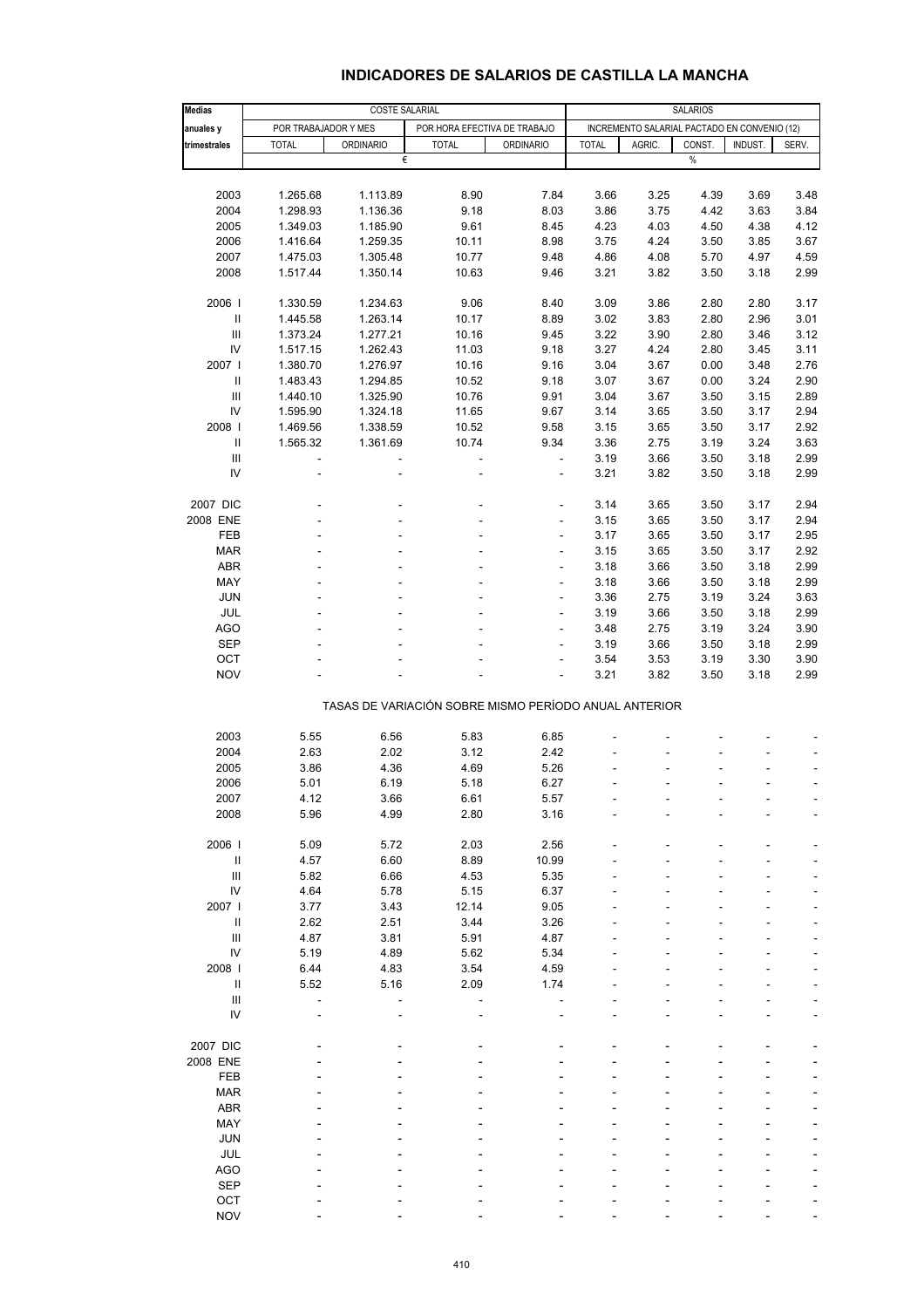| Medias                                                |                        | CRÉDITOS Y DEPÓSITOS DEL SISTEMA BANCARIO | HIPOTECAS INMOBILIARIAS |           |                           |            |  |  |
|-------------------------------------------------------|------------------------|-------------------------------------------|-------------------------|-----------|---------------------------|------------|--|--|
| anuales y                                             | <b>CRÉDITOS</b>        |                                           | <b>DEPÓSITOS</b>        |           | FINCAS RÚSTICAS Y URBANAS |            |  |  |
| trimestrales                                          | S.PÚBLICO<br>S.PRIVADO |                                           | S.PRIVADO               | S.PÚBLICO | NÚMERO<br><b>IMPORTE</b>  |            |  |  |
|                                                       |                        |                                           | Millones de $\epsilon$  |           | Unidades                  | Miles de € |  |  |
|                                                       |                        |                                           |                         |           |                           |            |  |  |
| 2003                                                  |                        | 1.179.79                                  |                         |           | 3.847                     | 340.221    |  |  |
|                                                       | 19.426.53              |                                           | 20.233.40               | 527.26    |                           |            |  |  |
| 2004                                                  | 23.422.50              | 1.155.95                                  | 22.406.80               | 666.61    | 5.090                     | 548.906    |  |  |
| 2005                                                  | 29.885.18              | 1.295.67                                  | 23.354.56               | 783.05    | 6.106                     | 772.205    |  |  |
| 2006                                                  | 38.452.02              | 1.265.24                                  | 26.030.15               | 1.053.63  | 7.361                     | 1.042.386  |  |  |
| 2007                                                  | 47.875.37              | 1.375.01                                  | 29.602.59               | 1.292.58  | 8.123                     | 1.113.685  |  |  |
| 2008                                                  | 53.564.57              | 1.543.30                                  | 32.803.69               | 1.197.53  | 6.294                     | 864.550    |  |  |
| 2005 IV                                               | 32.969.51              | 1.471.27                                  | 24.162.66               | 917.51    | 5.640                     | 754.204    |  |  |
| 2006                                                  | 34.679.88              | 1.275.90                                  | 24.438.58               | 1.027.46  | 8.064                     | 1.115.662  |  |  |
| $\mathbf{I}$                                          | 37.305.09              | 1.301.35                                  | 25.580.00               | 867.11    | 6.951                     | 1.000.726  |  |  |
| Ш                                                     | 39.487.40              | 1.242.38                                  | 26.056.72               | 1.158.33  | 7.260                     | 1.005.697  |  |  |
| IV                                                    | 42.335.73              | 1.241.31                                  | 28.045.30               | 1.161.63  | 7.167                     | 1.047.458  |  |  |
| 2007                                                  | 44.268.34              | 1.251.07                                  | 28.333.88               | 1.085.69  | 9.119                     | 1.319.477  |  |  |
| Ш                                                     | 47.008.86              | 1.536.78                                  | 29.325.27               | 1.193.12  | 8.196                     | 1.121.369  |  |  |
| Ш                                                     |                        |                                           |                         | 1.453.51  | 7.505                     | 1.040.198  |  |  |
|                                                       | 49.147.58              | 1.266.33                                  | 29.742.33               |           |                           |            |  |  |
| IV                                                    | 51.076.70              | 1.445.86                                  | 31.008.90               | 1.437.99  | 7.670                     | 973.697    |  |  |
| 2008                                                  | 52.294.62              | 1.372.61                                  | 31.922.30               | 1.258.10  | 7.146                     | 995.757    |  |  |
| Ш                                                     | 53.860.36              | 1.639.49                                  | 32.887.71               | 1.102.60  | 6.374                     | 894.016    |  |  |
| Ш                                                     | 54.538.72              | 1.617.80                                  | 33.601.06               | 1.231.88  | 5.361                     | 703.876    |  |  |
| 2007 OCT                                              |                        |                                           |                         |           | 8.048                     | 1.114.368  |  |  |
| <b>NOV</b>                                            | ÷                      | ä,                                        |                         | ä,        | 9.371                     | 1.076.606  |  |  |
| <b>DIC</b>                                            | -                      |                                           |                         |           | 5.592                     | 730.117    |  |  |
| 2008 ENE                                              | ä,                     | ä,                                        |                         | ä,        | 9.056                     | 1.307.000  |  |  |
| FEB                                                   | ä,                     |                                           |                         | ÷,        | 7.360                     | 1.013.440  |  |  |
| <b>MAR</b>                                            | ÷,                     | ä,                                        | ä,                      | ÷,        | 5.022                     | 666.830    |  |  |
| <b>ABR</b>                                            | ä,                     | ä,                                        |                         | ä,        | 6.515                     | 967.147    |  |  |
|                                                       |                        |                                           |                         |           |                           |            |  |  |
| MAY                                                   | ä,                     |                                           |                         |           | 6.567                     | 872.380    |  |  |
| <b>JUN</b>                                            | ÷,                     |                                           |                         | ٠         | 6.040                     | 842.522    |  |  |
| JUL                                                   | ä,                     |                                           |                         |           | 7.274                     | 902.893    |  |  |
| <b>AGO</b>                                            |                        |                                           |                         |           | 4.278                     | 573.709    |  |  |
| <b>SEP</b>                                            |                        |                                           |                         |           | 4.531                     | 635.026    |  |  |
| TASAS DE VARIACIÓN SOBRE MISMO PERÍODO ANUAL ANTERIOR |                        |                                           |                         |           |                           |            |  |  |
| 2003                                                  | 17.15                  | 20.71                                     | 6.88                    | 13.58     | 6.97                      | 7.23       |  |  |
| 2004                                                  | 20.57                  | $-2.02$                                   | 10.74                   | 26.43     | 32.32                     | 61.34      |  |  |
| 2005                                                  | 27.59                  | 12.09                                     | 4.23                    | 17.47     | 19.96                     | 40.68      |  |  |
|                                                       |                        |                                           |                         |           |                           |            |  |  |
| 2006                                                  | 28.67                  | $-2.35$                                   | 11.46                   | 34.56     | 20.54                     | 34.99      |  |  |
| 2007                                                  | 24.51                  | 8.68                                      | 13.72                   | 22.68     | 10.35                     | 6.84       |  |  |
| 2008                                                  | 14.43                  | 14.20                                     | 12.60                   | $-3.74$   | $-23.93$                  | -25.49     |  |  |
| 2005 IV                                               | 30.05                  | 37.81                                     | 2.72                    | 32.88     | 8.19                      | 31.24      |  |  |
| 2006                                                  | 29.72                  | 14.86                                     | 2.20                    | 49.10     | 34.83                     | 58.18      |  |  |
| $\sf II$                                              | 29.25                  | $-2.60$                                   | 13.38                   | 13.38     | 10.32                     | 21.07      |  |  |
| Ш                                                     | 27.48                  | $-1.75$                                   | 14.38                   | 52.26     | 11.62                     | 25.29      |  |  |
| IV                                                    | 28.41                  | $-15.63$                                  | 16.07                   | 26.61     | 27.07                     | 38.88      |  |  |
| 2007 l                                                | 27.65                  | $-1.95$                                   | 15.94                   | 5.67      | 13.08                     | 18.27      |  |  |
| $\label{eq:1} \prod_{i=1}^n \mathbb{I}_i$             | 26.01                  | 18.09                                     | 14.64                   | 37.60     | 17.91                     | 12.06      |  |  |
| Ш                                                     | 24.46                  | 1.93                                      | 14.14                   | 25.48     | 3.38                      | 3.43       |  |  |
| IV                                                    | 20.65                  | 16.48                                     | 10.57                   | 23.79     | 7.02                      | $-7.04$    |  |  |
| 2008                                                  | 18.13                  | 9.72                                      | 12.66                   | 15.88     | $-21.63$                  | $-24.53$   |  |  |
| $\mathbf{I}$                                          | 14.57                  | 6.68                                      | 12.15                   | $-7.59$   | $-22.23$                  | $-20.27$   |  |  |
| Ш                                                     | 10.97                  | 27.75                                     | 12.97                   | $-15.25$  | $-28.57$                  | $-32.33$   |  |  |
| 2007 OCT                                              |                        |                                           |                         |           | 4.63                      | $-6.86$    |  |  |
| <b>NOV</b>                                            |                        |                                           |                         |           | 14.52                     | $-7.00$    |  |  |
|                                                       |                        |                                           |                         |           |                           |            |  |  |
| <b>DIC</b>                                            |                        |                                           |                         |           | $-0.60$                   | $-7.38$    |  |  |
| 2008 ENE                                              |                        |                                           |                         |           | $-6.70$                   | $-8.63$    |  |  |
| FEB                                                   |                        |                                           |                         |           | $-4.51$                   | $-13.22$   |  |  |
| <b>MAR</b>                                            |                        |                                           |                         |           | -49.49                    | $-50.98$   |  |  |
| ABR                                                   |                        |                                           |                         |           | 1.67                      | 12.95      |  |  |
| MAY                                                   |                        |                                           |                         |           | $-37.36$                  | $-35.78$   |  |  |
| <b>JUN</b>                                            |                        |                                           |                         |           | $-21.53$                  | $-26.69$   |  |  |
| JUL                                                   |                        |                                           |                         |           | $-11.38$                  | $-27.32$   |  |  |
| <b>AGO</b>                                            |                        |                                           |                         |           | $-32.20$                  | $-29.11$   |  |  |

## **INDICADORES MONETARIOS Y FINANCIEROS DE CASTILLA LA MANCHA**

SEP - - - - - - - - - - -43.34 -40.59